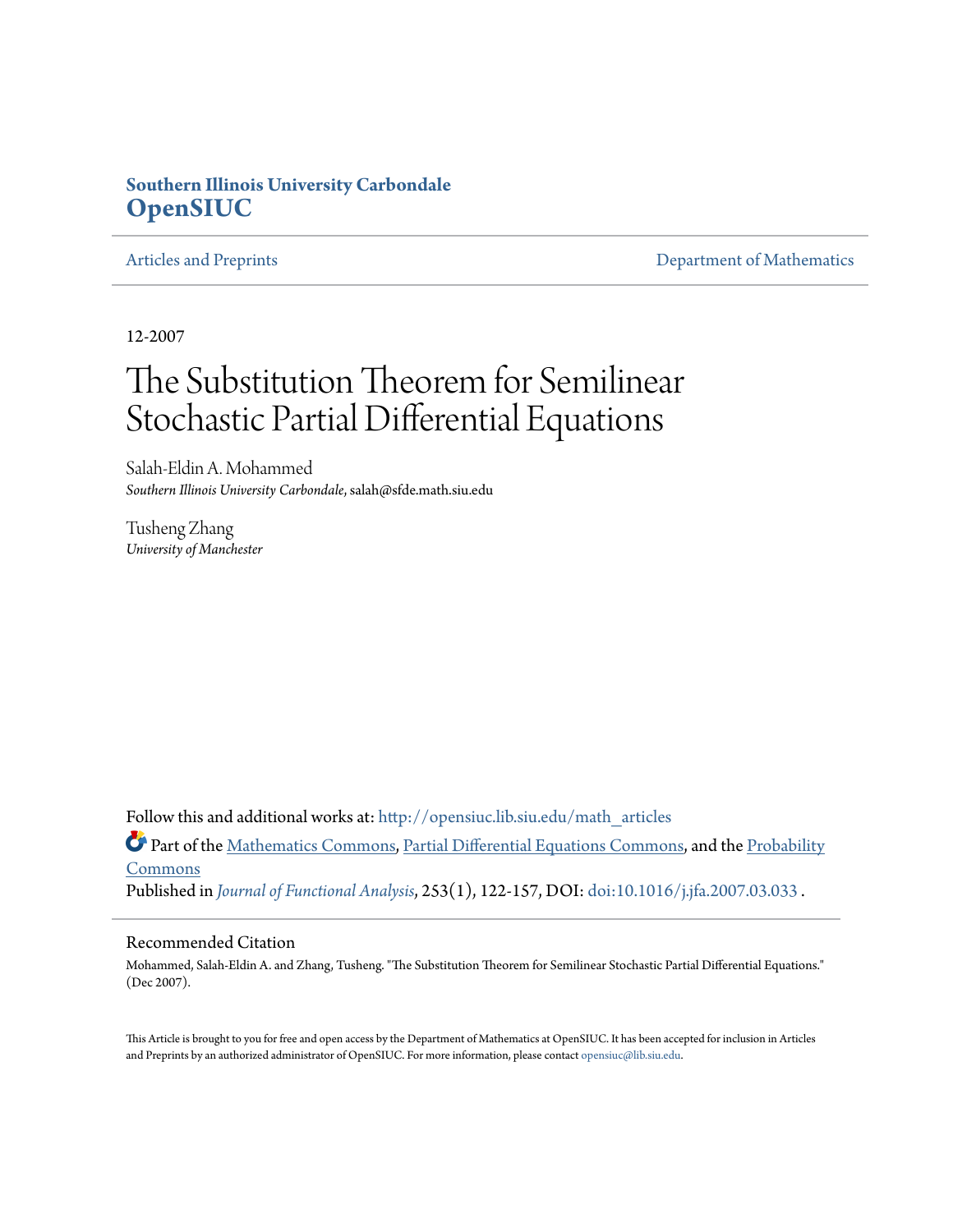## THE SUBSTITUTION THEOREM FOR SEMILINEAR STOCHASTIC PARTIAL DIFFERENTIAL EQUATIONS†

Salah-Eldin A. Mohammed∗ and Tusheng Zhang∗∗

Abstract. In this article we establish a substitution theorem for semilinear stochastic evolution equations (see's) depending on the initial condition as an infinite-dimensional parameter. Due to the infinitedimensionality of the initial conditions and of the stochastic dynamics, existing finite-dimensional results do not apply. The substitution theorem is proved using Malliavin calculus techniques together with new estimates on the underlying stochastic semiflow. Applications of the theorem include dynamic characterizations of solutions of stochastic partial differential equations (spde's) with anticipating initial conditions and non-ergodic stationary solutions. In particular, our result gives a new existence theorem for solutions of semilinear Stratonovich spde's with anticipating initial conditions.

### 1. Introduction. Statement of the substitution theorem.

The main objective of this article is to answer the following simple (but basic) question:

Given a non-anticipating stochastic partial differential equation with its initial condition as an infinite-dimensional parameter, is it justified to replace the initial condition/parameter by an arbitrary random variable?

An answer to the affirmative for the above question is well-known for a wide class of finitedimensional sde's via the substitution theorems in  $[Nu.1-2]$  and  $[M-S.2]$ ). However, the existing substitution theorems in  $([Nu.1-2],[M-S.2])$  do not apply to infinite-dimensional systems. There are two serious obstructions to this approach:

- The substitution theorems are based largely on finite-dimensional selection techniques that are known to fail in infinite-dimensional settings, as indicated by the failure of Kolmogorov's continuity theorem for infinite-dimensional random fields ([Mo.1-2], [M-Z-Z]) and the failure of Sobolev inequalities in infinite dimensions.
- The infinite-dimensionality of the dynamics renders the conditions of the substitution theorems in [Nu.1-2] inapplicable (cf. Theorem 3.2.6 [Nu.1], Theorem 5.3.4 [Nu.2]).

Both obstructions are resolved using ideas and techniques of the Malliavin calculus together with new global estimates on the semiflow generated by the spde (Section 2) ([Ma]). The use of Malliavin

<sup>†</sup> June 10, 2007. To appear in Journal of Functional Analysis, 2007.

<sup>∗</sup>The research of this author is supported in part by NSF Grants DMS-9975462, DMS-0203368 and DMS-0705970. ∗∗The research of this author is supported in part by EPSRC Grant GR/R91144.

AMS 1991 subject classifications. Primary 60H10, 60H20; secondary 60H25.

Key words and phrases. Malliavin calculus, stochastic semiflow,  $C<sup>k</sup>$  cocycle, stochastic evolution equation (see), anticipating stochastic partial differential equation (spde).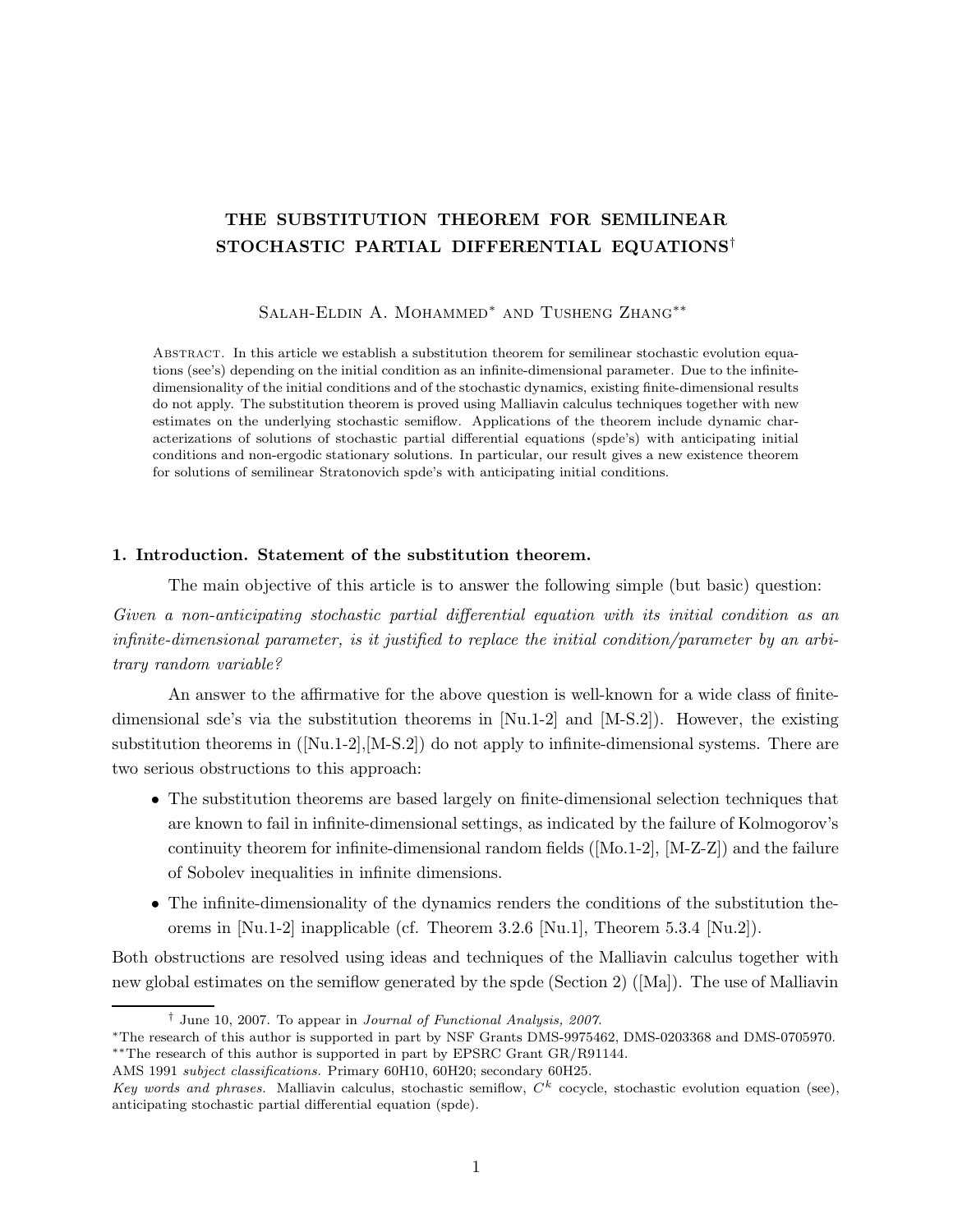calculus techniques in this context seems to be necessitated by the infinite-dimensionality of the underlying stochastic dynamics.

The difficulty in proving the substitution theorem for stochastic systems with memory was pointed out by M. Scheutzow and one of the authors in ([M-S.1], Part II); but no rigorous proof or counterexamples are known. The purpose of the discussion in [M-S.1] is to provide a dynamic characterization of stable/unstable manifolds for stochastic systems with memory near hyerbolic stationary states.

In work by Grorud, Nualart and Sanz-Solé ([G-Nu-S]) a substitution theorem for Stratonovich integrals in Hilbert space is developed under the restriction that the substituting random variable takes values in a relatively compact set in the Hilbert space. The substitution result in [G-Nu-S] is obtained within the context of Hilbert-space-valued stochastic ordinary differential equations, using metric entropy techniques. Cf. also [A-I], where the substituting random variable takes values in a σ-compact space.

In this article we establish a substitution theorem for semilinear spde's for a large class of infinite-dimensional Malliavin smooth random variables. We strongly believe that the techniques developed in this article will yield a similar substitution theorem for semiflows induced by sfde's.

We expect the results in this article to be useful in establishing regularity in distribution of the invariant manifolds for semilinear spde's.

In order to formulate our results, consider the following semilinear Itô stochastic evolution equation (see):

$$
du(t,x) = -Au(t,x) dt + F(u(t,x)) dt + Bu(t,x) dW(t), \quad t > 0
$$
  
 
$$
u(0,x) = x \in H
$$
 (1.1)

in a separable real Hilbert space H.

In the above equation  $A : D(A) \subset H \to H$  is a closed linear operator on the Hilbert space H. Assume that A has a complete orthonormal system of eigenvectors  $\{e_n : n \geq 1\}$  with corresponding positive eigenvalues  $\{\mu_n, n \geq 1\}$ ; i.e.,  $Ae_n = \mu_n e_n$ ,  $n \geq 1$ . Suppose  $-A$  generates a strongly continuous semigroup of bounded linear operators  $T_t: H \to H$ ,  $t \geq 0$ . Furthermore, we let  $F: H \to H$  be a (Fréchet)  $C_b^1$  non-linear map, that is F has a globally bounded continuous Fréchet derivative  $DF : H \to L(H)$ .

Let E be a separable Hilbert space and  $W(t)$ ,  $t \geq 0$ , be an E-valued Brownian motion defined on the canonical filtered Wiener space  $(\Omega, \mathcal{F}, (\mathcal{F}_t)_{t>0}, P)$  and with a separable covariance Hilbert space K. In particular,  $K \subset E$  is a Hilbert-Schmidt embedding. Furthermore,  $\Omega$  is the space of all continuous paths  $\omega : \mathbf{R} \to E$  such that  $\omega(0) = 0$  with the compact open topology,  $\mathcal F$  is its Borel  $\sigma$ -field,  $\mathcal{F}_t$  is the sub- $\sigma$ -field of  $\mathcal F$  generated by all evaluations  $\Omega \ni \omega \mapsto \omega(u) \in E, u \leq t$ , and P is Wiener measure on  $\Omega$ . The Brownian motion is given by

$$
W(t,\omega) := \omega(t), \quad \omega \in \Omega, \, t \in \mathbf{R},
$$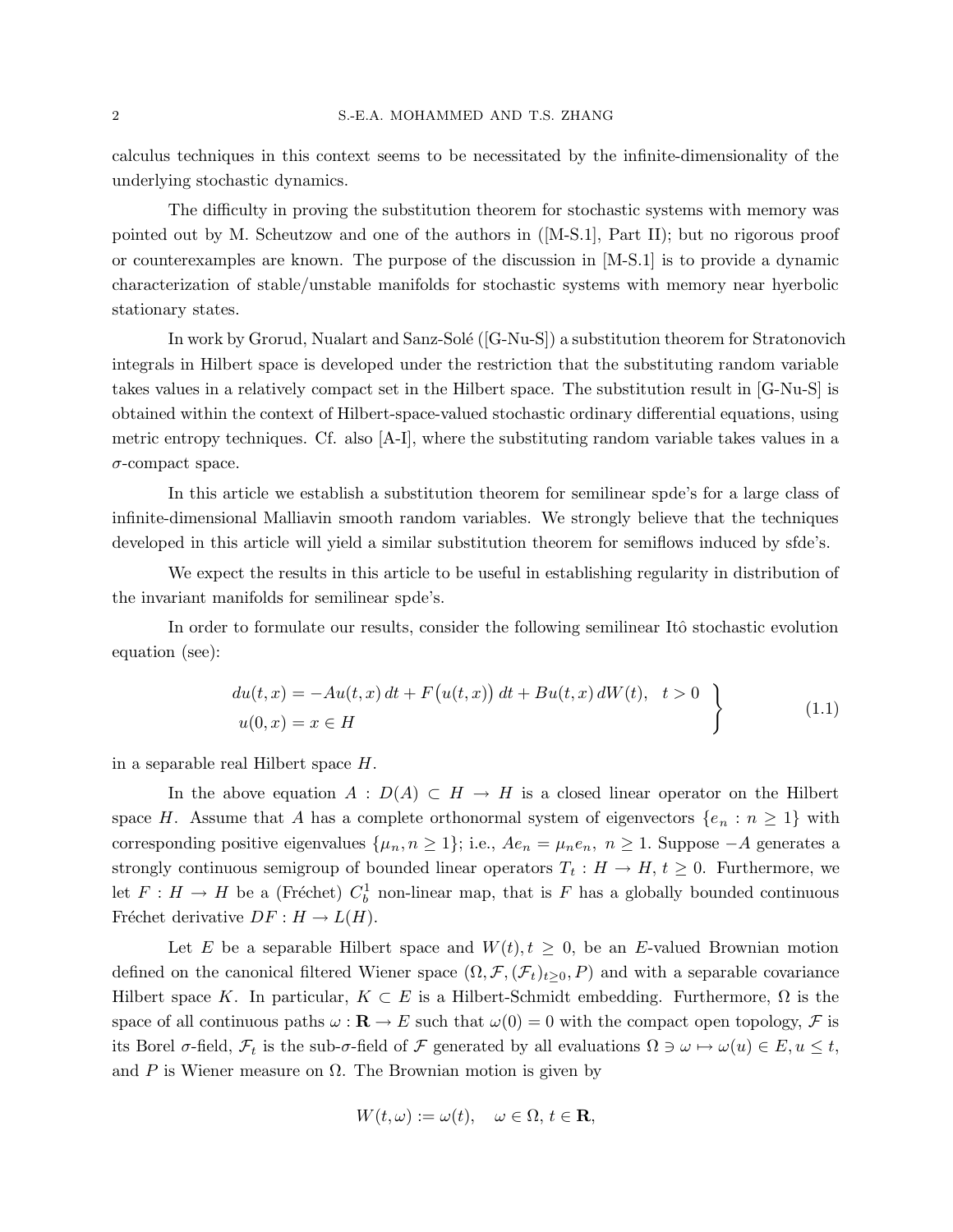and may be represented by

$$
W(t) = \sum_{k=1}^{\infty} W^k(t) f_k, \quad t \in \mathbf{R},
$$
\n(1.2)

where  $\{f_k : k \geq 1\}$  is a complete orthonormal basis of K, and  $W^k, k \geq 1$ , are standard independent one-dimensional Wiener processes ([D-Z.1], Chapter 4). Note that, in general, the above series converges absolutely in  $E$  but not in  $K$ .

Denote by  $L_2(K, H) \subset L(K, H)$  the Hilbert space of all Hilbert-Schmidt operators  $S: K \to$ H, given the norm

$$
||S||_2 := \left[\sum_{k=1}^{\infty} |S(f_k)|_H^2\right]^{1/2},
$$

where  $|\cdot|_H$  is the norm on H. Suppose  $B: H \to L_2(K, H)$  is a bounded linear operator. The stochastic integral in (1.1) is defined in the following sense ([D-Z.1], Chapter 4):

Let  $\psi : [0, a] \times \Omega \to L_2(K, H)$  be  $(\mathcal{B}([0, a]) \otimes \mathcal{F}, \mathcal{B}(L_2(K, H))$ -measurable,  $(\mathcal{F}_t)_{t \geq 0}$ -adapted and such that  $\int_a^a$  $\mathbf{0}$  $E\|\psi(t)\|_{L_2(K,H)}^2 dt < \infty$ . Define

$$
\int_0^a \psi(t) dW(t) := \sum_{k=1}^{\infty} \int_0^a \psi(t) (f_k) dW^k(t),
$$

where the H-valued stochastic integrals on the right-hand side are with respect to the one-dimensional Wiener processes  $W^k$ ,  $k \geq 1$ . Note that the above series converges in  $L^2(\Omega, H)$  because

$$
\sum_{k=1}^{\infty} E \left| \int_0^a \psi(t) (f_k) dW^k(t) \right|^2 = \int_0^a E ||\psi(t)||^2_{L_2(K,H)} dt < \infty.
$$

Throughout the rest of the article, we will denote by  $\theta : \mathbf{R} \times \Omega \to \Omega$  the standard Ppreserving ergodic Wiener shift on Ω:

$$
\theta(t,\omega)(s) := \omega(t+s) - \omega(t), \quad t, s \in \mathbf{R}.
$$

Hence  $(W, \theta)$  is a helix:

$$
W(t_1+t_2,\omega)-W(t_1,\omega)=W(t_2,\theta(t_1,\omega)),\quad t_1,t_2\in\mathbf{R},\,\omega\in\Omega.
$$

As usual, we let  $L(H)$  be the Banach space of all bounded linear operators  $H \to H$  given the uniform operator norm  $\lVert \cdot \rVert_{L(H)}$ . Denote by  $L_2(H) \subset L(H)$  the Hilbert space of all Hilbert-Schmidt operators  $S : H \to H$ , furnished with the Hilbert-Schmidt norm:

$$
||S||_2 := \left[\sum_{n=1}^{\infty} |S(e_n)|_H^2\right]^{1/2}
$$

.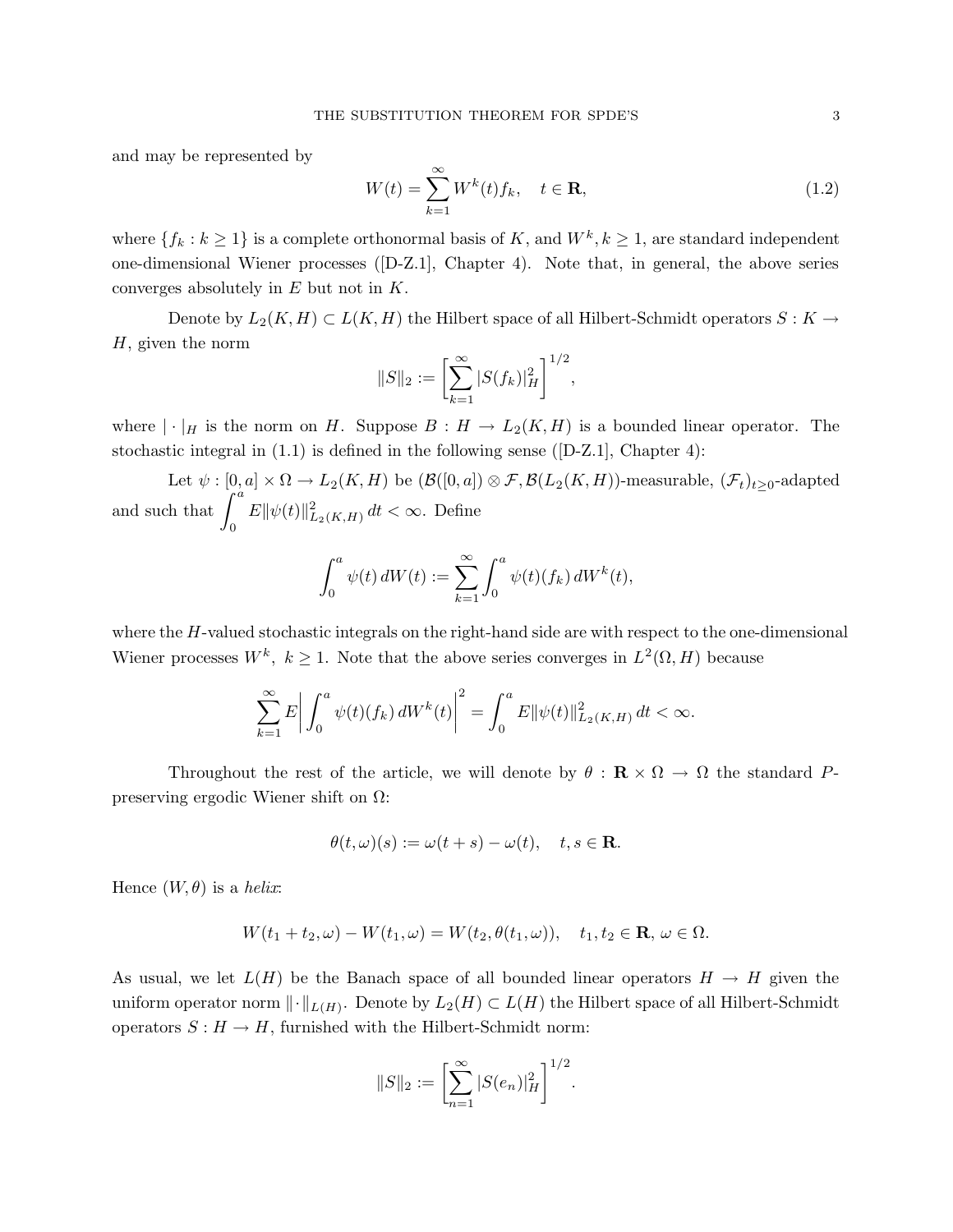A mild solution of (1.1) is a family of  $(\mathcal{B}(\mathbf{R}^+) \otimes \mathcal{F}, \mathcal{B}(H))$ -measurable,  $(\mathcal{F}_t)_{t>0}$ -adapted processes  $u(\cdot, x, \cdot): \mathbb{R}^+ \times \Omega \to H$ ,  $x \in H$ , satisfying the following stochastic integral equation:

$$
u(t, x, \cdot) = T_t x + \int_0^t T_{t-s} F(u(s, x, \cdot)) ds + \int_0^t T_{t-s} B u(s, x, \cdot) dW(s), \quad t \ge 0,
$$
 (1.3)

 $([D-Z.1-2]).$ 

The see (1.1) has the equivalent Stratonovich form

$$
du(t,x) = -Au(t,x) dt + F(u(t,x)) dt - \frac{1}{2} \sum_{k=1}^{\infty} B_k^2 u(t,x) dt + Bu(t,x) \circ dW(t)
$$
  

$$
u(0,x) = x \in H
$$
 (1.4)

where  $B_k \in L(H)$  are given by  $B_k(x) := B(x)(f_k)$ ,  $x \in H$ ,  $k \geq 1$ . *Condition*  $(A_1)$ :

$$
\sum_{n=1}^{\infty} \mu_n^{-1} \|B(e_n)\|_{L_2(K,H)}^2 < \infty.
$$

Conditions  $(A_2)$ :

(i)  $A^{-1}$  is a trace class operator, i.e.,  $\sum_{n=1}^{\infty}$  $n=1$  $\mu_n^{-1} < \infty.$ 

(ii)  $T_t \in L(H)$ ,  $t \geq 0$ , is a strongly continuous contraction semigroup.

#### Conditions (B):

- (i) The operator  $B : H \to L_2(K, H)$  can be extended to a bounded linear operator  $H \to$  $L(E, H)$ , which will also be denoted by B.
- (ii) The series  $\sum_{n=1}^{\infty}$  $k=1$  $||B_k||_{L(H)}^2$  converges, where the bounded linear operators  $B_k : H \to H, k \geq 1$ , are defined as in (1.4).

#### Remarks.

- (i) Note that Condition  $(A_1)$  is implied by the following two requirements:
	- (a) The operator  $B: H \to L_2(K, H)$  is Hilbert-Schmidt.
	- (b)  $\liminf_{n \to \infty} \mu_n > 0.$
- (ii) Requirement (b) above is satisfied if  $A = -\Delta$ , where  $\Delta$  is the Laplacian on a compact smooth d-dimensional Riemannian manifold  $M$  with boundary, under Dirichlet boundary conditions.
- (iii) Suppose  $A = -\Delta$  where  $\Delta$  is the Laplacian on a compact smooth d-dimensional manifold with Dirichlet boundary condition. Then Condition  $(A_2)$  implies that  $d = 1$ . This follows easily from the fact that  $\mu_n = O(n^{2/d})$  for large n ([T], Theorem 3.1, p. 89).
- (iv) Unlike Condition  $(A_2)$ , note that Condition  $(A_1)$  does not entail any restriction on the spatial dimension of the underlying spde.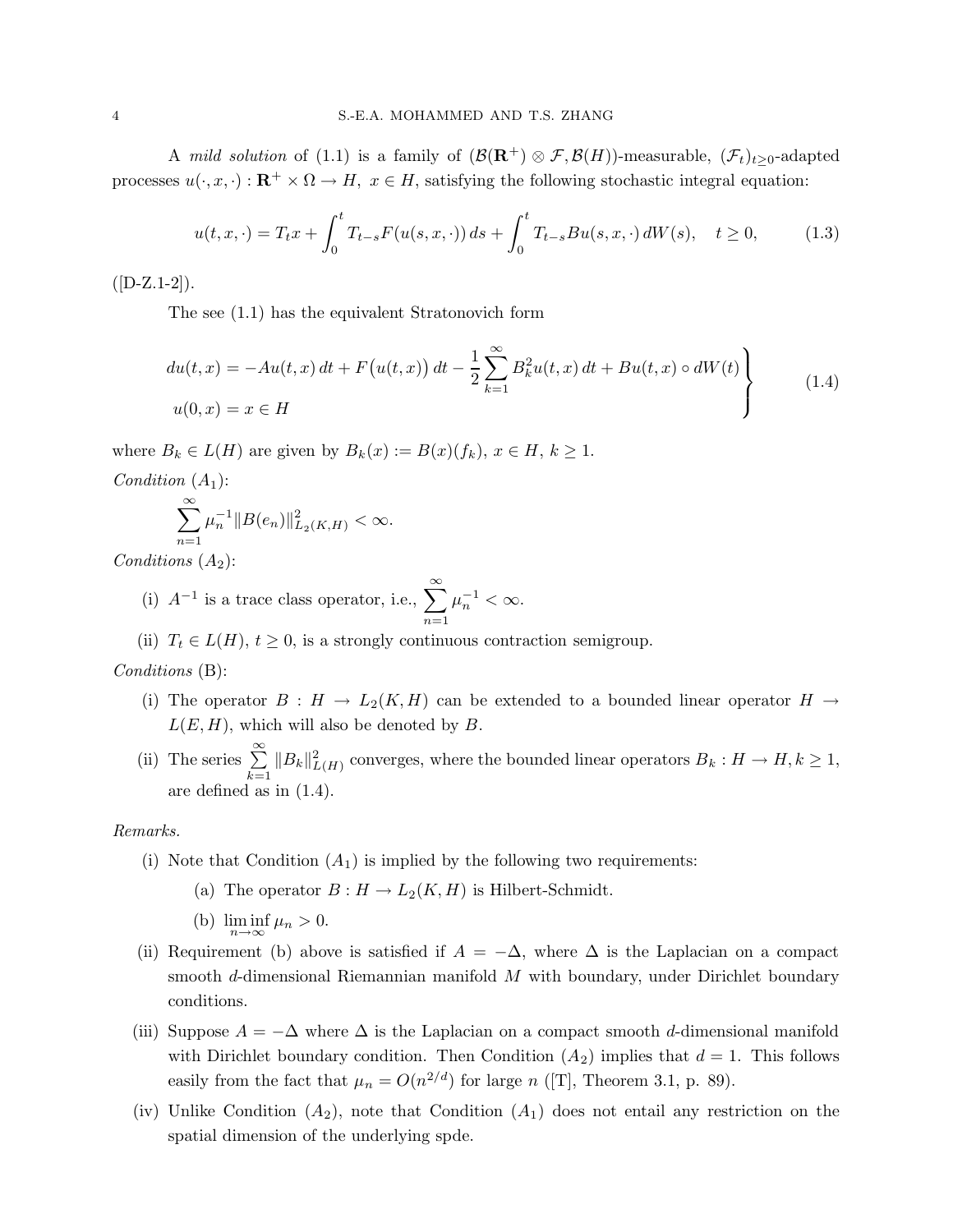Under Conditions (B) together with either  $(A_1)$  or  $(A_2)$ , the see (1.1) (or (1.4)) admits a perfect  $(\mathcal{B}(\mathbf{R}^+) \otimes \mathcal{B}(H) \otimes \mathcal{F}, \mathcal{B}(H))$ -measurable cocycle  $(U, \theta)$ ,  $U : \mathbf{R}^+ \times H \times \Omega \to H$ , with the following properties:

- (i) For each  $\omega \in \Omega$ , the map  $\mathbb{R}^+ \times H \ni (t, x) \mapsto U(t, x, \omega) \in H$  is continuous; and for fixed  $(t,\omega) \in \mathbf{R}^+ \times \Omega$ , the map  $H \ni x \mapsto U(t,x,\omega) \in H$  is  $C^1$ .
- (ii)  $U(t + s, \cdot, \omega) = U(t, \cdot, \theta(s, \omega)) \circ U(s, \cdot, \omega)$  for all  $s, t \in \mathbb{R}^+$  and all  $\omega \in \Omega$ .
- (iii)  $U(0, x, \omega) = x$  for all  $x \in H, \omega \in \Omega$ .

For proofs of the above properties see ([M-Z-Z], Theorem 1.2.6); cf. [F.1-2].

An F-measurable random variable  $Y : \Omega \to H$  is said be a *stationary point* for the cocycle  $(U, \theta)$  if

$$
U(t, Y(\omega), \omega) = Y(\theta(t, \omega))
$$

for all  $(t, \omega) \in \mathbf{R}^+ \times \Omega$ .

For any integer  $p \geq 2$ , denote by  $\mathbb{D}^{1,p}(\Omega, H)$  the Sobolev space of all *F*-measurable random variables  $Y : \Omega \to H$  which are p-integrable together with their Malliavin derivatives  $\mathcal{D}Y$  ([Nu.1-2]).

We now state the main substitution theorem in this article.

**Theorem 1.1.** Assume that the see (1.1) satisfies Conditions (B) together with either (A<sub>1</sub>) or (A<sub>2</sub>). Suppose F is  $C_b^1$ . Let  $Y \in \mathbb{D}^{1,4}(\Omega, H)$  be a random variable, and  $U : \mathbf{R}^+ \times H \times \Omega \to H$  be the  $C^1$  cocycle generated by all mild solutions of the Stratonovich see (1.4). Then  $U(t, Y)$ ,  $t \geq 0$ , is a mild solution of the (anticipating) Stratonovich see

$$
dU(t,Y) = -AU(t,Y) dt + F(U(t,Y)) dt - \frac{1}{2} \sum_{k=1}^{\infty} B_k^2 U(t,Y) dt + BU(t,Y) \circ dW(t), t > 0,
$$
  

$$
U(0,Y) = Y.
$$
 (1.5)

In particular, if  $Y \in \mathbb{D}^{1,4}(\Omega, H)$  is a stationary point of the see (1.4), then  $U(t, Y) = Y(\theta(t))$ ,  $t \ge 0$ , is a stationary solution of the (anticipating) Stratonovich see

$$
dY(\theta(t)) = -AY(\theta(t)) dt + F(Y(\theta(t))) dt - \frac{1}{2} \sum_{k=1}^{\infty} B_k^2 Y(\theta(t)) dt + BY(\theta(t)) \circ dW(t), t > 0,
$$
  
\n
$$
Y(\theta(0)) = Y.
$$
\n(1.6)

Furthermore, assume that F is  $C_b^2$ . Then the linearized cocycle  $DU(t, Y)$  is a mild solution of the linearized anticipating see

$$
dDU(t, Y) = -ADU(t, Y) dt + DF(U(t, Y))DU(t, Y) dt
$$
  

$$
- \frac{1}{2} \sum_{k=1}^{\infty} B_k^2 DU(t, Y) dt + \{B \circ DU(t, Y)\} \circ dW(t), t > 0,
$$
  

$$
DU(0, Y) = id_{L(H)}.
$$
 (1.7)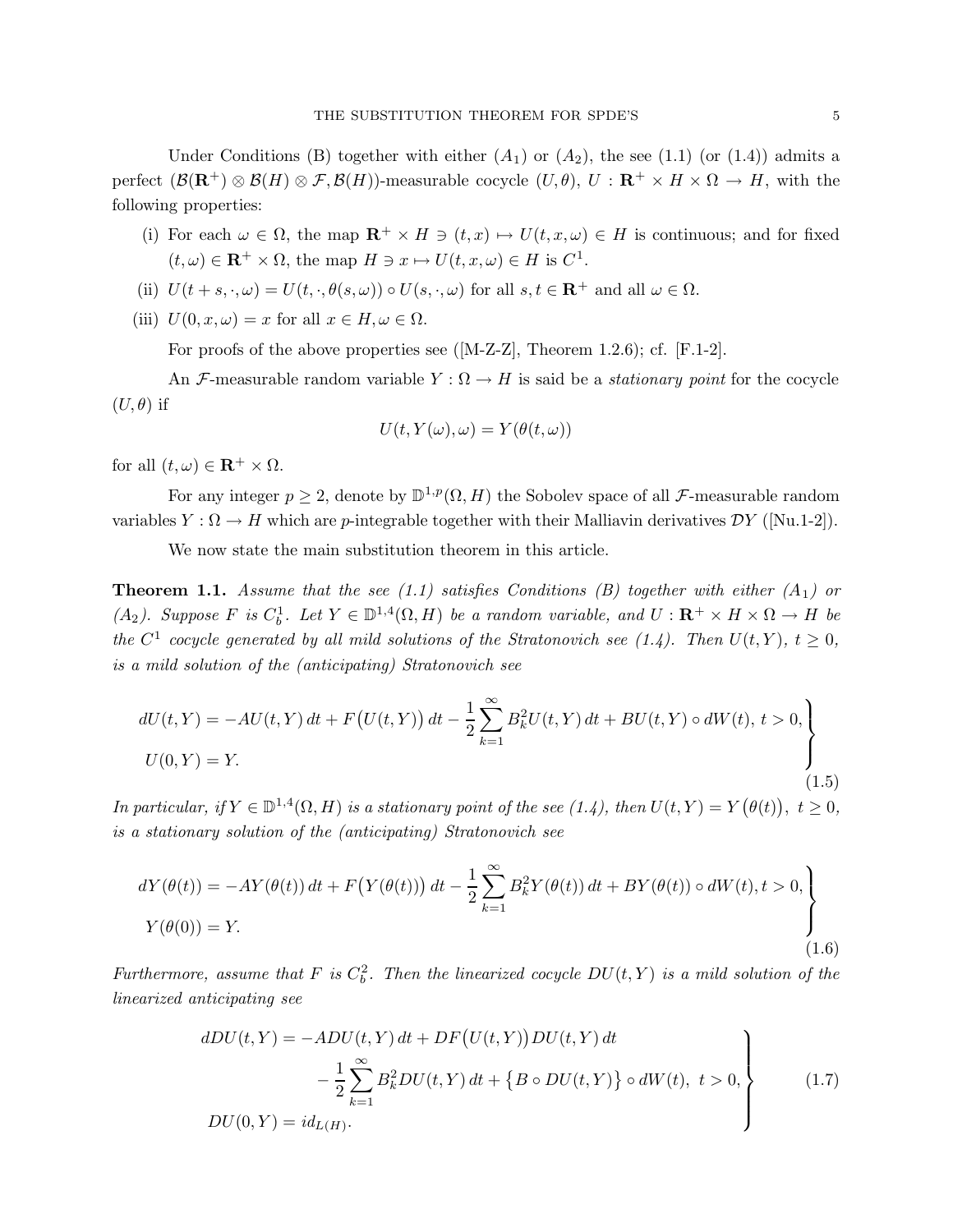#### 6 S.-E.A. MOHAMMED AND T.S. ZHANG

In the subsequent sections we will detail the proof of the above theorem. In Section 2, we begin by offering a series of estimates on the cocycle  $U(t, x, \cdot)$ , its Fréchet derivative  $DU(t, x, \cdot)$  and its Malliavin derivative  $DU(t, x, \cdot)$ . These estimates-interesting in their own right-will be used in the proofs of the substitution theorem (Theorem 1.1) and its finite-dimensional version (Theorem 3.1). In Section 3, we prove a special case of Theorem 1.1 in case the random variable  $Y$  is finitedimensional (Theorem 3.1). This result is then used to give a detailed proof of Theorem 1.1 in Section 4. Section 5 contains an alternative proof of one of the estimates in Section 2, using a chaos-type expansion in the Hilbert space  $L_2(H)$ . In Section 6, we show existence and regularity of solutions for semilinear spde's with anticipating initial conditions.

#### 2. Moment estimates of the cocycle.

In this section, we develop new estimates on the non-linear cocycle  $U : \mathbf{R}^+ \times H \times \Omega \to H$ , its spatial Fréchet derivative  $DU(t, x, \cdot)$  and its Malliavin derivatives  $\mathcal{D}_u U(t, x, \cdot)$  for  $u, t \in [0, a]$ and  $x \in H$ . The derivations are based on results in [M.Z.Z], Gronwall's lemma and the fact that W has independent increments.

As before, assume the notation and hypotheses of Section 1.

Let  $\Phi(t,\omega), \omega \in \Omega, t \geq 0$ , be the linear cocycle associated with the see (1.1). That is for each  $x \in H$ ,  $\Phi(t, \cdot)(x)$ ,  $t \geq 0$ , is a mild solution of the linear see

$$
d\Phi(t, \cdot)(x) = -A\Phi(t, \cdot)(x) dt + B\Phi(t, \cdot)(x) dW(t), \quad t > 0
$$
  

$$
\Phi(0, \cdot)(x) = x \in H.
$$
 (2.1)

Recall that  $(\mathcal{F}_t)_{t>0}$  is the filtration generated by Brownian motion W.

Define

$$
V(t,\omega) := \Phi(t,\omega) - T_t, t \ge 0, \omega \in \Omega.
$$

Then  $V(t, \cdot)$ ,  $t \geq 0$ , is the continuous  $L_2(H)$ -valued solution of the following stochastic integral equation in  $L_2(H)$ :

$$
V(t, \cdot) = \int_0^t T_{t-s} BV(s, \cdot) dW(s) + \int_0^t T_{t-s} BT_s dW(s), \quad t \ge 0.
$$
 (2.2)

Fix  $s \geq 0$ , and denote

$$
\hat{V}(t,\omega) := V(t-s,\theta(s,\omega)), \quad t \ge s.
$$

Then  $\hat{V}$  is a solution of the following integral equation:

$$
\hat{V}(t,\cdot) = \int_{s}^{t} T_{t-u} B\hat{V}(u,\cdot) dW(u) + \int_{s}^{t} T_{t-u} B T_{u-s} dW(u), \ \ t \ge s. \tag{2.3}
$$

in  $L_2(H)$ . See the proof of Theorem 1.2.4 in [M-Z-Z].

We will need the following Gronwall-type lemma: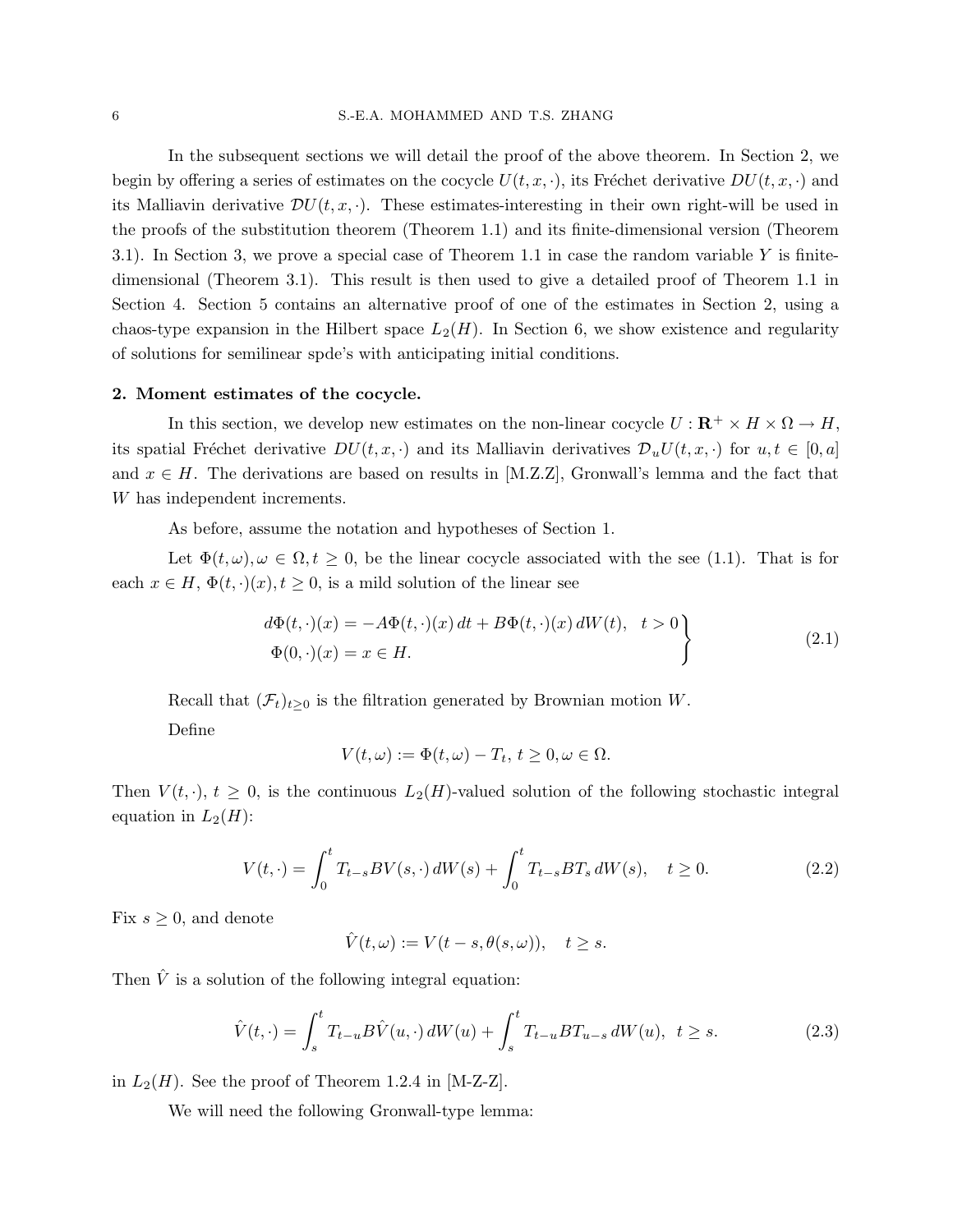#### Lemma 2.1.

Fix  $a \in (0,\infty)$ . Let  $f, g : [0, a] \times \Omega \to \mathbb{R}^+$  be non-negative  $(\mathcal{B}([0, a]) \otimes \mathcal{F}, \mathcal{B}(\mathbb{R}^+))$ -measurable processes and  $h:[0, a] \times [0, a] \times \Omega \to \mathbf{R}^+$  an  $(\mathcal{B}([0, a] \times [0, a]) \otimes \mathcal{F}, \mathcal{B}(\mathbf{R}^+))$ -measurable random field satisfying the following hypotheses:

- (i) For a.a.  $\omega \in \Omega$  and all  $s \in [0, a]$ , the paths  $f(\cdot, \omega), g(\cdot, \omega), h(\cdot, s, \omega)$  are continuous on  $[0, a]$ .
- (ii) The process f is  $(\mathcal{F}_t)_{t\in[0,a]}$ -adapted; and whenever  $0 < s < t \le a$ , the random variables  $h(t-t)$ s, s,  $\cdot$ ) are measurable with respect to the  $\sigma$ -algebra generated by the Brownian increments  $W(s_2) - W(s_1), s \leq s_1 \leq s_2 \leq t.$
- $(iii)$  E sup  $0 \leq t \leq a$  $g(t, \cdot) + \sup$  $0 \leq s \leq a$  $E$  sup  $0 \leq t \leq a$  $h(t, s, \cdot) < \infty$ . Suppose that

$$
f(t, \cdot) \le g(t, \cdot) + \int_0^t h(t - s, s, \cdot) [1 + f(s, \cdot)] ds
$$
 (2.4)

a.s. for all  $t \in [0, a]$ . Then sup  $\sup_{0 \leq t \leq a} f(t, \cdot)$  is integrable and there exist positive constants  $K_1, K_2$  such that

$$
E \sup_{0 \le s \le t} f(s, \cdot) \le K_1 e^{K_2 t} \tag{2.5}
$$

for all  $t \in [0, a]$ .

Proof.

Use Conditions (i), (iii), put  $t = t'$  in (2.4), and take sup to obtain  $0 \leq t' \leq t$ 

$$
\sup_{\substack{0 \le t' \le t \\ x \in H}} f(t', \cdot) \le \sup_{0 \le t' \le a} g(t', \cdot) + \int_0^t \sup_{0 \le u \le a} h(u, s, \cdot) ds + \int_0^t \sup_{0 \le u \le a} h(u, s, \cdot) \cdot \sup_{0 \le s' \le s} f(s', \cdot) ds
$$
\n(2.6)

a.s. for all  $t \in [0, a]$ .

For each integer  $N \geq 1$ , and any  $s \in [0, a]$ , define the events

$$
\Omega_{s,N} := \bigg(\sup_{0 \le s' \le s} f(s', \cdot) < N\bigg).
$$

Since f is is  $(\mathcal{F}_t)_{t\in[0,a]}$ -adapted, then  $\Omega_{s,N}\in\mathcal{F}_s$  for all  $s\in[0,a],N\geq 1$ . Furthermore,

$$
\Omega_{t,N}\subseteq \Omega_{s,N}, \quad s\leq t, \, N\geq 1,
$$

and

$$
1_{\Omega_{t,N}} \le 1_{\Omega_{s,N}}, \quad s \le t, N \ge 1. \tag{2.7}
$$

Since f has a.a. sample-paths bounded on  $[0, a]$  (actually continuous), we have

$$
\bigcup_{N\geq 1} \Omega_{s,N} = \Omega \tag{2.8}
$$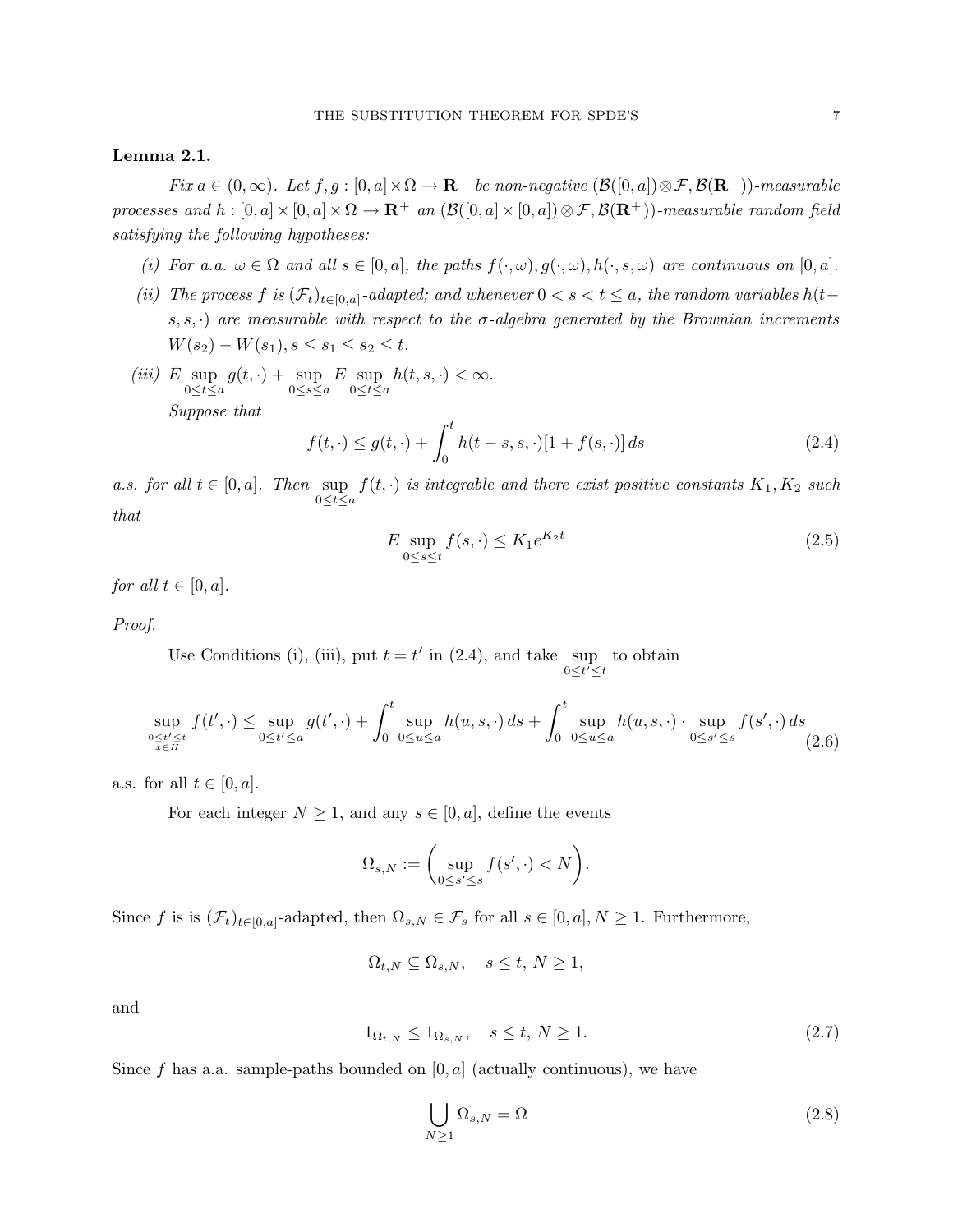for each  $s \in [0, a]$ .

Define

$$
f_N(t, \cdot) := \sup_{0 \le t' \le t} f(t', \cdot) \cdot 1_{\Omega_{t,N}}, \quad 0 \le t \le a, N \ge 1
$$

Clearly  $|f_N(t, \cdot)| \leq N$  a.s. and  $Ef_N(t, \cdot)| \leq N$  for all  $t \in [0, a]$  and all  $N \geq 1$ .

Now multiply both sides of (2.6) by  $1_{\Omega_{t,N}}$ , use (2.7), take expectations, use hypothesis (iii) together with the independence of sup  $0 \leq s' \leq s$  $f(s', \cdot) \cdot 1_{\Omega_{s,N}}$  and  $\sup_{0 \le u \le a}$  $h(u, s, \cdot)$ , to obtain

$$
E f_N(t, \cdot) \le K_1 + K_2 \int_0^t E f_N(s, \cdot) ds, \quad 0 \le t \le a,
$$
 (2.9)

for all  $N \geq 1$ . The positive constants  $K_1, K_2$  in (2.9) are *independent* of N. By Gronwall's lemma,  $(2.9)$  gives

$$
Ef_N(t, \cdot) \le K_1 e^{K_2 t}, \quad 0 \le t \le a,\tag{2.10}
$$

for all  $N \geq 1$ . Letting  $N \to \infty$  in (2.10), using the fact that

$$
\lim_{N \to \infty} f_N(t, \cdot) = \sup_{0 \le t' \le t} f(t', \cdot)
$$

a.s., and applying the Monotone Convergence Theorem, we get

$$
E \sup_{0 \le t' \le t} f(t', \cdot) \le K_1 e^{K_2 t}
$$

for all  $0 \le t \le a$ . This proves  $(2.5)$ .  $\Box$ 

Now consider the random integral equation

$$
U(t, x, \cdot) = \Phi(t, \cdot)(x) + \int_0^t \Phi(t - s, \theta(s, \cdot)) F\big(U(s, x, \cdot)\big) ds, \quad t \ge 0, \, x \in H,\tag{2.11}
$$

where  $F: H \to H$  is  $C_b^1$  (as in Section 1).

#### Theorem 2.2.

Adopt the set-up of Section 1. Assume Hypotheses (B) and  $(A_1)$  or  $(A_2)$ . Let  $U : \mathbb{R}^+ \times$  $H \times \Omega \to H$  be the cocycle generated by the mild solutions of the see (1.1). Fix any  $a \in (0,\infty)$ . Then the following assertions hold:

(i) The estimate

$$
E \sup_{\substack{0 \le t \le a \\ x \in H}} \frac{|U(t, x, \cdot)|^{2p}}{(1 + |x|_{H}^{2p})} < \infty \tag{2.12}
$$

holds for all  $p \geq 1$ .

(*ii*) Let F be of class  $C_b^1$ . Then

$$
E \sup_{\substack{0 \le t \le a \\ x \in H}} \|DU(t, x, \cdot)\|^{2p} < \infty \tag{2.13}
$$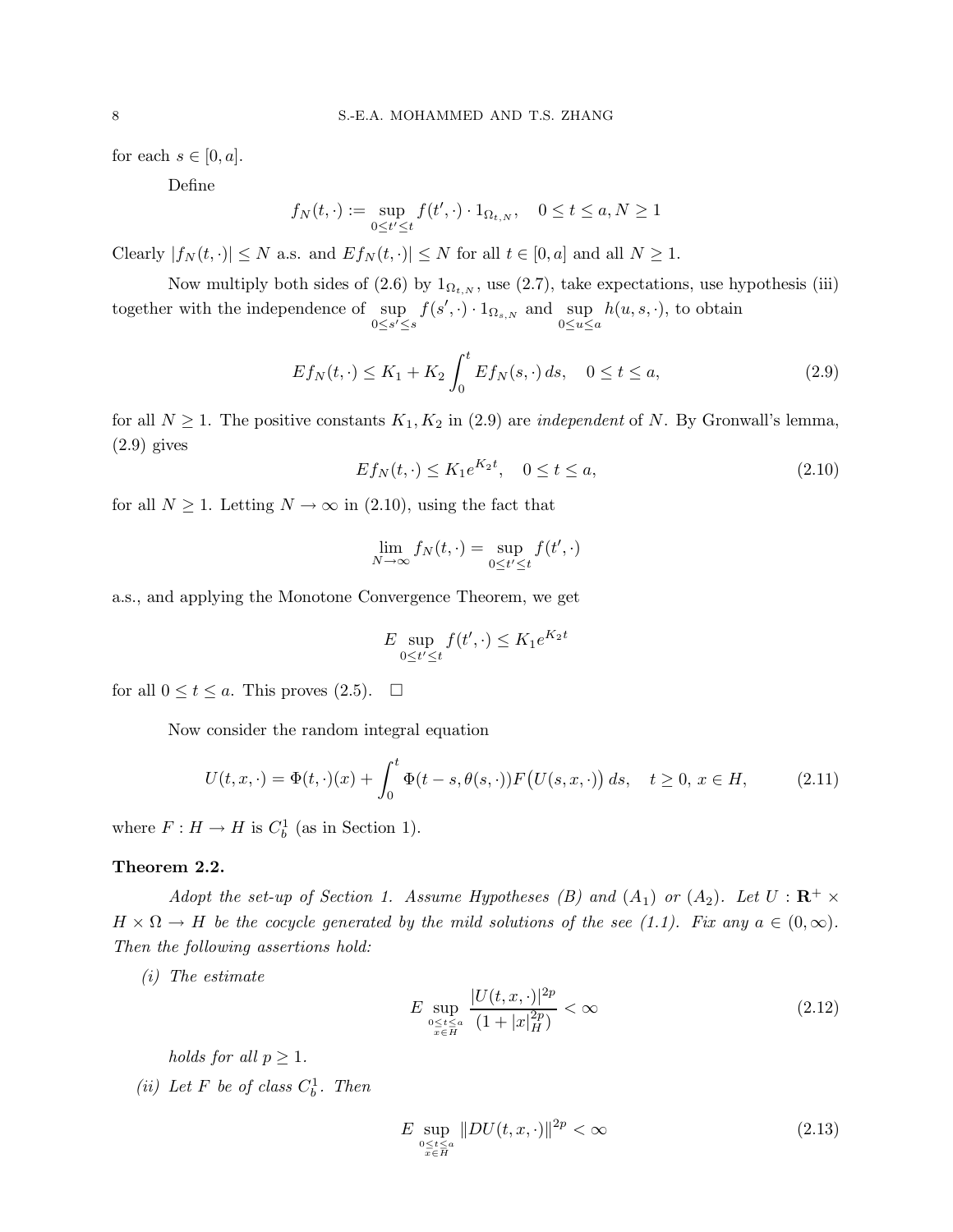for all  $p \geq 1$ . In the above estimate, D stands for the Fréchet derivative of U in the spatial variable x.

(iii) Let F be  $C_b^2$ . Then

$$
E \sup_{\substack{0 \le t \le a \\ x \in H}} \| D^2 U(t, x, \cdot) \|^2 p < \infty \tag{2.13'}
$$

for all  $p \geq 1$ .

Proof.

Assume Hypotheses (B) and  $(A_1)$  or  $(A_2)$ .

We will first prove the estimate (2.12). Fix any  $p \geq 1$ . By a simple application of Gronwall's lemma, (2.3) gives

$$
E\left[\sup_{s\leq t\leq a} \|V(t-s,\theta(s,\cdot))\|_{L_2(H)}^{2p}\right] < \infty \tag{2.14}
$$

for any fixed  $s \in [0, a]$ ; and hence,

$$
E\left[\sup_{0\leq u\leq a} \|\Phi(u,\theta(s,\cdot))\|_{L(H)}^{2p}\right] < \infty\tag{2.15}
$$

for each  $s \in [0, a]$ .

By  $(2.11)$  and the linear growth property of F, we get

$$
|U(t,x,\cdot)|^{2p} \le ||\Phi(t,\cdot)||_{L(H)}^p |x|^{2p} + C \int_0^t ||\Phi(t-s,\theta(s,\cdot))||_{L(H)}^{2p} \left(1 + |U(s,x,\cdot)|^{2p}\right) ds \tag{2.16}
$$

a.s. for  $0 \le t \le a, x \in H$ , and C is a deterministic positive constant depending only on a. In (2.16), divide both sides of the inequality by  $(1+|x|_H^{2p})$  and take sup  $x \in H$ to obtain

$$
\sup_{x \in H} \frac{|U(t, x, \cdot)|^{2p}}{(1 + |x|_{H}^{2p})} \le ||\Phi(t, \cdot)||_{L(H)}^{2p} + C \int_{0}^{t} ||\Phi(t - s, \theta(s, \cdot))||_{L(H)}^{2p} ds + C \int_{0}^{t} ||\Phi(t - s, \theta(s, \cdot))||_{L(H)}^{2p} \cdot \sup_{x \in H} \frac{|U(s, x, \cdot)|^{2p}}{(1 + |x|_{H}^{2p})} ds
$$
(2.17)

a.s. for  $0 \le t \le a$ . Now set

$$
f(t,\cdot):=\sup_{x\in H}\frac{|U(t,x,\cdot)|^{2p}}{(1+|x|_{H}^{2p})},\quad g(t,\cdot):=\|\Phi(t,\cdot)\|_{L(H)}^{2p},\quad h(t,s,\cdot):=\|\Phi(t,\theta(s,\cdot))\|_{L(H)}^{2p},
$$

a.s. for  $0 \leq s \leq t \leq a$ . Then  $(2.17)$  becomes

$$
f(t, \cdot) \le g(t, \cdot) + \int_0^t h(t - s, s, \cdot)[1 + f(s, \cdot)] ds
$$
 (2.18)

a.s. for all  $t \in [0, a]$ .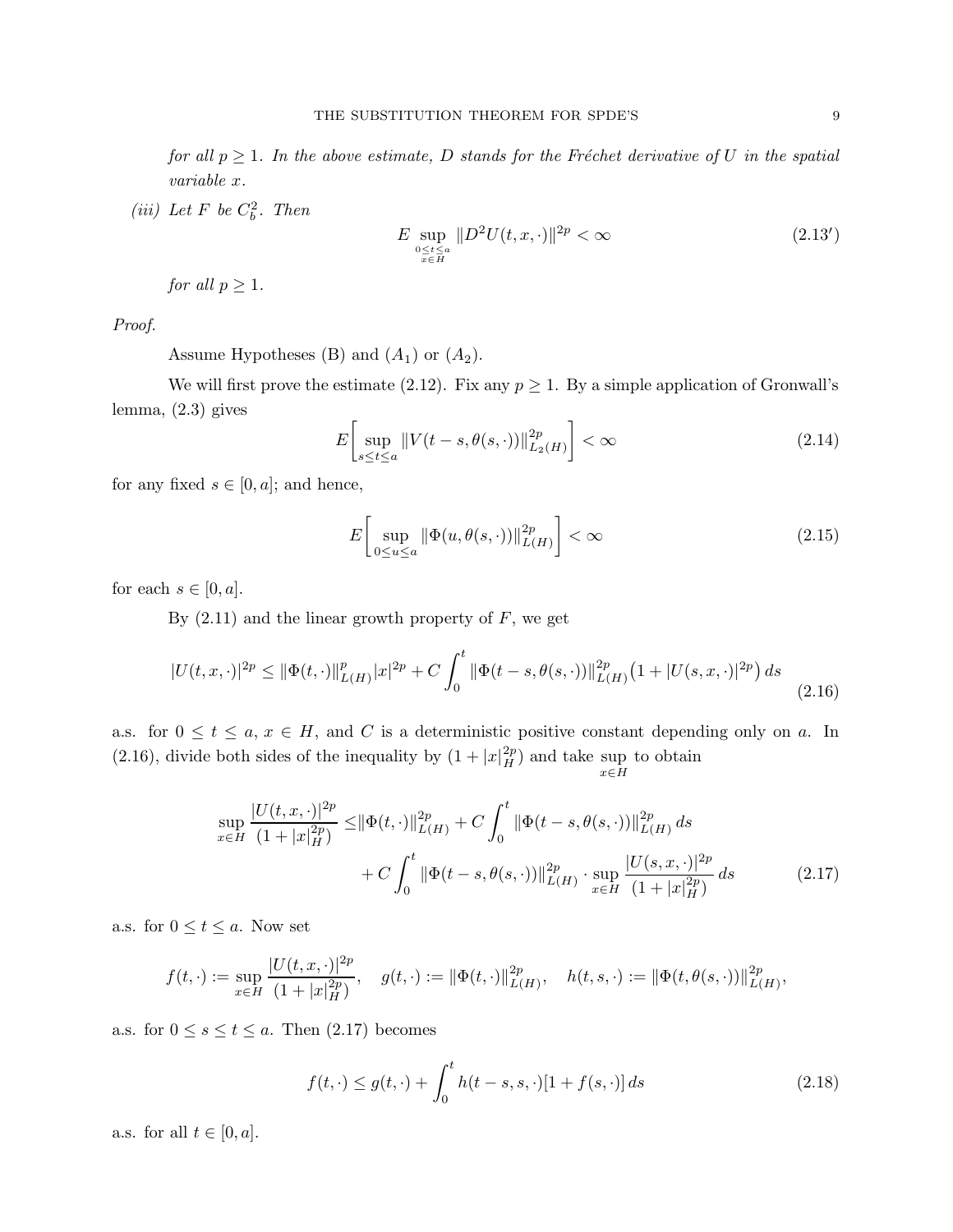We will now verify that the processes  $f, g, h$  satisfy all the conditions of Lemma 2.1. First, note that f, g, h are finite a.s. ([M-Z-Z], Theorems 1.2.4, 1.2.6). Secondly, the processes f, g,  $h(\cdot, s)$ are sample-continuous for each  $s \in [0, a]$  ([M-Z-Z], Theorems 1.2.1, 1.2.2, 1.2.3, 1.2.6). Thirdly, the process f is  $(\mathcal{F}_t)_{t\in[0,a]}$ -adapted. Fourthly, from  $(2.3)$ , it follows that  $\hat{V}(t,\cdot)=V(t-s,\theta(s,\cdot))=$  $\Phi(t - s, \theta(s, \cdot)) - T_{t-s}$  is measurable with respect to the  $\sigma$ -algebra generated by the Brownian increments  $W(s_2) - W(s_1), s \leq s_1 \leq s_2 \leq t$ , and hence so is  $h(t, s, \cdot)$ . Finally, Hypothesis (iii) of Lemma 2.1 is satisfied because of  $(2.15)$  and the measure-preserving property of  $\theta$ . Hence the conditions of Lemma 2.1 are satisfied; thus (2.12) follows from (2.18). In fact, one gets

$$
E \sup_{\substack{0 \le t' \le t \\ x \in H}} \frac{|U(t', x, \cdot)|^{2p}}{(1 + |x|_{H}^{2p})} \le K_1 e^{K_2 t} \tag{2.19}
$$

for all  $t \in [0, a]$  and some positive constants  $K_1, K_2$  (depending possibly on a).

To prove part (ii) of the theorem, assume Hypotheses (B) and  $(A_2)$  or  $(A_1)$ ; and let F be of class  $C_b^1$ . Fix any  $p \geq 1$ . Take Fréchet derivatives with respect to  $x \in H$  on both sides of the random integral equation

$$
U(t, x, \omega) = \Phi(t, \omega)(x) + \int_0^t \Phi(t - s, \theta(s, \omega)) F\big(U(s, x, \omega)\big) ds, \quad t \ge 0, \, x \in H, \, \omega \in \Omega.
$$

This gives

$$
DU(t, x, \cdot) = \Phi(t, \cdot) + \int_0^t \Phi(t - s, \theta(s, \cdot))(DF(U(s, x, \cdot)))(DU(s, x, \cdot)) ds, \ t \ge 0.
$$

As in the proof of part (i), observe that  $\Phi(t-s,\theta(s,\cdot))$  is measurable with respect to the  $\sigma$ -algebra generated by the Brownian increments  $W(s_2) - W(s_1), s \leq s_1 \leq s_2 \leq t$ , while  $DU(\cdot, x, \cdot)$  is  $(\mathcal{F}_t)_{t\in[0,a]}$ -adapted (and DF is bounded). Using this observation together with the above equation and Lemma 2.1, one obtains

$$
E\sup_{\substack{0\leq t\leq a\\x\in H}}\|DU(t,x,\cdot)\|_{L(H)}^{2p}<\infty.
$$

This proves the first assertion in (ii) for all  $p \geq 1$ . The proof of the second assertion in (ii) follows by a similar argument.

If F is  $C_b^2$ , assertion (iii) of the theorem may be proved by an argument similar to the above.  $\square$ 

The next theorem gives global spatial estimates on the Malliavin derivatives of the stochastic semiflow  $U: \mathbf{R}^+ \times H \times \Omega \to H$  and its linearization.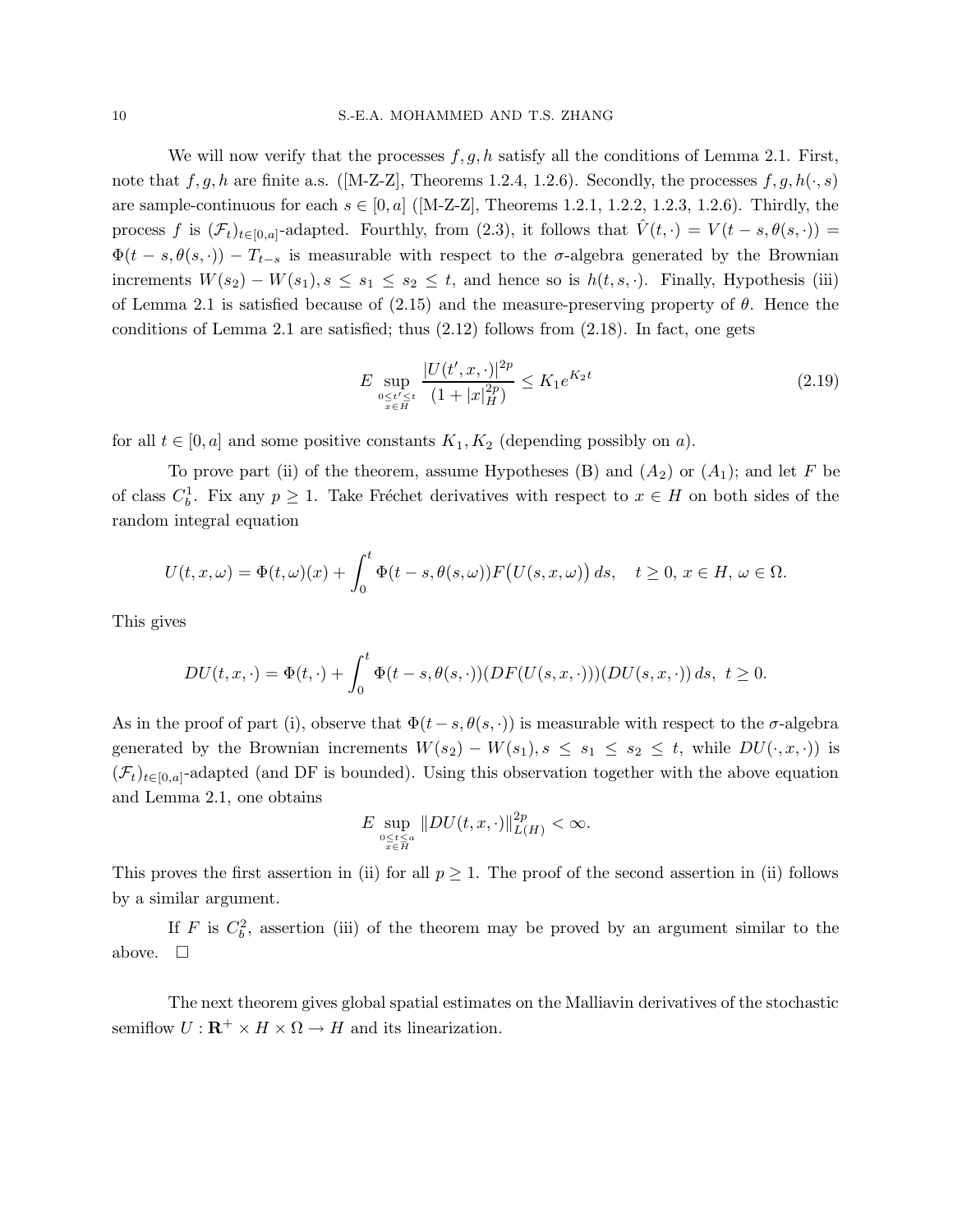#### Theorem 2.3.

Assume the setting of Section 1. In the see (1.1), assume Hypotheses (B) and  $(A_1)$  or  $(A_2)$ . Then the following assertions hold:

(i) Let  $u, t \in [0, a]$ . Then  $V(t, \cdot) \in \mathbb{D}^{1,2p}(\Omega, L_2(H))$  and

$$
E\left[\sup_{u\leq t\leq a} \|\mathcal{D}_u V(t,\cdot)\|_{L_2(H)}^{2p}\right] < \infty. \tag{2.20}
$$

for all  $p > 1$ .

(ii) Suppose F is  $C_b^1$ . Then for all  $p \geq 1$ , we have

$$
E\left[\sup_{\substack{0\leq t\leq a\\x\in H}}\frac{|\mathcal{D}U(t,x,\cdot)|_H^{2p}}{(1+|x|_H^{2p})}\right]<\infty,
$$
\n(2.21)

where  $D$  stands for the Malliavin derivative.

(iii) Let F be  $C_b^2$ . Then

$$
E\left[\sup_{\substack{0\n(2.21')
$$

for all  $p \geq 1$ .

Proof.

Assume Hypotheses (B) and  $(A_1)$  or  $(A_2)$  throughout this proof.

We prove the first assertion in part (i) of the theorem. Let  $p \geq 1$ . Fix  $u \in [0, a]$  and take Malliavin derivatives in (2.2) to get the following stochastic integral equation in  $L_2(H)$ :

$$
\mathcal{D}_u V(t, \cdot) = T_{t-u} BV(u, \cdot) + T_{t-u} BT_u + \int_u^t T_{t-s} B \mathcal{D}_u V(s, \cdot) dW(s), \quad t \ge u. \tag{2.22}
$$

Define the sequence of events

$$
\tilde{\Omega}_{s,N} := \left(\sup_{u \le s' \le s} \|\mathcal{D}_u V(s',\cdot)\|_{L_2(H)}^{2p} < N\right)
$$

for  $u \leq s \leq a, N \geq 1$ . Now, from (2.22) and Proposition 7.3 in [D-Z.1], we obtain

$$
E\left[\sup_{u\leq t'\leq t} \|\mathcal{D}_u V(t',\cdot)\|_{L_2(H)}^{2p} \cdot 1_{\tilde{\Omega}_{t,N}}\right] \leq K_1 E \|V(u,\cdot)\|_{L_2(H)}^{2p} + K_2 + K_3 \int_u^t E\left[\sup_{u\leq s'\leq s} \|\mathcal{D}_u V(s',\cdot)\|_{L_2(H)}^{2p} \cdot 1_{\tilde{\Omega}_{s,N}}\right] ds
$$

for all  $t \geq u$ .

Using (2.14) together with Gronwall's lemma and the Monotone Convergence Theorem, the above inequality implies (2.20).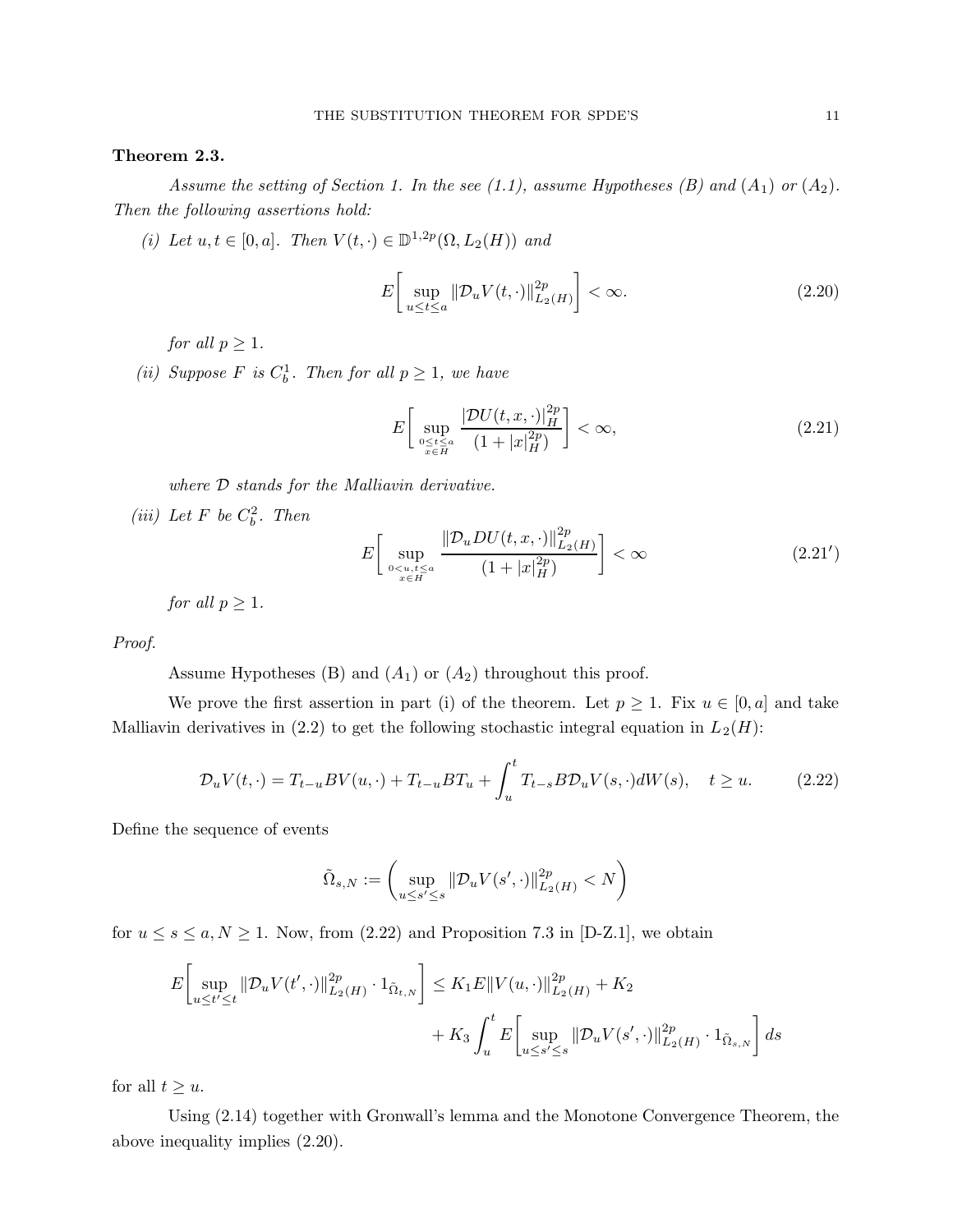To prove the first assertion in (ii) of the theorem, let  $F$  be  $C_b^1$ . Rewrite the random integral equation

$$
U(t, x, \omega) = \Phi(t, \omega)(x) + \int_0^t \Phi(t - s, \theta(s, \omega)) F\big(U(s, x, \omega)\big) ds, \quad t \ge 0, x \in H, \omega \in \Omega,
$$
 (2.11)

in the form

$$
U(t, x, \omega) = V(t, \omega)(x) + T_t(x) + \int_0^t \left[ V(t - s, \theta(s, \omega)) + T_{t - s} \right] F\left( U(s, x, \omega) \right) ds, \quad t \ge 0, \ x \in H, \ \omega \in \Omega.
$$
\n
$$
(2.23)
$$

Taking the Malliavin derivative on both sides of (2.23), we get

$$
\mathcal{D}_{u}U(t,x,\cdot) = \mathcal{D}_{u}V(t,\cdot)(x) + \int_{0}^{t} \mathcal{D}_{u}V(t-s,\theta(s,\cdot))(F(U(s,x,\cdot))) ds + \int_{0}^{t} [V(t-s,\theta(s,\cdot)) + T_{t-s}] (DF(U(s,x,\cdot)))(\mathcal{D}_{u}U(s,x,\cdot)) ds, t \ge 0.
$$
\n(2.24)

As in the proof of Theorem 2.2, observe that  $V(t-s, \theta(s, \cdot)), \mathcal{D}_u V(t-s, \theta(s, \cdot))$  are measurable with respect to the  $\sigma$ -algebra generated by the Brownian increments  $W(s_2) - W(s_1), s \leq s_1 \leq s_2 \leq t$ , while  $U(\cdot, x, \cdot), \mathcal{D}_u U(\cdot, x, \cdot)$  are  $(\mathcal{F}_t)_{t \in [0, a]}$ -adapted. Using this observation together with (2.24) and Lemma 2.1, one obtains

$$
E\left[\sup_{\substack{0\leq t\leq a\\x\in H}}\frac{|\mathcal{D}_u U(t,x,\cdot)|_H^{2p}}{(1+|x|_H^{2p})}\right]<\infty,
$$
\n(2.25)

for all  $u \in [0, a]$  and all  $p \ge 1$ . This implies (2.21).

Let F be  $C_b^2$ . Then assertion (iii) of the theorem follows by a similar argument to the above.  $\square$ 

#### 3. Finite-dimensional substitutions.

Assume the notation and hypotheses of Section 1.

In this section, we will prove assertion (1.5) of Theorem 1.1 in the special case when the random variable  $Y \in \mathbb{D}^{1,4}(\Omega, H)$  is replaced by its finite-dimensional projections on H. The proof of  $(1.7)$  (in this special case) is analogous to that of  $(1.5)$  and is left to the reader. Relation  $(1.6)$ follows immediately from (1.5).

Recall that  $\{e_n : n \geq 1\}$  is a complete orthonormal system of eigenvectors of A. For each integer  $n \geq 1$ , denote by  $H_n := L\{e_i : 1 \leq i \leq n\}$ , the *n*-dimensional linear subspace of H spanned by  $\{e_i: 1 \leq i \leq n\}$ . Define the sequence of projections  $P_n: H \to H_n$ ,  $n \geq 1$ , by

$$
P_n(x) := \sum_{k=1}^n \langle x, e_k, \rangle e_k, \quad x \in H.
$$
\n(3.1)

Define  $Y_n : \Omega \to H_n$  by

$$
Y_n := P_n \circ Y, \quad n \ge 1. \tag{3.2}
$$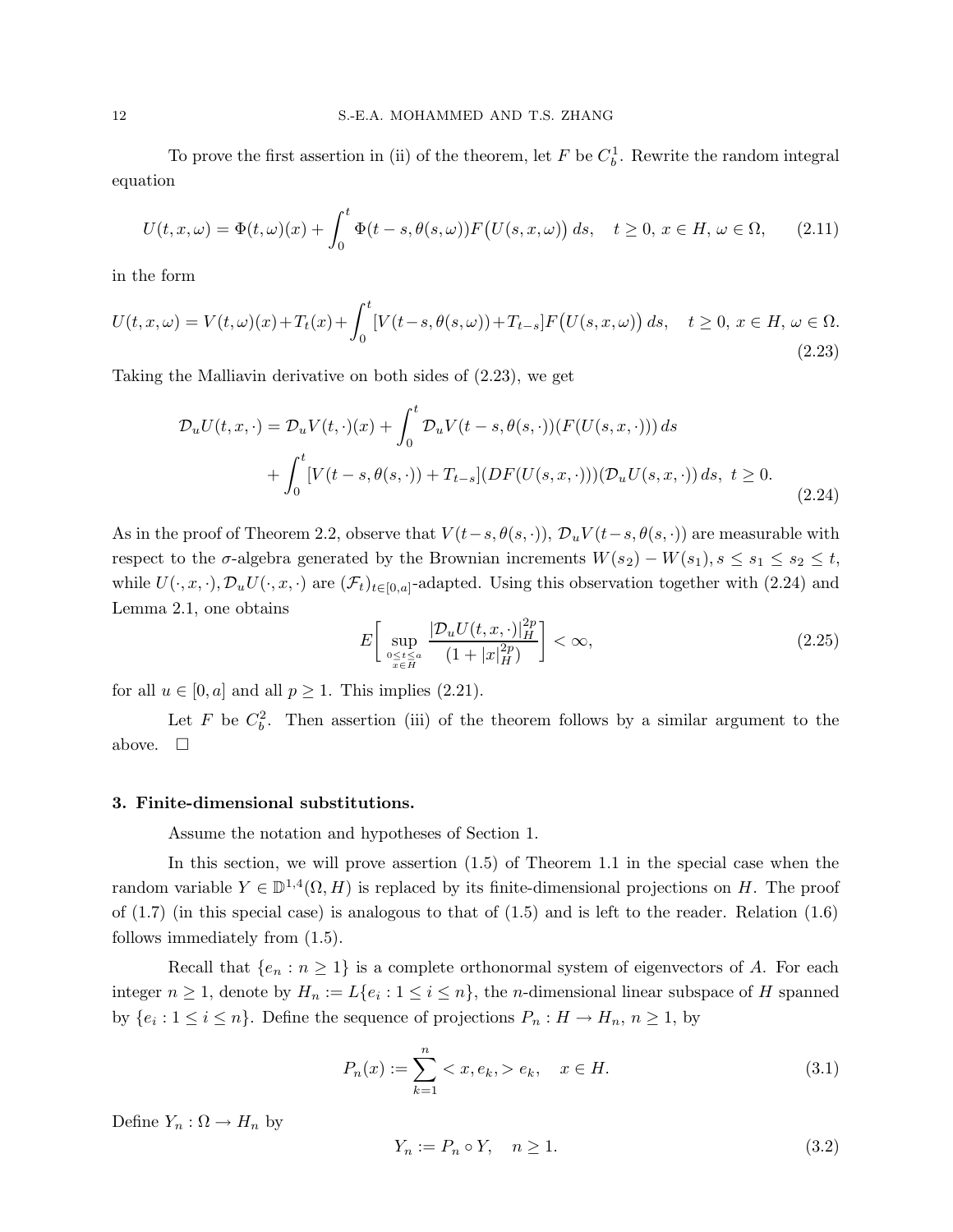Note that  $Y_n \to Y$  a.s..

The main result in this section is the following finite-dimensional substitution theorem (Theorem 3.1). Note that the proof of this theorem still requires Malliavin calculus techniques, largely due to the underlying *infinite-dimensional* semi-group dynamics in  $\{T_t\}_{t\geq 0}$ .

**Theorem 3.1.** Assume all the conditions of Theorem 1.1. Then for each integer  $n \ge 1$ , (1.5) and (1.7) hold when  $Y \in \mathbb{D}^{1,4}(\Omega, H)$  is replaced by  $Y_n$ . In particular,

$$
dU(t, Y_n) = -AU(t, Y_n) dt + F(U(t, Y_n)) dt - \frac{1}{2} \sum_{k=1}^{\infty} B_k^2 U(t, Y_n) dt + BU(t, Y_n) \circ dW(t), t > 0,
$$
  

$$
U(0, Y_n) = Y_n.
$$
 (3.3)

 $for~each~n\geq 1.$ 

Proof.

In this proof, we denote by  $C_i$ ,  $i = 1, 2, \dots, 19$ , positive dterministic constants. Rewrite (1.4) in its mild form

$$
U(t,x) = T_t(x) + \int_0^t T_{t-s} F(U(s,x)) ds - \frac{1}{2} \sum_{k=1}^{\infty} \int_0^t T_{t-s} B_k^2 U(s,x) ds
$$
  
+ 
$$
\int_0^t T_{t-s} BU(s,x) \circ dW(s), \quad t > 0.
$$
 (3.4)

Using the fact that each  $Y_n \in \mathbb{D}^{1,4}(\Omega, H_n)$  is a finite-dimensional random variable, we will show that x in (3.4) can be replaced by  $Y_n$  to get

$$
U(t, Y_n) = T_t(Y_n) + \int_0^t T_{t-s} F\big(U(s, Y_n)\big) ds - \frac{1}{2} \sum_{k=1}^\infty \int_0^t T_{t-s} B_k^2 U(s, Y_n) ds + \int_0^t T_{t-s} BU(s, Y_n) \circ dW(s), \quad t > 0, n \ge 1,
$$
 (3.5)

for each  $n \ge 1$  (cf. [Nu.1], Section 3.3.2, [M-S.2]). To justify (3.5), it is sufficient to prove that the random field

$$
\int_0^t T_{t-s}BU(s,x) \circ dW(s), \quad x \in H_n,
$$

has a version  $H_n \times \Omega \to H$  satisfying

$$
\int_{0}^{t} T_{t-s}BU(s,x) \circ dW(s) \Big|_{x=Y_{n}} = \int_{0}^{t} T_{t-s}BU(s,Y_{n}) \circ dW(s) \tag{3.6}
$$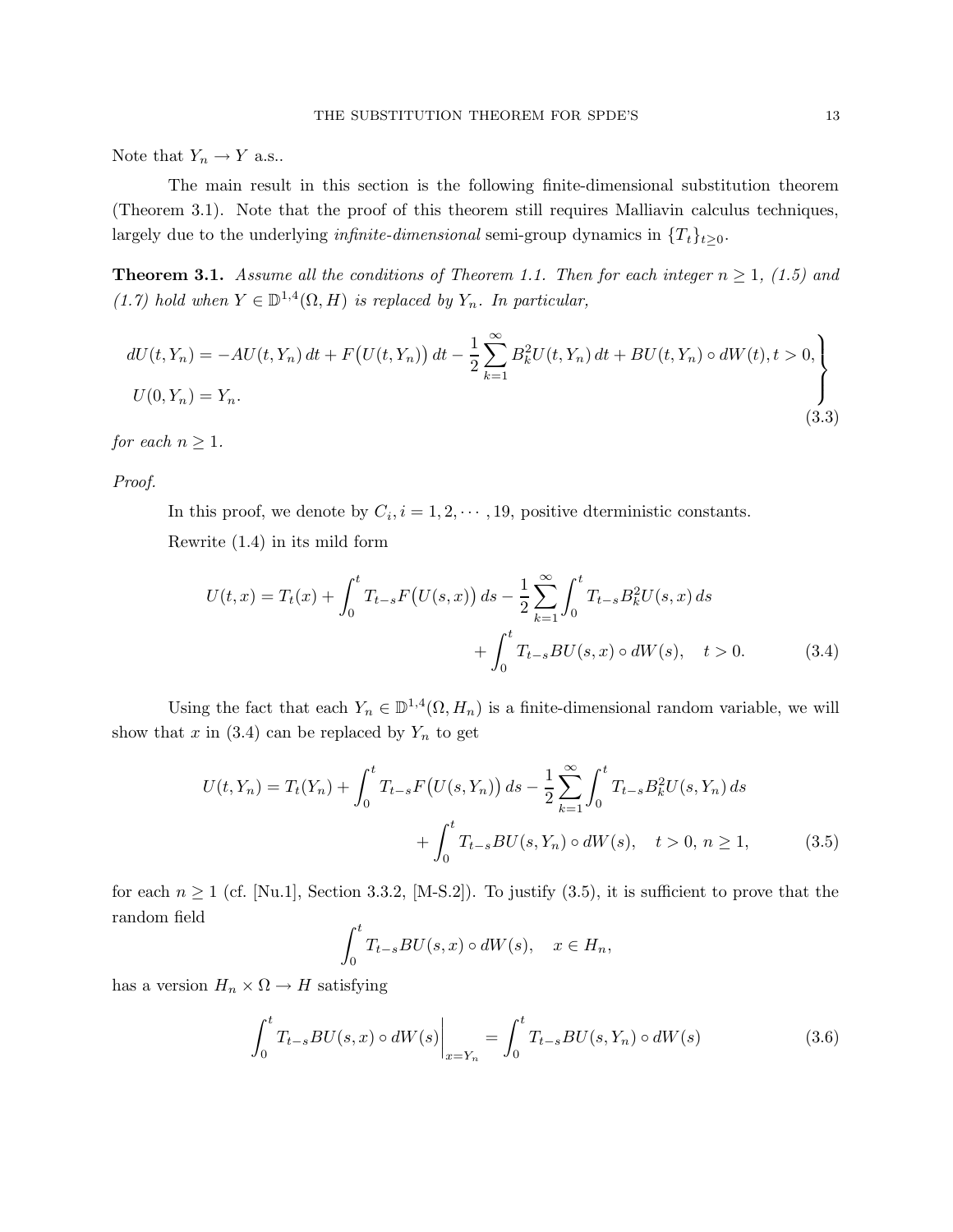a.s. for fixed  $t > 0$ . To prove (3.6), we will first establish some estimates on  $U(t, x)$ ,  $t \geq 0$ ,  $x \in H$ . Let  $x, x' \in H$  and  $t \in [0, a]$ . Then (3.4) implies

$$
E|U(t,x) - U(t,x')|^{2p} \le C_1 |T_t(x) - T_t(x')|^{2p}
$$
  
+  $C_2 E \Big| \int_0^t \{T_{t-s} F(U(s,x)) - T_{t-s} F(U(s,x'))\} ds \Big|^{2p}$   
+  $C_3 E \Big| \int_0^t T_{t-s} B(U(s,x) - U(s,x')) dW(s) \Big|^{2p}$   
 $\le C_4 |x - x'|^{2p} + C_5 \int_0^t E|U(s,x) - U(s,x')|^{2p} ds$   
+  $C_6 \Big\{ \int_0^t E|U(s,x) - U(s,x')|^2 ds \Big\}^p$   
 $\le C_4 |x - x'|^{2p} + C_7 \int_0^t E|U(s,x) - U(s,x')|^{2p} ds.$ 

Gronwall's lemma implies

$$
E|U(t,x) - U(t,x')|^{2p} \le C_8|x - x'|^{2p}, \quad x, x' \in H, \ t \in [0, a]. \tag{3.7}
$$

Fix  $0 \le t \le a < \infty$ , and define

$$
S_m(x) := \int_0^t T_{t-s} P_m B U(s, x) \circ dW(s)
$$
  
= 
$$
\int_0^t T_{t-s} P_m B U(s, x) dW(s) + \frac{1}{2} \sum_{k=1}^\infty \int_0^t T_{t-s} (P_m B_k)^2 U(s, x) ds
$$
 (3.8)

for all  $x \in H$ . Since each  $H_m$  is invariant under  $T_t, t \in [0, a]$ , then  $S_m(x) \in H_m$  for all  $x \in H$ .

Claim. Assume Condition (B) of Section 1. Fix  $t \in [0, a]$  in (3.8). Then there is a constant  $C_9 > 0$  independent of m and  $t \in [0, a]$  such that

$$
E|S_m(x) - S_m(x')|^{2p} \le C_9|x - x'|^{2p} \tag{3.9}
$$

for all  $x, x' \in H$  and all  $m \geq 1$ .

*Proof of Claim.* Let  $x, x' \in H$  and fix  $t \in [0, a]$ . Assume Condition (B) of Section 1. Then

$$
E\left|\int_{0}^{t} T_{t-s}P_{m}BU(s,x) dW(s) - \int_{0}^{t} T_{t-s}P_{m}BU(s,x') dW(s)\right|^{2p}
$$
  
\n
$$
\leq E\left|\int_{0}^{t} T_{t-s}P_{m}B[U(s,x) - U(s,x')] dW(s)\right|^{2p}
$$
  
\n
$$
\leq C_{10} \int_{0}^{t} \|T_{t-s}P_{m}B\|E|U(s,x) - U(s,x')|^{2p} ds
$$
  
\n
$$
\leq C_{11} \int_{0}^{t} E|U(s,x) - U(s,x')|^{2p} ds \leq C_{12}|x - x'|^{2p}.
$$
\n(3.10)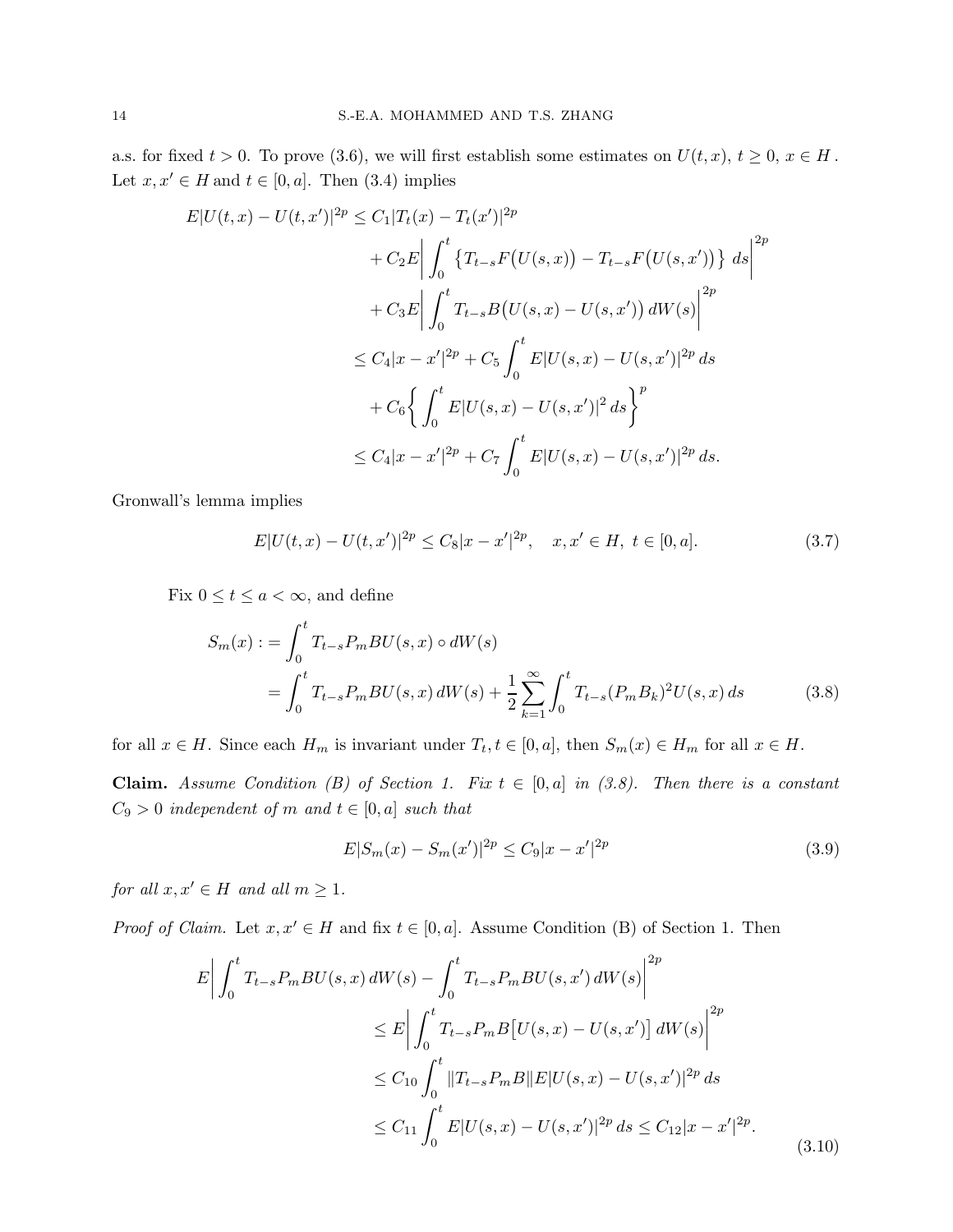The series on the right-hand-side of  $(3.8)$  is absolutely convergent (uniformly in m) because of Condition (B) and the a.s. estimates

$$
\sum_{k=1}^{\infty} \int_{0}^{t} \|T_{t-s}(P_m B_k)^2 U(s, x)\| ds \le C_{13} \sum_{k=1}^{\infty} \|P_m B_k\|^2 \int_{0}^{t} \|U(s, x)\| ds
$$
  

$$
\le C_{13} \int_{0}^{t} \|U(s, x)\| ds \cdot \sum_{k=1}^{\infty} \|B_k\|^2
$$
  

$$
< \infty.
$$

Furthermore,

$$
E\left|\sum_{k=1}^{\infty} \int_{0}^{t} T_{t-s} (P_{m} B_{k})^{2} U(s, x) ds - \sum_{k=1}^{\infty} \int_{0}^{t} T_{t-s} (P_{m} B_{k})^{2} U(s, x') ds \right|^{2p}
$$
  

$$
\leq \left\{ \sum_{k=1}^{\infty} \int_{0}^{t} \left\{ E|T_{t-s} (P_{m} B_{k})^{2} [U(s, x) - U(s, x')]|^{2p} \right\}^{1/2p} ds \right\}^{2p}
$$
  

$$
\leq C_{14} \left\{ \sum_{k=1}^{\infty} \int_{0}^{t} \|B_{k}\|^{2} \left\{ E|U(s, x) - U(s, x')|^{2p} \right\}^{1/2p} ds \right\}^{2p}
$$
  

$$
\leq C_{14} \cdot C_{8} \left\{ \sum_{k=1}^{\infty} \|B_{k}\|^{2} \right\} |x - x'|^{2p} = C_{15} |x - x'|^{2p}.
$$
 (3.11)

Therefore (3.10) and (3.11) imply (3.9). This proves our claim.  $\Box$ 

We next show that in (3.6), one can replace B by  $P_mB$ :

$$
\int_{0}^{t} T_{t-s} P_{m} BU(s, x) \circ dW(s) \Big|_{x=Y_{n}} = \int_{0}^{t} T_{t-s} P_{m} BU(s, Y_{n}) \circ dW(s)
$$
(3.12)

a.s. for all  $m, n \geq 1$ .

To prove (3.12), write

$$
\int_0^t T_{t-s} P_m B U(s, x) \circ dW(s) = \sum_{k=1}^\infty \int_0^t T_{t-s} P_m B_k U(s, x) \circ dW^k(s), \quad x \in H. \tag{3.13}
$$

Let

$$
R_N(x) := \sum_{k=1}^N \int_0^t T_{t-s} P_m B_k U(s, x) \circ dW^k(s), \quad N \ge 1, \ x \in H_n \tag{3.14}
$$

(for fixed  $m \ge 1$ ). Then

$$
\lim_{N \to \infty} R_N(x) = \sum_{k=1}^{\infty} \int_0^t T_{t-s} P_m B_k U(s, x) \circ dW^k(s)
$$
\n(3.15)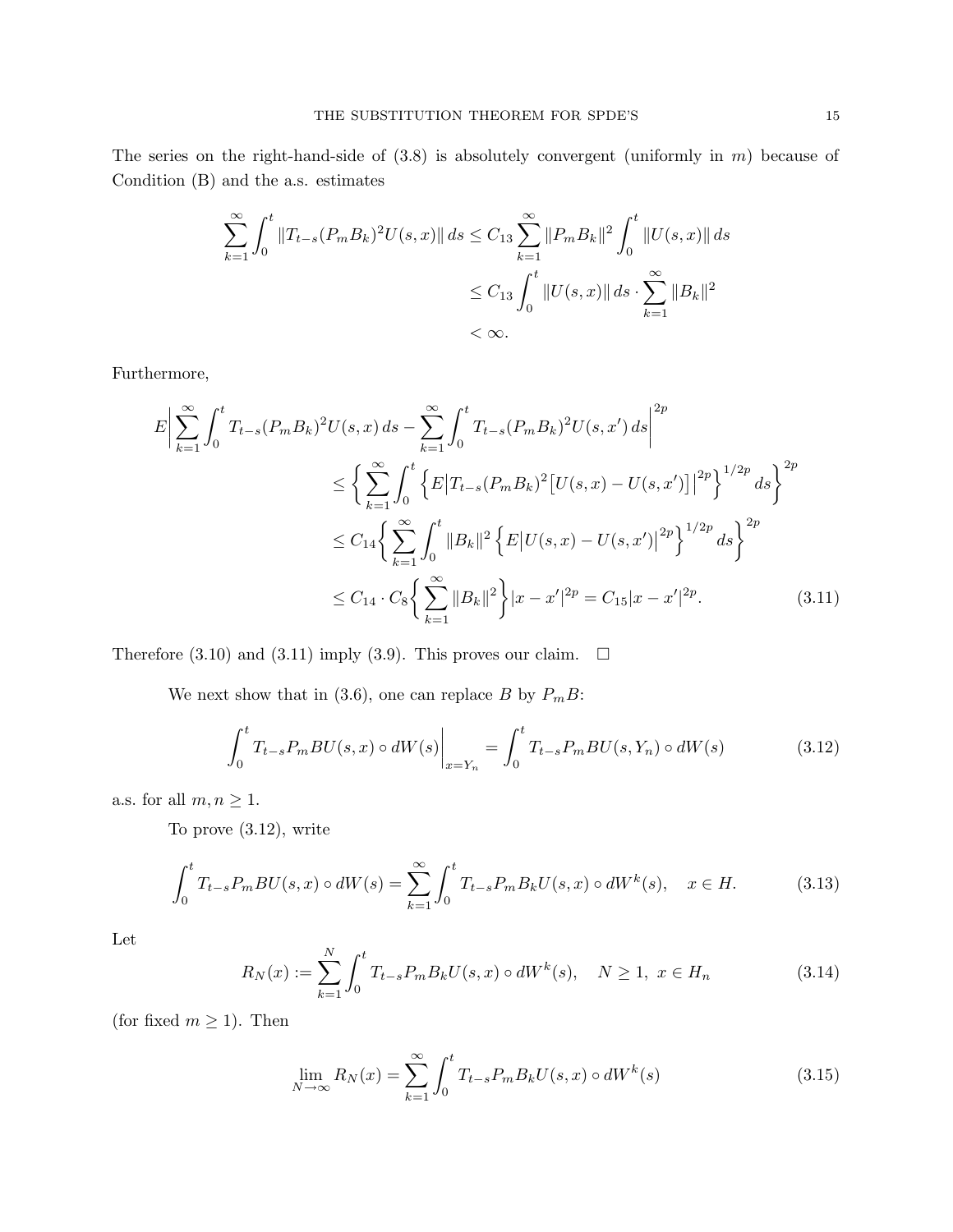in  $L^2$ , because the series on the right-hand-side of (3.15) converges absolutely in  $L^2(\Omega, H_m)$ . Also for  $x, x' \in H$ ,

$$
E|R_N(x) - R_N(x')|^{2p} \le \left(\sum_{k=1}^N \left\{E\left|\int_0^t T_{t-s} P_m B_k \left[U(s,x) - U(s,x')\right] \circ dW^k(s)\right|^{2p}\right\}^{1/2p}\right)^{2p}
$$
  

$$
\le C_{15}|x - x'|^{2p}
$$

were  $C_{15}$  is independent of  $m, N$  (by the proof of the Claim and Condition (B)).

Now apply Lemma 4.1 ([M.S-2], or [Nu.2], Lemma 5.3.1) to the sequence of random fields  ${R_N(x) : x \in H_n}, N \ge 1$ . This implies the following limit in probability:

$$
\lim_{N \to \infty} \left\{ R_N(x) \big|_{x = Y_n} \right\} = \left( \sum_{k=1}^{\infty} \int_0^t T_{t-s} P_m B_k U(s, x) \circ dW^k(s) \right) \Big|_{x = Y_n}
$$
\n
$$
= \int_0^t T_{t-s} P_m B U(s, x) \circ dW(s) \Big|_{x = Y_n} . \tag{3.16}
$$

We next show that, for each  $k \geq 1$ , the following substitution rule holds:

$$
\int_{0}^{t} T_{t-s} P_{m} B_{k} U(s, x) \circ dW^{k}(s) \Big|_{x = Y_{n}} = \int_{0}^{t} T_{t-s} P_{m} B_{k} U(s, Y_{n}) \circ dW^{k}(s) \tag{3.17}
$$

a.s. ([Nu.2], Theorem 5.3.3).

From (3.14), (3.15), (3.16), (3.17), and the finite-dimensional substitution theorem for Stratonovich integrals (Theorem (5.3.4) in [Nu.2]), we get the following limits in probability:

$$
\int_{0}^{t} T_{t-s} P_{m} BU(s, x) \circ dW(s) \Big|_{x=Y_{n}} = \lim_{N \to \infty} \left\{ R_{N}(x) \big|_{x=Y_{n}} \right\} \n= \lim_{N \to \infty} \sum_{k=1}^{N} \int_{0}^{t} T_{t-s} P_{m} B_{k} U(s, x) \circ dW^{k}(s) \Big|_{x=Y_{n}} \n= \lim_{N \to \infty} \sum_{k=1}^{N} \int_{0}^{t} T_{t-s} P_{m} B_{k} U(s, Y_{n}) \circ dW^{k}(s) \n= \sum_{k=1}^{\infty} \int_{0}^{t} T_{t-s} P_{m} B_{k} U(s, Y_{n}) \circ dW^{k}(s) \n= \int_{0}^{t} T_{t-s} P_{m} BU(s, Y_{n}) \circ dW(s).
$$
\n(3.18)

The last equality in (3.18) follows from the definition of the Stratonovich integral in infinitedimensions. This proves (3.12). Recall that

$$
S_m(x) := \int_0^t T_{t-s} P_m B U(s, x) dW(s) + \frac{1}{2} \sum_{k=1}^\infty \int_0^t T_{t-s} (P_m B_k)^2 U(s, x) ds.
$$
 (3.19)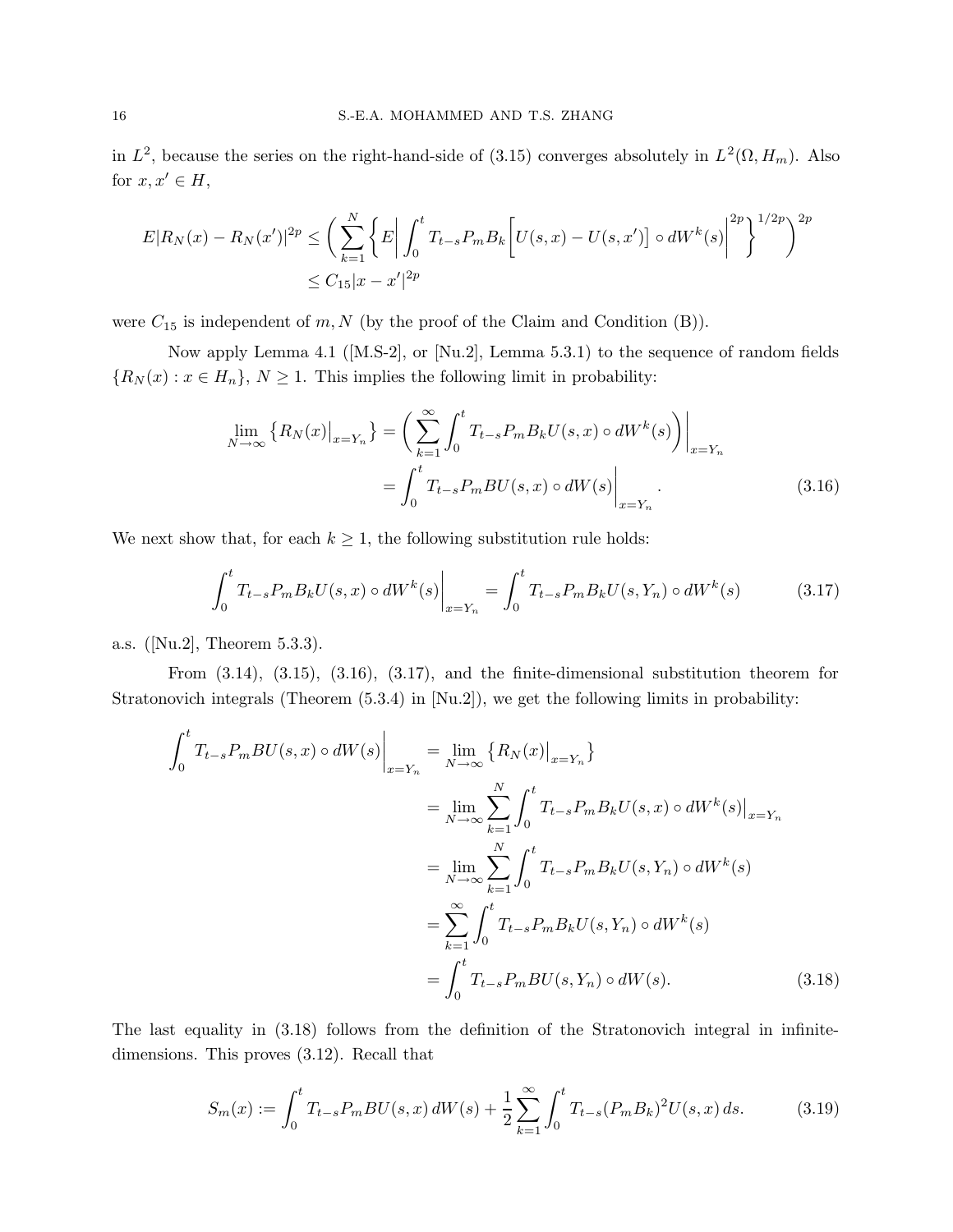Define

$$
S(x) := \int_0^t T_{t-s} BU(s, x) \circ dW(s)
$$
  
= 
$$
\int_0^t T_{t-s} BU(s, x) dW(s) + \frac{1}{2} \sum_{k=1}^\infty \int_0^t T_{t-s} B_k^2 U(s, x) ds.
$$
 (3.20)

We will show that

$$
\lim_{m \to \infty} S_m(x) = S(x) \tag{3.21}
$$

in probability for all  $x \in H$ . Now, for every  $x \in H$ ,

$$
\lim_{m \to \infty} P_m B(U(s, x)) = B(U(s, x)),
$$

a.s.,

$$
\big| P_m B\big(U(s,x)\big) \big| \leq \big| B\big(U(s,x)\big) \big|,
$$

and

$$
E\left|\int_{0}^{t} T_{t-s} P_{m} BU(s, x)dW(s) - \int_{0}^{t} T_{t-s} BU(s, x)dW(s)\right|^{2p}
$$
  
\n
$$
= E\left|\int_{0}^{t} T_{t-s} (P_{m} B - B)U(s, x)dW(s)\right|^{2p}
$$
  
\n
$$
= E\left|\int_{0}^{t} T_{t-s} \{P_{m} B(U(s, x)) - B(U(s, x))\} dW(s)\right|^{2p}
$$
  
\n
$$
\leq C_{16} \int_{0}^{t} E\left|P_{m} B(U(s, x)) - B(U(s, x))\right|^{2p} ds
$$
\n(3.22)

a.s. for all  $m \ge 1$  and all  $x \in H$ . Then by the dominated convergence theorem, it follows that

$$
\lim_{m \to \infty} E \left| \int_0^t T_{t-s} P_m B U(s, x) dW(s) - \int_0^t T_{t-s} B U(s, x) dW(s) \right|^{2p} = 0, \quad x \in H.
$$

Also, for each  $m \geq 1$  and any  $x \in H$ , we have

$$
E|T_{t-s}(P_m \circ B_k)^2 U(s, x) - T_{t-s} B_k^2 U(s, x)|^{2p}
$$
  
\n
$$
= E|T_{t-s}\{(P_m \circ B_k)^2 (U(s, x)) - B_k^2 (U(s, x))\}|^{2p}
$$
  
\n
$$
\leq C_{17} E|(P_m \circ B_k \circ P_m \circ B_k)(U(s, x)) - (P_m \circ B_k \circ B_k)(U(s, x))|^{2p}
$$
  
\n
$$
+ C_{18} E|(P_m \circ B_k \circ B_k)(U(s, x)) - B_k^2 (U(s, x))|^{2p}
$$
  
\n
$$
\leq C_{17} ||B_k|| E| P_m (B_k (U(s, x))) - B_k (U(s, x))|^{2p}
$$
  
\n
$$
+ C_{18} E|P_m (B_k^2 (U(s, x))) - B_k^2 (U(s, x))|^{2p}
$$
\n(3.23)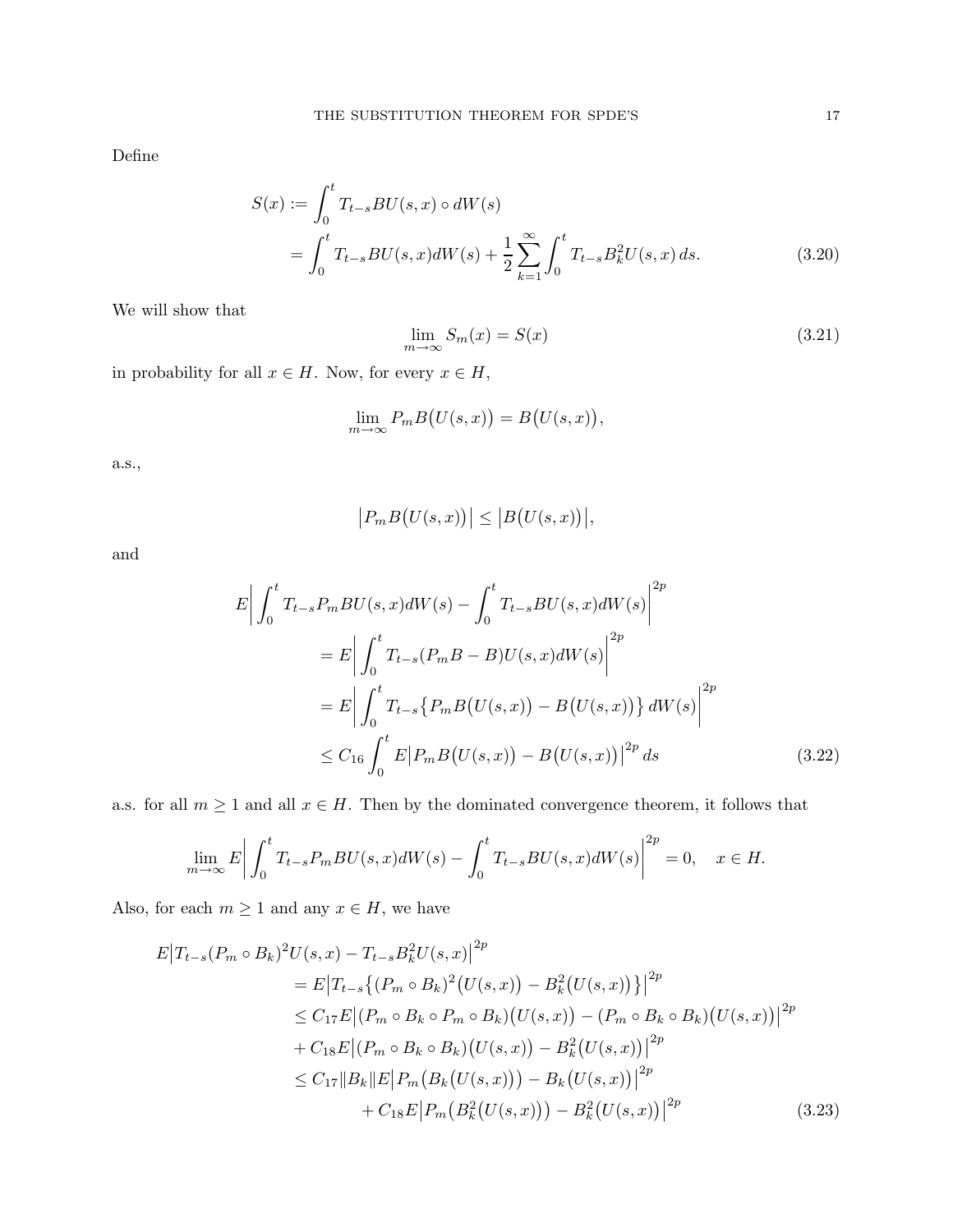and

$$
\begin{aligned} \left| T_{t-s}(P_m \circ B_k)^2 U(s, x) - T_{t-s} B_k^2 U(s, x) \right| \\ &\le C_{19} \left[ \| P_m \circ B_k \|^2 + \| B_k \|^2 \right] \left| U(s, x) \right| \\ &\le 2C_{19} \| B_k \|^2 \left| U(s, x) \right| \end{aligned} \tag{3.24}
$$

a.s.. The right-hand side of (3.23) converges to 0 a.s. as  $m \to \infty$  (for each fixed  $k \ge 1$ ). Hence, by (3.24), Theorem 2.2, the convergence of  $\sum_{n=1}^{\infty}$  $k=1$  $||B_k||^2$  and the dominated convergence theorem, we obtain

$$
\lim_{m \to \infty} \sum_{k=1}^{\infty} \int_0^t T_{t-s} (P_m \circ B_k)^2 U(s, x) \, ds = \sum_{k=1}^{\infty} \int_0^t T_{t-s} B_k^2 U(s, x) \, ds \tag{3.25}
$$

in  $L^{2p}$  for all  $x \in H$ .

Using (3.19), (3.20), (3.22), and (3.25), we get (3.21). By (3.21), we may apply Lemma 5.3.1 in [Nu.2] (Lemma 4.1, [M-S.2]) to get

$$
\lim_{m \to \infty} S_m(Y_n) = S(Y_n) \text{ in probability}
$$
\n(3.26)

for each  $n \geq 1$ .

Using (3.26), we may let  $m \to \infty$  in (3.18) to get

$$
\lim_{m \to \infty} \int_0^t T_{t-s} P_m B U(s, x) \circ dW(s) \Big|_{x=Y_n} = \lim_{m \to \infty} \int_0^t T_{t-s} P_m B U(s, Y_n) \circ dW(s)
$$

$$
= \int_0^t T_{t-s} B U(s, x) \circ dW(s) \Big|_{x=Y_n}.
$$
(3.27)

Observe that

$$
\lim_{m \to \infty} T_{t-s} P_m BU(s, Y_n) = T_{t-s} BU(s, Y_n)
$$

in  $L^2([0,T]\times\Omega)$ .

Using a truncation argument, one can show that the process  $[0,t] \ni s \mapsto T_{t-s}BU(s,Y_n) \in$  $L_2(K, H)$  is Stratonovich integrable, and

$$
\lim_{m \to \infty} \int_0^t T_{t-s} P_m B U(s, Y_n) \circ dW(s) = \int_0^t T_{t-s} B U(s, Y_n) \circ dW(s).
$$
 (3.28)

Details of the truncation argument are given in Section 3 (replacing B by  $P_mB$ ). (Note that this truncation argument does not depend on (3.28)). Combining (3.27) and (3.28) gives

$$
\int_{0}^{t} T_{t-s} BU(s, x) \circ dW(s) \Big|_{x=Y_{n}} = \int_{0}^{t} T_{t-s} BU(s, Y_{n}) \circ dW(s).
$$
 (3.29)

This proves (3.6) and hence (3.5) holds.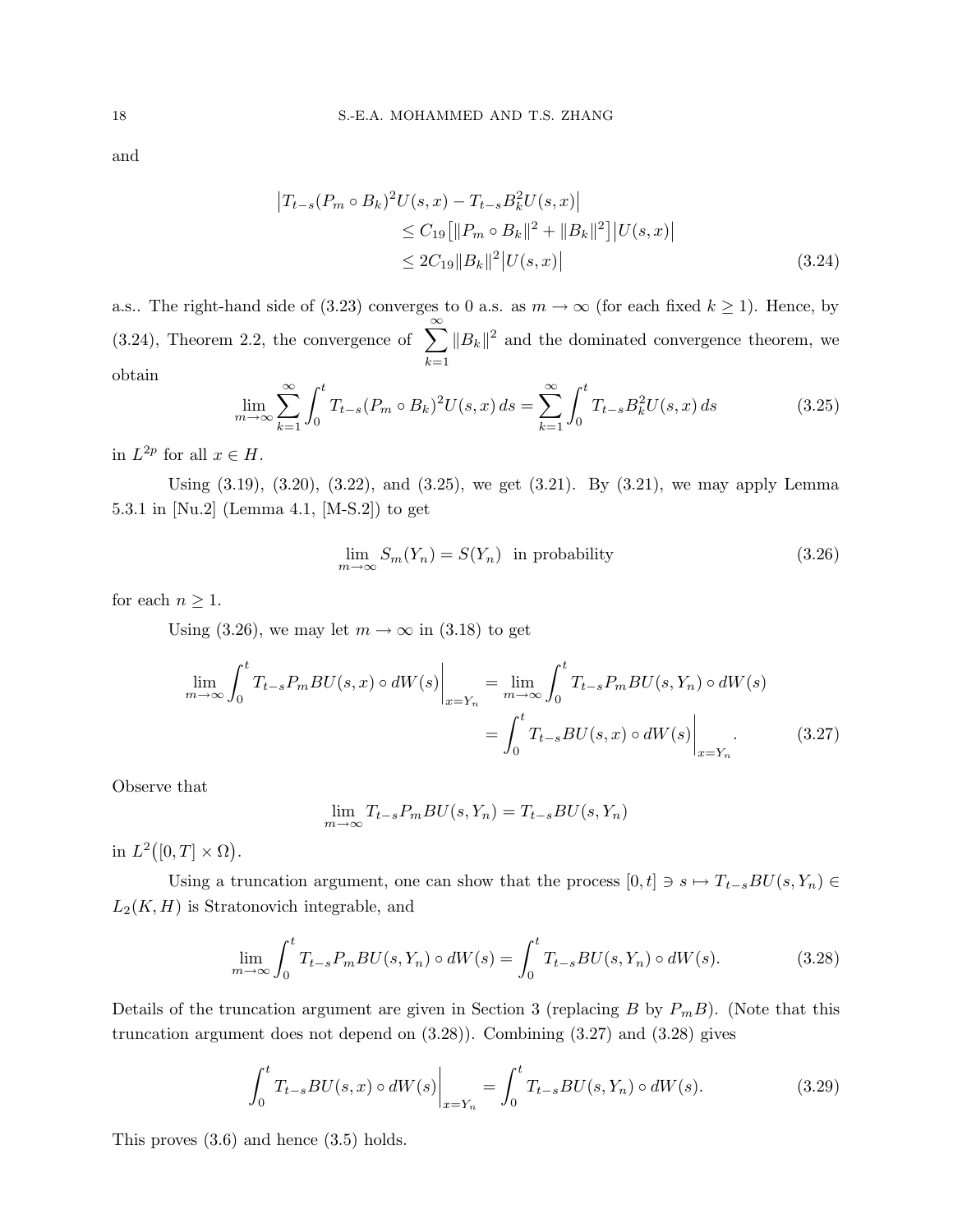#### 4. Proof of the substitution theorem.

In this section, we will complete the proof of the main substitution theorem (Theorem 1.1) in Section 1. Our argument will appeal to the estimates in Section 2 on the cocycle  $U(t, x), t \geq, x \in H$ , its Frèchet and Malliavin derivatives  $DU(t, x)$ ,  $DU(t, x)$ , respectively

*Proof of Theorem 1.1.* Assume that  $Y \in \mathbb{D}^{1,4}(\Omega, H)$ , and the see (1.1) satisfies Hypothesis (B) together with either  $(A_1)$  or  $(A_2)$ . We will prove the equality (1.5) in Section 1. Equality (1.6) is a special case of  $(1.5)$ . The proof of  $(1.7)$  is similar to that of  $(1.5)$ , and is left to the reader.

Fix  $t > 0$  throughout this proof.

To prove (1.5) in Section 1, we will show that the anticipating process  $U(t, Y)$  satisfies the Stratonovich integral equation

$$
U(t,Y) = T_t(Y) + \int_0^t T_{t-s} F(U(s,Y)) ds - \frac{1}{2} \sum_{k=1}^{\infty} \int_0^t T_{t-s} B_k^2 U(s,Y) ds
$$
  
+ 
$$
\int_0^t T_{t-s} BU(s,Y) \circ dW(s).
$$
 (4.1)

We start with the mild Stratonovich form of the see  $(1.1)$ :

$$
U(t,x) = T_t(x) + \int_0^t T_{t-s} F\left(U(s,x)\right) ds - \frac{1}{2} \sum_{k=1}^\infty \int_0^t T_{t-s} B_k^2 U(s,x) ds + \int_0^t T_{t-s} BU(s,x) \circ dW(s).
$$
 (4.2)

Denote by  $\mathbb{L}^{1,2}$  the class of all processes  $v : [0,t] \times \Omega \to H$  such that  $v \in L^2([0,t] \times \Omega, H)$ ,  $v(s, \cdot) \in \mathbb{D}^{1,2}(\Omega, H)$  for almost all  $s \in [0, t]$  and  $E[\int_0^t \int_0^t ||\mathcal{D}_u v(s, \cdot)||_H^2 du ds] < \infty$ . We say that v belongs to  $\mathbb{L}^{1,2}_{loc}$  if there exists a sequence  $(\Omega_m, v^m) \in \mathcal{F} \times \mathbb{L}^{1,2}$  with the following properties:

(i)  $\Omega_m \uparrow \Omega$  as  $m \to \infty$ ,

(ii) 
$$
v = v^m
$$
 on  $\Omega_m$ .

We first show that the Stratonovich integral in  $(4.1)$  is well-defined. To prove this, it is sufficient to verify that the process  $v(s) := T_{t-s}BU(s,Y), s \leq t$ , belongs to  $\mathbb{L}^{1,2}_{loc}$  ([Nu.2], Theorem 5.2.3). For any integer  $m \geq 1$ , let  $\phi_m \in C_b^2(\mathbf{R}, \mathbf{R})$  be a bump function such that  $\phi_m(z) = 1$  for  $|z| \leq m$ and  $\phi_m(z) = 0$  for  $|z| > m + 1$ . Define  $v^m(s) := v(s)\phi_m(|Y|_H)$ ,  $s \le t$ . Clearly,  $v = v^m$  on  $\Omega_m := {\{\omega : |Y(\omega)|_H \leq m\}}$  for each  $m \geq 1$ . Thus v is Stratonovich integrable if we can show that  $v^m \in \mathbb{L}^{1,2}$  for every  $m \geq 1$ . To see this, note first that the estimate

$$
|v^m(s)|_H \le C \cdot \sup_{\substack{x \in H \\ |x|_H \le m+1}} |U(s,x)|_H, \quad s \le t,
$$

together with Theorem 2.2 (i) imply that  $v^m \in L^2([0,t] \times \Omega)$  for each  $m \geq 1$ . On the other hand,

$$
\mathcal{D}_u v^m(s) = T_{t-s} B[\mathcal{D}_u U(s,Y) + DU(s,Y) \mathcal{D}_u Y] \phi_m(|Y|_H) + T_{t-s} BU(s,Y) \phi_m'(|Y|_H) \mathcal{D}_u |Y|_H
$$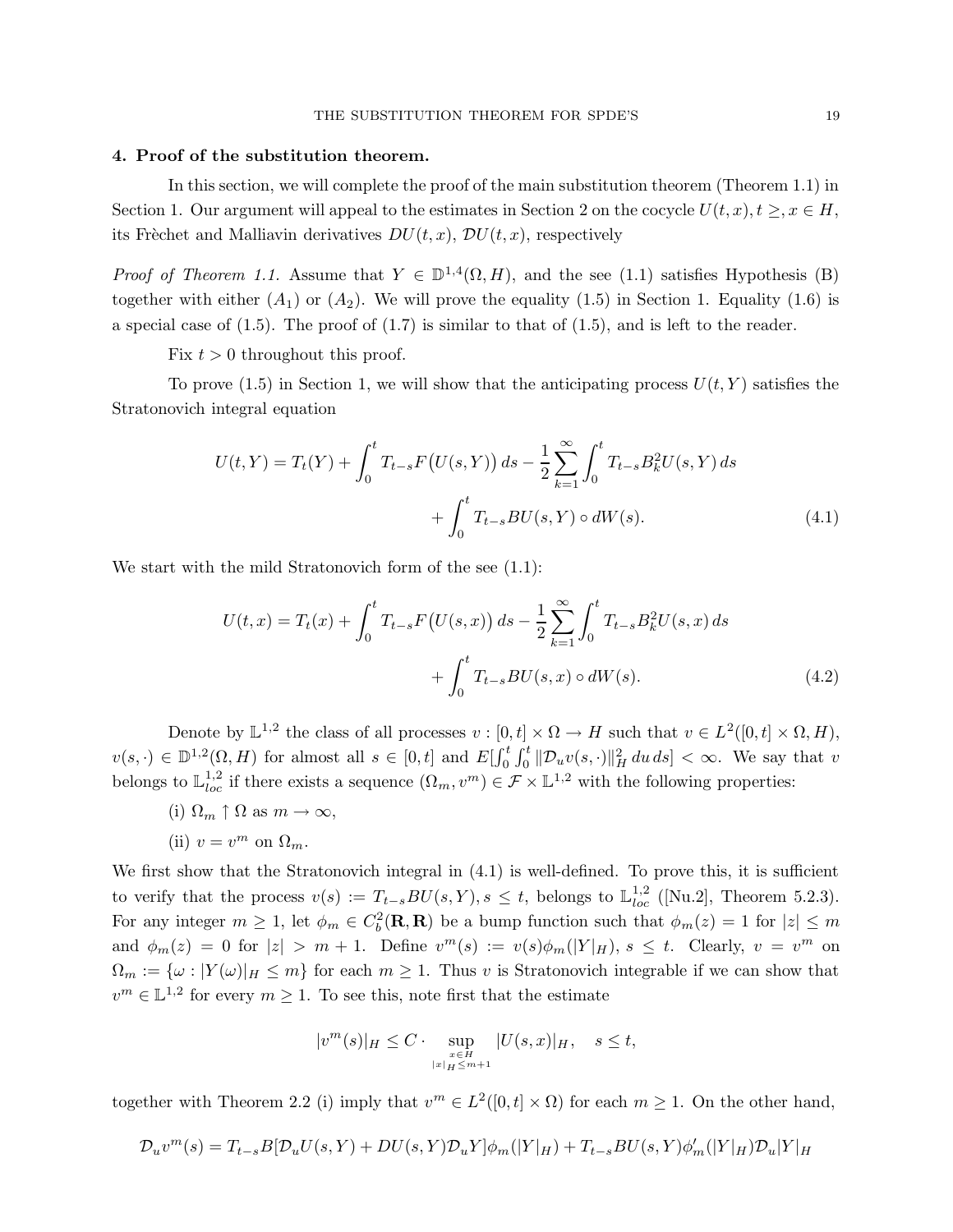for all  $u, s \in [0, t]$ . Therefore,

$$
|\mathcal{D}_{u}v^{m}(s)|_{H} \leq C_{m} \cdot \sup_{|x|_{H} \leq m+1} |\mathcal{D}_{u}U(s,x)|_{H} + C_{m} \cdot \sup_{|x|_{H} \leq m+1} ||DU(s,x)||_{L(H)} |\mathcal{D}_{u}Y|_{H}
$$
  
+  $C_{m} \cdot \sup_{|x|_{H} \leq m+1} |U(s,x)|_{H} \mathcal{D}_{u}|Y|_{H}, \quad u, s \in [0, t].$  (4.3)

Using the fact that  $Y \in \mathbb{D}^{1,4}(\Omega, H)$ , Theorem 2.3 (ii) and Theorem 2.2 (i),(ii), it follows from (4.3) that

$$
E\bigg[\int_0^t \int_0^t |\mathcal{D}_u v^m(s)|_H^2 ds du\bigg] < \infty.
$$

Hence,  $v^m \in \mathbb{L}^{1,2}$  for each  $m \geq 1$ .

Next we prove that  $U(t, Y)$  satisfies the equation (4.1). For any integer  $n \geq 1$ , define  $Y_n := P_n \circ Y$  as in (3.2). Then by Theorem 3.1, we know that for every  $n \geq 1$ ,

$$
U(t, Y_n) = T_t(Y_n) + \int_0^t T_{t-s} F\left(U(s, Y_n)\right) ds - \frac{1}{2} \sum_{k=1}^\infty \int_0^t T_{t-s} B_k^2 U(s, Y_n) ds + \int_0^t T_{t-s} BU(s, Y_n) \circ dW(s), \quad t > 0.
$$
 (4.4)

We wish to pass to the limit a.s. as  $n \to \infty$  in (4.4). To do this, first note the following easy a.s. limits:

$$
\lim_{n \to \infty} U(t, Y_n) = U(t, Y)
$$

$$
\lim_{n \to \infty} T_t(Y_n) = T_t(Y)
$$

$$
\lim_{n \to \infty} \int_0^t T_{t-s} F(U(s, Y_n)) ds = \int_0^t T_{t-s} F(U(s, Y)) ds
$$

$$
\lim_{n \to \infty} \frac{1}{2} \sum_{k=1}^{\infty} \int_0^t T_{t-s} B_k^2 U(s, Y_n) ds = \frac{1}{2} \sum_{k=1}^{\infty} \int_0^t T_{t-s} B_k^2 U(s, Y) ds.
$$

Therefore, (4.1) will hold provided we show that

$$
\lim_{n \to \infty} \int_0^t T_{t-s} BU(s, Y_n) \circ dW(s) = \int_0^t T_{t-s} BU(s, Y) \circ dW(s)
$$
\n(4.5)

in probability.

To prove (4.5), we use the following truncation argument:

By the local property of the Stratonovich integral ([Nu.1]), we have

$$
\int_0^t T_{t-s}BU(s,Y_n) \circ dW(s) = \int_0^t T_{t-s}BU(s,Y_n)\phi_m(|Y|_H) \circ dW(s),
$$

on  $\Omega_m := {\{\omega : |Y(\omega)|_H \leq m\}}$ , and

$$
\int_0^t T_{t-s}BU(s,Y) \circ dW(s) = \int_0^t T_{t-s}BU(s,Y)\phi_m(|Y|_H) \circ dW(s),
$$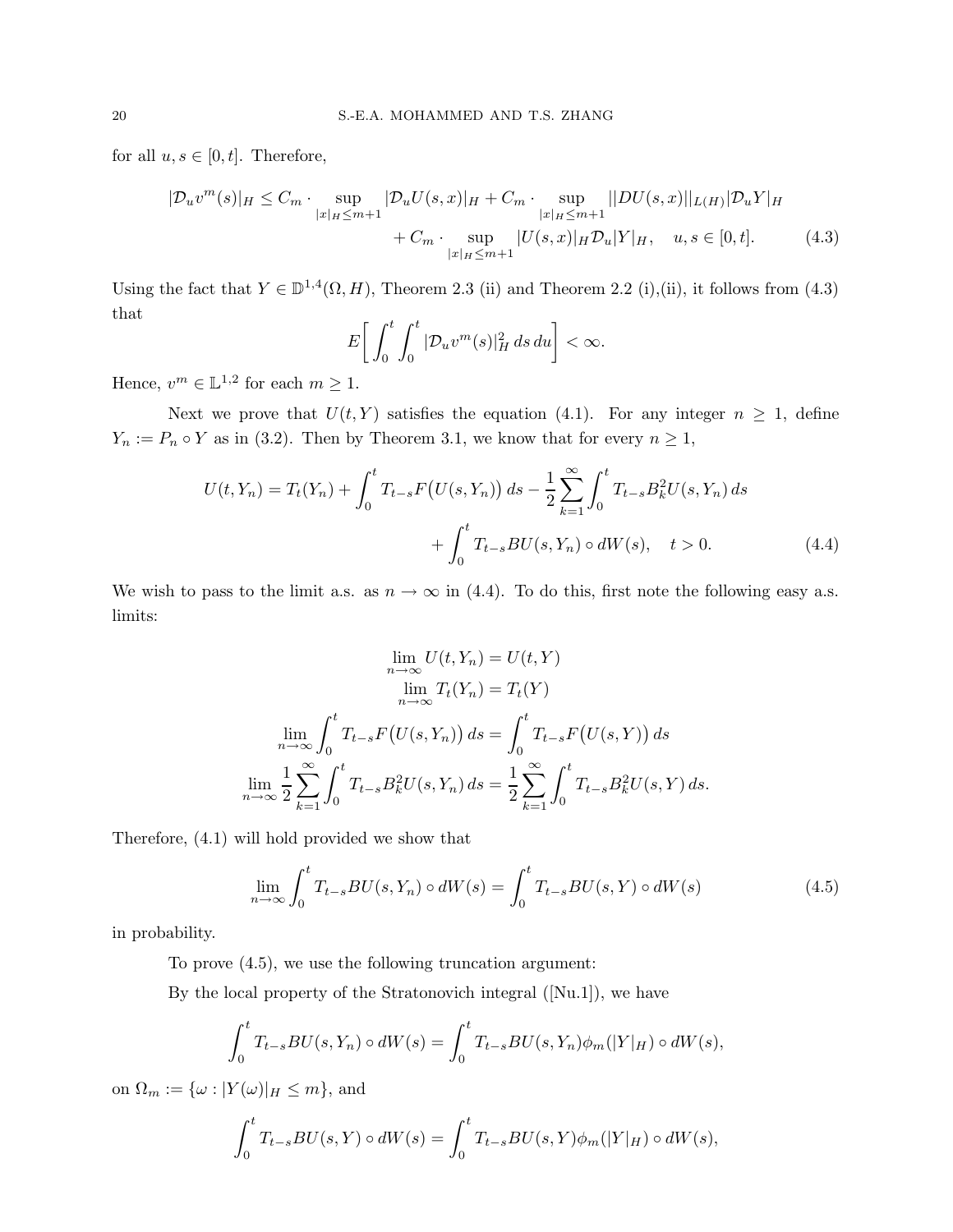on  $\Omega_m$  for any fixed  $m \geq 1$ . So, to establish (4.5), it is enough to prove that

$$
\lim_{n \to \infty} \int_0^t T_{t-s} BU(s, Y_n) \phi_m(|Y|_H) \circ dW(s) = \int_0^t T_{t-s} BU(s, Y) \phi_m(|Y|_H) \circ dW(s) \tag{4.6}
$$

in probability for each  $m \geq 1$ . To see this, fix  $m \geq 1$  and let

$$
g_n(s) := T_{t-s}BU(s,Y_n)\phi_m(|Y|_H), \quad g(s) := T_{t-s}BU(s,Y)\phi_m(|Y|_H)
$$

for all  $s \in [0, t]$ . We first show that  $g = \lim_{n \to \infty} g_n$  in  $\mathbb{L}^{1,2}$ . Since both  $g_n(s)$  and  $g(s)$  are bounded by  $C-{\rm sup}$  $|x|_H\leq m+1$  $|U(s, x)|_H$ , then by Theorem 2.2 and the Dominated Convergence Theorem, it follows that the sequence  $\{g_n\}_{n=1}^{\infty}$  converges to g in  $L^2([0, a] \times \Omega, L_2(K, H))$  for each  $a \in (0, \infty)$ . Notice that

$$
\mathcal{D}_u g_n(s) = T_{t-s} B[\mathcal{D}_u U(s, Y_n) + DU(s, Y_n) \mathcal{D}_u Y_n] \phi_m(|Y|_H) + T_{t-s} BU(s, Y_n) \phi'_m(|Y|_H) \mathcal{D}_u |Y|_H,
$$
(4.7)

for all  $s \in [0,t]$ . Since  $|Y_n|_H \leq |Y|_H$  and  $|\mathcal{D}_u Y_n|_H \leq |\mathcal{D}_u Y|_H$ , we have

$$
|\mathcal{D}_u g_n(s)|_H \le C_m \cdot \sup_{|x|_H \le m+1} |\mathcal{D}_u U(s,x)|_H + C_m \cdot \sup_{|x|_H \le m+1} |||DU(s,x)||_{L(H)} |\mathcal{D}_u Y|_H
$$
  
+  $C_m \cdot \sup_{|x|_H \le m+1} |U(s,x)|_H \mathcal{D}_u |Y|_H$  (4.8)

Applying Theorem 2.2 (i), (ii), Theorem 2.3 (ii) and the Dominated Convergence Theorem again, we conclude that

$$
\lim_{n \to \infty} E \bigg[ \int_0^T \int_0^T |\mathcal{D}_u g_n(s) - \mathcal{D}_u g(s)|^2_{L_2(K,H)} du \, ds \bigg] = 0. \tag{4.9}
$$

For a given process  $v$ , recall the following notations from [O-P]:

$$
(\mathcal{D}_{+}v)_{u} = \lim_{s \to u+} \mathcal{D}_{u}v(s),
$$
  
\n
$$
(\mathcal{D}_{-}v)_{u} = \lim_{s \to u-} \mathcal{D}_{u}v(s)
$$
  
\n
$$
(\nabla v)_{u} = (\mathcal{D}_{+}v)_{u} + (\mathcal{D}_{-}v)_{u}
$$

We now find the expressions  $(\nabla g_n)_u$  and  $(\nabla g)_u$ . Replacing x by  $Y_n$  in (2.24), we obtain

$$
\mathcal{D}_u U(s, Y_n) = \mathcal{D}_u V(s, \cdot) (Y_n) + \int_0^s \mathcal{D}_u V(s - l, \theta(l, \cdot)) (F(U(l, Y_n, \cdot))) dl
$$
  
+ 
$$
\int_0^s \left( V(s - l, \theta(l, \cdot)) + T_{s-l} \right) (DF(U(l, Y_n, \cdot))) (\mathcal{D}_u U(l, Y_n, \cdot)) dl
$$
(4.10)

By  $(2.22)$ , we have

$$
(\mathcal{D}_{+}V)_{u} = \lim_{s \to u+} \mathcal{D}_{u}V(s,\cdot) = BV(u,\cdot) + BT_{u}
$$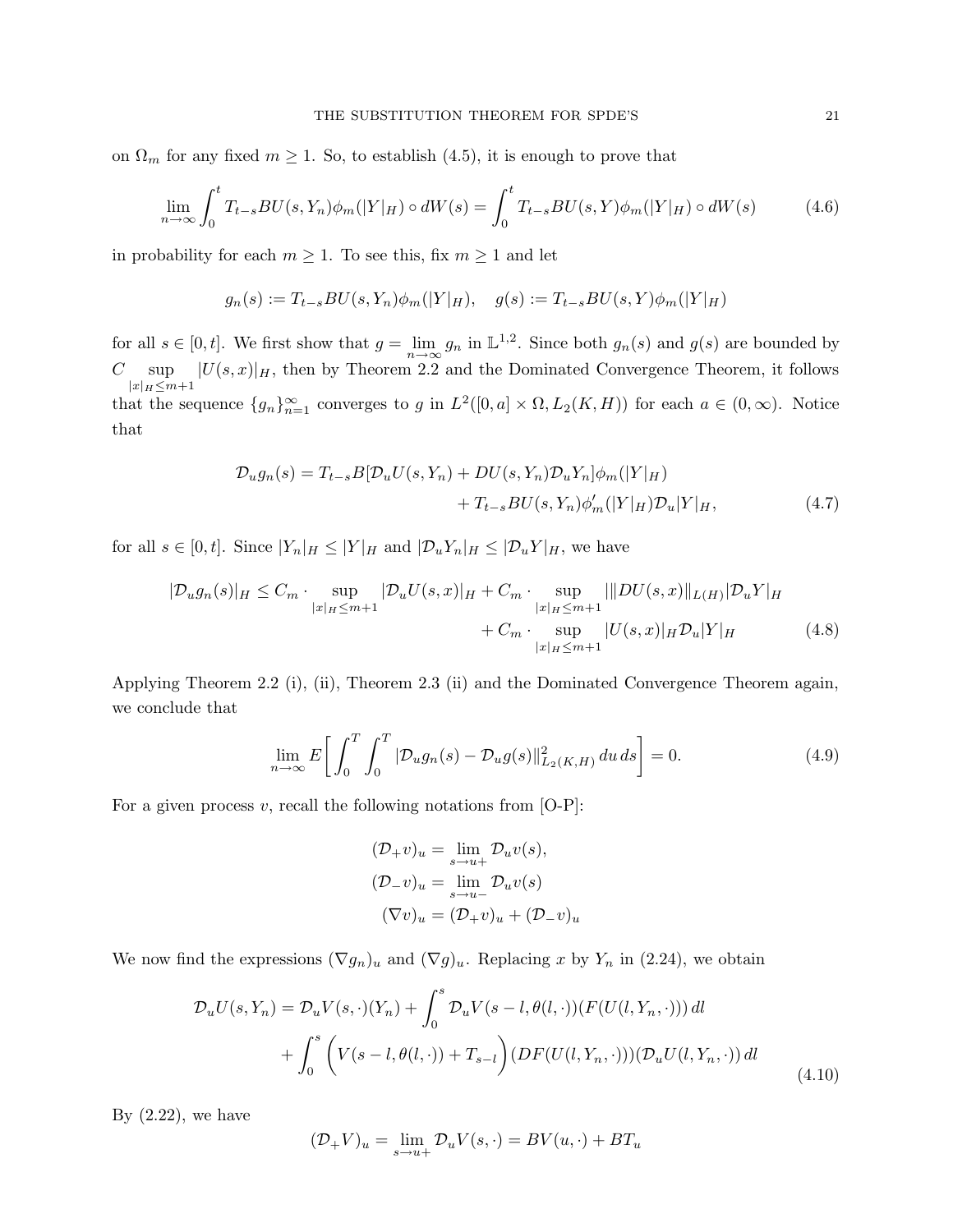a.s.. Similarly, we obtain

$$
(\mathcal{D}_{+}V_{-l}(\theta(l,\omega)))_{u} = \lim_{s \to u+} \mathcal{D}_{u}V(s-l,\theta(l,\omega))
$$
  
= BV(u-l,\theta(l,\omega)) + BT<sub>u-l</sub>

for a.a.  $\omega \in \Omega$ . Thus, it follows from (4.10) that

$$
(\mathcal{D}_{+}U)_{u}(Y_{n}) = [BV_{u} + BT_{u}](Y_{n}) + \int_{0}^{u} [BV(u - l, \theta(l, \cdot)) + BT_{u-l}] (F(U(l, Y_{n}, \cdot))) dl + \int_{0}^{u} \left( V(u - l, \theta(l, \cdot)) + T_{u-l} \right) (DF(U(l, Y_{n}, \cdot))) (\mathcal{D}_{u}U(l, Y_{n}, \cdot)) dl
$$
\n(4.11)

a.s.. Now taking limits as  $s \to u +$  in (4.7), we get

$$
\begin{aligned} (\mathcal{D}_{+}g_{n})_{u} &= T_{t-u}B[(\mathcal{D}_{+}U)_{u}(Y_{n}) + DU(u,Y_{n})\mathcal{D}_{u}Y_{n}]\phi_{m}(|Y|_{H}) \\ &+ T_{t-u}BU(u,Y_{n})\phi'_{m}(|Y|_{H})\mathcal{D}_{u}|Y|_{H}. \end{aligned} \tag{4.12}
$$

Note that  $\mathcal{D}_u U(s, Y_n) = 0$  when  $u > s$ . Therefore, letting  $s \to u$  in (4.7) gives

$$
(\mathcal{D}_{-}g_{n})_{u} = T_{t-u}B[DU(u,Y_{n})\mathcal{D}_{u}Y_{n}]\phi_{m}(|Y|_{H}) + T_{t-u}BU(u,Y_{n})\phi'_{m}(|Y|_{H})\mathcal{D}_{u}|Y|_{H}.
$$
 (4.13)

Because of the continuity of the functions involved, it is easy to see from (4.12) and (4.13) that

$$
\lim_{n \to \infty} (\nabla g_n)_u = \lim_{n \to \infty} [(\mathcal{D}_+ g_n)_u + (\mathcal{D}_- g_n)_u]
$$
  
=  $(\nabla g)_u = (\mathcal{D}_+ g)_u + (\mathcal{D}_- g)_u,$  (4.14)

where  $(\mathcal{D}_+g)_u$  and  $(\mathcal{D}_-g)_u$  are given by

$$
\begin{aligned} (\mathcal{D}_+ g)_u &= T_{t-u} B[(\mathcal{D}_+ U)_u(Y) + DU(u,Y)\mathcal{D}_u Y]\phi_m(|Y|_H) \\ &+ T_{t-u} BU(u,Y)\phi_m'(|Y|_H)\mathcal{D}_u|Y|_H, \end{aligned}
$$

and

$$
(\mathcal{D}_-g)_u = T_{t-u}B[DU(u,Y)\mathcal{D}_uY]\phi_m(|Y|_H) + T_{t-u}BU(u,Y)\phi_m'(|Y|_H)\mathcal{D}_u|Y|_H.
$$

Now, (4.9) implies that

$$
\lim_{n \to \infty} \int_0^t g_n(s) dW(s) = \int_0^t g(s) dW(s)
$$

in probability, where the stochastic integral is the Skorohod integral. Therefore, (4.6) (and (4.5)) will hold, and hence the theorem, if we can show that

$$
\int_0^t g_n(s) \circ dW(s) = \int_0^t g_n(s) dW(s) + \frac{1}{2} \int_0^t (\nabla g_n)_s ds, \quad n \ge 1,
$$
\n(4.15')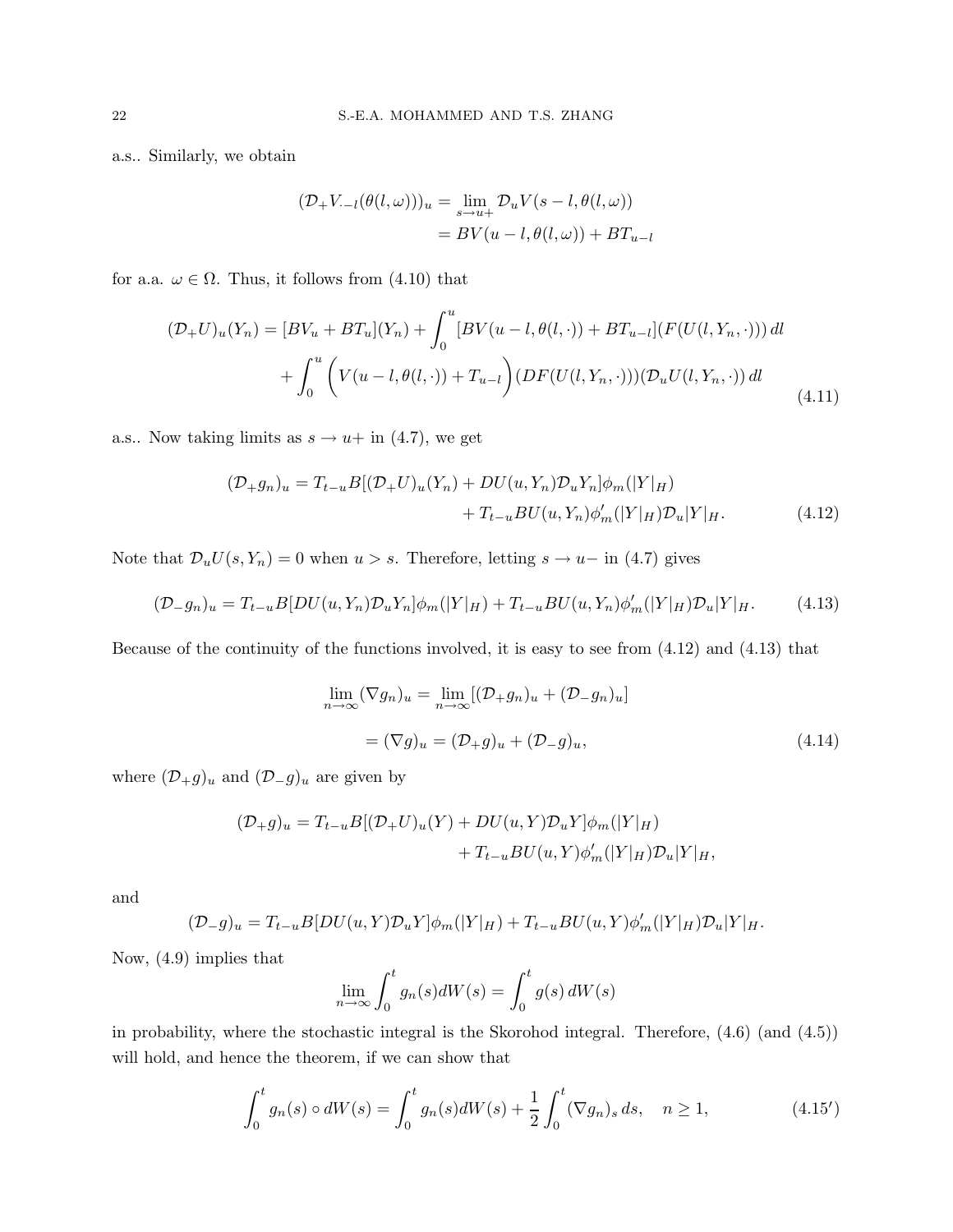and

$$
\int_0^t g(s) \circ dW(s) = \int_0^t g(s) dW(s) + \frac{1}{2} \int_0^t (\nabla g)_s ds \tag{4.15}
$$

a.s.. We will prove  $(4.15)$ . The proof of  $(4.15)'$  is very similar. It seems difficult to verify the known sufficient conditions in the literature for proving (4.15) (cf. [Nu.1] and [Nu.2]). Instead, we will prove  $(4.15)$  from first principles, using approximations by Riemann sums. Following [Nu.1], choose any partition  $\pi = \{t_0 = 0 < t_1 < \ldots < t_{n-1} < t_n = t\}$  of  $[0, t]$ , with mesh  $|\pi|$ , and introduce the following step process:

$$
g^{\pi}(r) = \sum_{i=0}^{n-1} \frac{1}{t_{i+1} - t_i} \bigg( \int_{t_i}^{t_{i+1}} g(s) ds \bigg) I_{(t_i, t_{i+1}]}(r), \quad r \in [0, t].
$$

Consider the Riemann sums:

$$
S^{\pi} := \sum_{i=0}^{n-1} \frac{1}{t_{i+1} - t_i} \bigg( \int_{t_i}^{t_{i+1}} g(s) \, ds \bigg) (W(t_{i+1}) - W(t_i)).
$$

From the definition of the Stratonovich integral, it follows that

$$
\lim_{|\pi| \to 0} S^{\pi} = \int_0^t g(s) \circ dW(s)
$$

whenever the above limit in probability exists. On the other hand, by  $(3.4)$  in [Nu.1], we have

$$
S^{\pi} = \int_0^t g^{\pi}(s) dW(s) + \sum_{i=0}^{n-1} \frac{1}{t_{i+1} - t_i} \int_{t_i}^{t_{i+1}} \int_{t_i}^{t_{i+1}} \mathcal{D}_u g(s) du ds
$$

Since  $\lim_{|\pi| \to 0} g^{\pi} = g$  in  $\mathbb{L}^{1,2}$  (see [Nu.1]), then

$$
\lim_{|\pi| \to 0} \int_0^t g^\pi(s) dW(s) = \int_0^t g(s) dW(s)
$$

in probability. So, to complete the proof of (4.15), it remains to show that

$$
\lim_{|\pi| \to 0} \sum_{i=0}^{n-1} \frac{1}{t_{i+1} - t_i} \int_{t_i}^{t_{i+1}} \int_{t_i}^{t_{i+1}} \mathcal{D}_u g(s) \, du \, ds = \int_0^t (\nabla g)_s \, ds.
$$

To simplify the notation, set

$$
I^{\pi} := \sum_{i=0}^{n-1} \frac{1}{t_{i+1} - t_i} \int_{t_i}^{t_{i+1}} \int_{t_i}^{t_{i+1}} \mathcal{D}_u g(s) \, du \, ds
$$

Split  $I^{\pi}$  into two integrals,

$$
I^{\pi} = \sum_{i=0}^{n-1} \frac{1}{t_{i+1} - t_i} \int_{t_i}^{t_{i+1}} du \int_{t_i}^u \mathcal{D}_u g(s) \, ds + \sum_{i=0}^{n-1} \frac{1}{t_{i+1} - t_i} \int_{t_i}^{t_{i+1}} du \int_u^{t_{i+1}} \mathcal{D}_u g(s) \, ds.
$$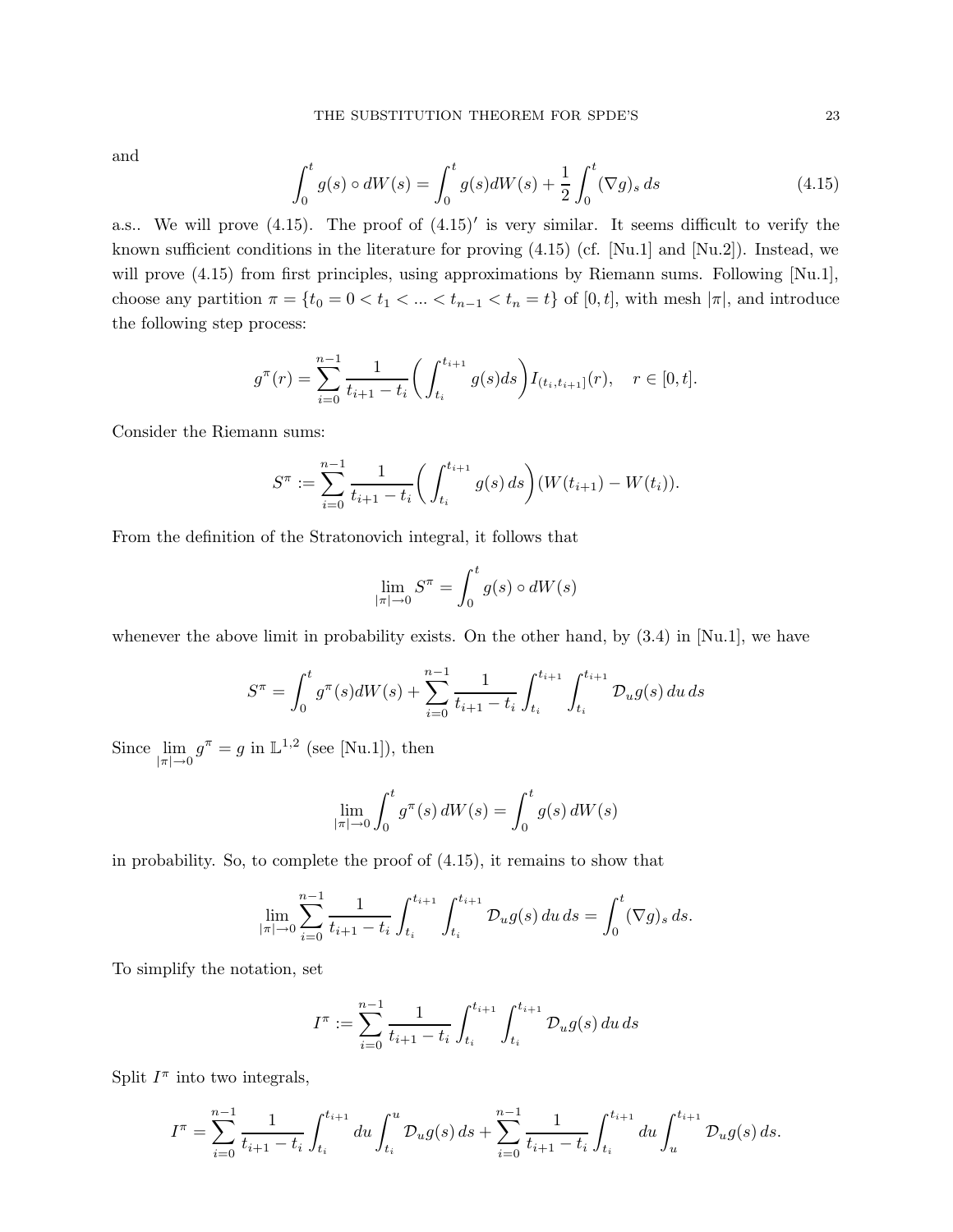Denote the first and second term on the right-hand-side of the above equality by  $II^{\pi}$  and  $III^{\pi}$ , respectively. Write,

$$
II^{\pi} = \sum_{i=0}^{n-1} \frac{1}{t_{i+1} - t_i} \int_{t_i}^{t_{i+1}} du \int_{t_i}^{u} T_{t-s} B[DU(s, Y) \mathcal{D}_u Y] \phi_m(|Y|_H) ds
$$
  
+ 
$$
\sum_{i=0}^{n-1} \frac{1}{t_{i+1} - t_i} \int_{t_i}^{t_{i+1}} du \int_{t_i}^{u} T_{t-s} BU(s, Y) \phi_m'(|Y|_H) \mathcal{D}_u |Y|_H ds.
$$

We will prove that

$$
\lim_{|\pi| \to 0} \sum_{i=0}^{n-1} \frac{1}{t_{i+1} - t_i} \int_{t_i}^{t_{i+1}} du \int_{t_i}^{u} T_{t-s} B[DU(s, Y) \mathcal{D}_u Y] \phi_m(|Y|_H) ds
$$
  

$$
= \frac{1}{2} \int_0^t T_{t-u} B[DU(u, Y) \mathcal{D}_u Y] \phi_m(|Y|_H) du \qquad (4.17)
$$

and

$$
\lim_{|\pi| \to 0} \sum_{i=0}^{n-1} \frac{1}{t_{i+1} - t_i} \int_{t_i}^{t_{i+1}} du \int_{t_i}^{u} T_{t-s} BU(s, Y) \phi_m'(|Y|_H) \mathcal{D}_u |Y|_H ds
$$
  
= 
$$
\frac{1}{2} \int_0^t T_{t-u} BU(u, Y) \phi_m'(|Y|_H) \mathcal{D}_u |Y|_H du.
$$
 (4.18)

We will prove (4.17). The proof of (4.18) is very similar. Rewrite the left-hand-side of (4.17) in the form

$$
\sum_{i=0}^{n-1} \frac{1}{t_{i+1} - t_i} \int_{t_i}^{t_{i+1}} du \int_{t_i}^u T_{t-s} B[DU(s, Y) \mathcal{D}_u Y] \phi_m(|Y|_H) ds
$$
  
= 
$$
\sum_{i=0}^{n-1} \frac{1}{t_{i+1} - t_i} \int_{t_i}^{t_{i+1}} du \int_{t_i}^u \{T_{t-s} B[DU(s, Y) \mathcal{D}_u Y] \phi_m(|Y|_H) - T_{t-u} B[DU(u, Y) \mathcal{D}_u Y] \phi_m(|Y|_H) \} ds
$$
  
+ 
$$
\sum_{i=0}^{n-1} \frac{1}{t_{i+1} - t_i} \int_{t_i}^{t_{i+1}} (u - t_i) T_{t-u} B[DU(u, Y) \mathcal{D}_u Y] \phi_m(|Y|_H) du.
$$
 (4.19)

Since the sequence of functions

$$
[0,t] \ni u \mapsto \sum_{i=0}^{n-1} \frac{1}{t_{i+1} - t_i} (u - t_i) I_{(t_i,t_{i+1}]}(u) \in \mathbf{R}, n \ge 1,
$$

converges weakly to the constant function  $\frac{1}{2}$  in  $L^2([0,t], \mathbf{R})$ , then

$$
\lim_{|\pi| \to 0} \sum_{i=0}^{n-1} \frac{1}{t_{i+1} - t_i} \int_{t_i}^{t_{i+1}} (u - t_i) T_{t-u} B[DU(u, Y) \mathcal{D}_u Y] \phi_m(|Y|_H) du
$$
  
= 
$$
\frac{1}{2} \int_0^t T_{t-u} B[DU(u, Y) \mathcal{D}_u Y] \phi_m(|Y|_H) du.
$$
 (4.20)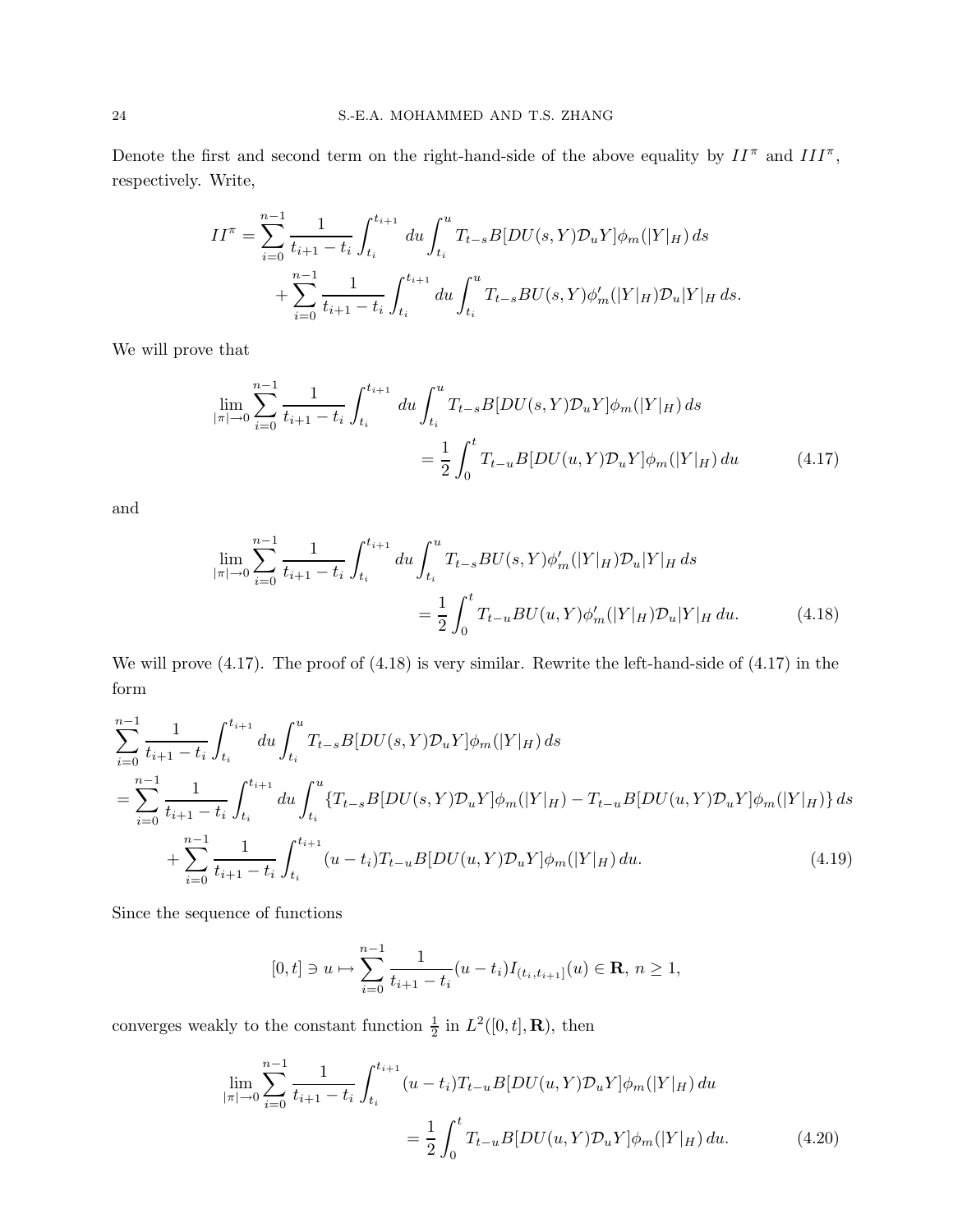For a given partition  $\pi := \{t_0 = 0 < t_1 < ... < t_{n-1} < t_n = t\}$  of  $[0, t]$ , and any  $u \in (t_i, t_{i+1}],$ denote

$$
u^{\pi -} := t_i, \quad u^{\pi +} := t_{i+1}.
$$

We now estimate the first term of (4.19) as follows

$$
\sum_{i=0}^{n-1} \frac{1}{t_{i+1} - t_i} \Big| \int_{t_i}^{t_{i+1}} du \int_{t_i}^u \{T_{t-s}B[DU(s, Y)\mathcal{D}_uY]\phi_m(|Y|_H) - T_{t-u}B[DU(u, Y)\mathcal{D}_uY]\phi_m(|Y|_H)\} ds \Big|
$$
  
\n
$$
\leq \sum_{i=0}^{n-1} \int_{t_i}^{t_{i+1}} \sup_{u^{m-1} \leq s \leq u} \{ |T_{t-s}B[DU(s, Y)\mathcal{D}_uY]\phi_m(|Y|_H) - T_{t-u}B[DU(u, Y)\mathcal{D}_uY]\phi_m(|Y|_H) | \} du
$$
  
\n
$$
= \int_0^t \sup_{u^{m-1} \leq s \leq u} \{ |T_{t-s}B[DU(s, Y)\mathcal{D}_uY]\phi_m(|Y|_H) - T_{t-u}B[DU(u, Y)\mathcal{D}_uY]\phi_m(|Y|_H) | \} du.
$$
\n(4.21)

By the continuity of  $T_{t-s}BDU(s, Y)$  in  $s \in [0, t]$ , we see that

$$
\lim_{|\pi| \to 0} \sup_{u^{\pi - \le s \le u}} \{ |T_{t-s}B[DU(s,Y)\mathcal{D}_uY] \phi_m(|Y|_H) - T_{t-u}B[DU(u,Y)\mathcal{D}_uY] \phi_m(|Y|_H) | \} = 0
$$

for any fixed  $u \in (t_i, t_{i+1}], 0 \le i \le n-1$ . On the other hand,

$$
\sup_{u^{\pi - \leq s \leq u}} \{ |T_{t-s}B[DU(s,Y)\mathcal{D}_uY]\phi_m(|Y|_H) - T_{t-u}B[DU(u,Y)\mathcal{D}_uY]\phi_m(|Y|_H) | \}
$$
  

$$
\leq 2 \sup_{0 \leq s \leq t} ||T_{t-s}B[DU(s,Y)||] \mathcal{D}_uY|\phi_m(|Y|_H)
$$

a.s. for all  $u \in [0, t]$ . Applying the Dominated Convergence Theorem, we see that the right side of  $(4.21)$  tends to zero as  $|\pi|$  tends to 0. Thus,  $(4.17)$  follows from  $(4.19)$  and  $(4.20)$ . This gives the a.s. limit

$$
\lim_{|\pi| \to 0} II^{\pi} = \frac{1}{2} \int_0^t T_{t-u} BDU(u, Y) \phi_m'(|Y|_H) \mathcal{D}_u |Y|_H du + \frac{1}{2} \int_0^t T_{t-u} BU(u, Y) \phi_m'(|Y|_H) \mathcal{D}_u |Y|_H du.
$$
 (4.22)

To treat  $III^{\pi}$ , write it in the form

$$
III^{\pi} = \sum_{i=0}^{n-1} \frac{1}{t_{i+1} - t_i} \int_{t_i}^{t_{i+1}} du \int_{u}^{t_{i+1}} T_{t-s} B[\mathcal{D}_u U(s, Y) + DU(s, Y) \mathcal{D}_u Y] \phi_m(|Y|_H) ds
$$
  
+ 
$$
\sum_{i=0}^{n-1} \frac{1}{t_{i+1} - t_i} \int_{t_i}^{t_{i+1}} du \int_{u}^{t_{i+1}} T_{t-s} BU(s, Y) \phi_m'(|Y|_H) \mathcal{D}_u |Y|_H ds.
$$
 (4.23)

We will prove that

$$
\lim_{|\pi| \to 0} \sum_{i=0}^{n-1} \frac{1}{t_{i+1} - t_i} \int_{t_i}^{t_{i+1}} du \int_{u}^{t_{i+1}} T_{t-s} B[\mathcal{D}_u U(s, Y) + DU(s, Y) \mathcal{D}_u Y] \phi_m(|Y|_H) ds
$$
  
= 
$$
\frac{1}{2} \int_0^t T_{t-u} B[(\mathcal{D}_+ U)_u(Y) + DU(u, Y) \mathcal{D}_u Y] \phi_m(|Y|_H) du
$$
(4.24)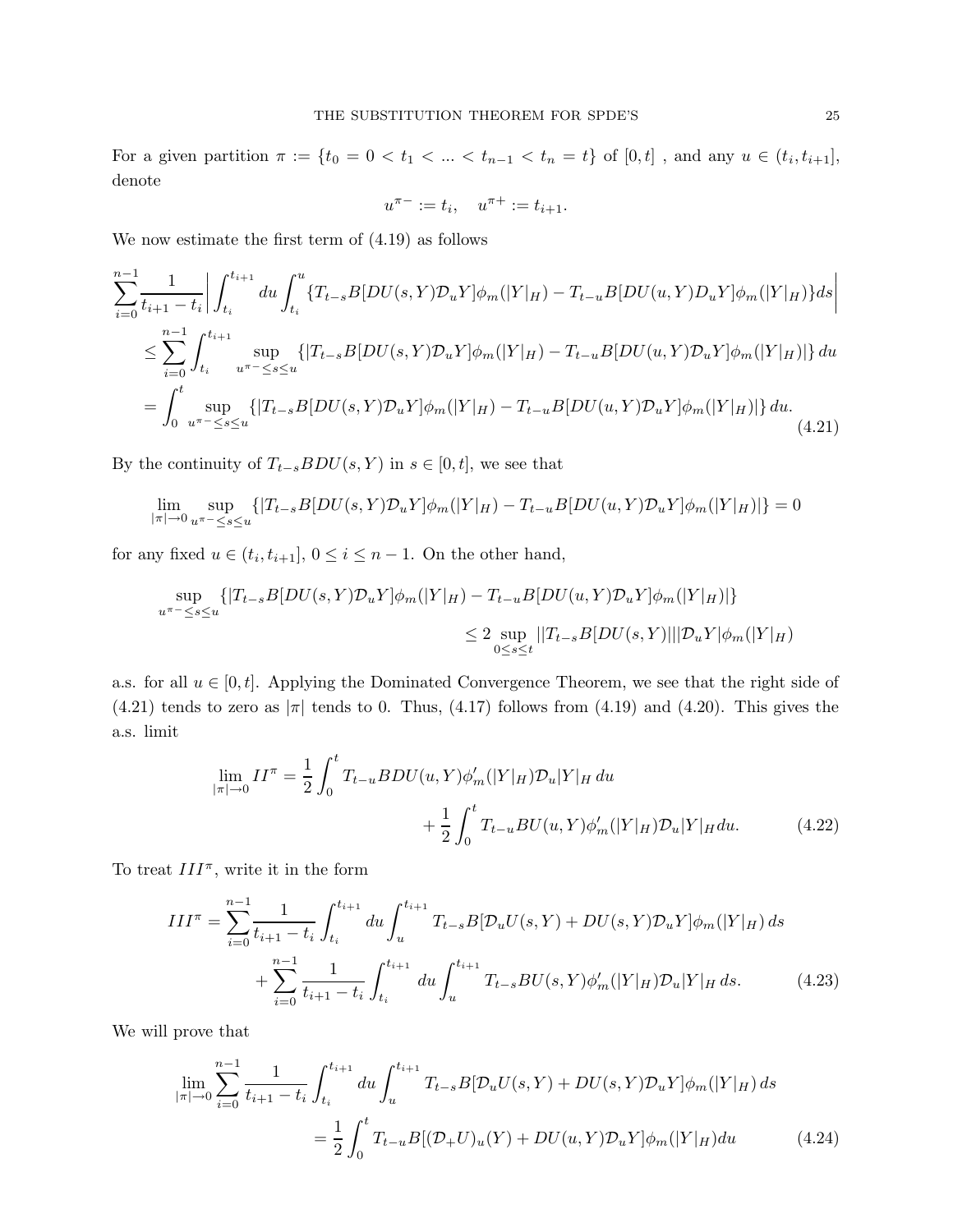and

$$
\lim_{|\pi| \to 0} \sum_{i=0}^{n-1} \frac{1}{t_{i+1} - t_i} \int_{t_i}^{t_{i+1}} du \int_{u}^{t_{i+1}} T_{t-s} BU(s, Y) \phi_m'(|Y|_H) \mathcal{D}_u |Y|_H ds
$$

$$
= \frac{1}{2} \int_0^t T_{t-u} BU(u, Y) \phi_m'(|Y|_H) \mathcal{D}_u |Y|_H du.
$$
(4.25)

The proof of (4.25) is similar to that of (4.24). We will complete the proof of the theorem by proving (4.24). To do this, consider

$$
\sum_{i=0}^{n-1} \frac{1}{t_{i+1} - t_i} \int_{t_i}^{t_{i+1}} du \int_{u}^{t_{i+1}} T_{t-s} B[\mathcal{D}_u U(s, Y) + DU(s, Y)\mathcal{D}_u Y]\phi_m(|Y|_H) ds
$$
  
=  $J_1^{\pi} + J_2^{\pi}$ ,

where

$$
J_1^{\pi} := \sum_{i=0}^{n-1} \frac{1}{t_{i+1} - t_i} \int_{t_i}^{t_{i+1}} du \left[ \int_u^{t_{i+1}} \{T_{t-s}B[\mathcal{D}_u U(s, Y) + DU(s, Y)\mathcal{D}_u Y]\phi_m(|Y|_H) - T_{t-u}B[(\mathcal{D}_+ U)_u(Y) + DU(u, Y)\mathcal{D}_u Y]\phi_m(|Y|_H) \} ds \right]
$$

and

$$
J_2^{\pi} := \sum_{i=0}^{n-1} \frac{1}{t_{i+1} - t_i} \int_{t_i}^{t_{i+1}} (t_{i+1} - u) T_{t-u} B[(\mathcal{D}_+ U)_u(Y) + DU(u, Y)\mathcal{D}_u Y]\phi_m(|Y|_H) du.
$$

As noted before, the sequence of functions

$$
[0,t] \ni u \mapsto \sum_{i=0}^{n-1} \frac{1}{t_{i+1} - t_i} (t_{i+1} - u) I_{(t_i,t_{i+1}]}(u) \in \mathbf{R}
$$

converges weakly to the constant function  $\frac{1}{2}$  in  $L^2([0,t],\mathbf{R})$ . Therefore,

$$
\lim_{|\pi| \to 0} J_2^{\pi} = \frac{1}{2} \int_0^t T_{t-u} B[(\mathcal{D}_+ U)_u(Y) + DU(u, Y)\mathcal{D}_u Y]\phi_m(|Y|_H) du.
$$
\n(4.26)

Now we show that  $J_1^{\pi}$  tends to zero as  $|\pi| \to 0$ . First note that

$$
|J_1^{\pi}| \leq \int_0^t \left( \sup_{u \leq s \leq u^{\pi+}} \{ |T_{t-s}B[\mathcal{D}_u U(s, Y) + DU(s, Y)\mathcal{D}_u Y]\phi_m(|Y|_H) - T_{t-u}B[(\mathcal{D}_+ U)_u(Y) + DU(u, Y)\mathcal{D}_u Y]\phi_m(|Y|_H) | \} \right) du.
$$
\n(4.27)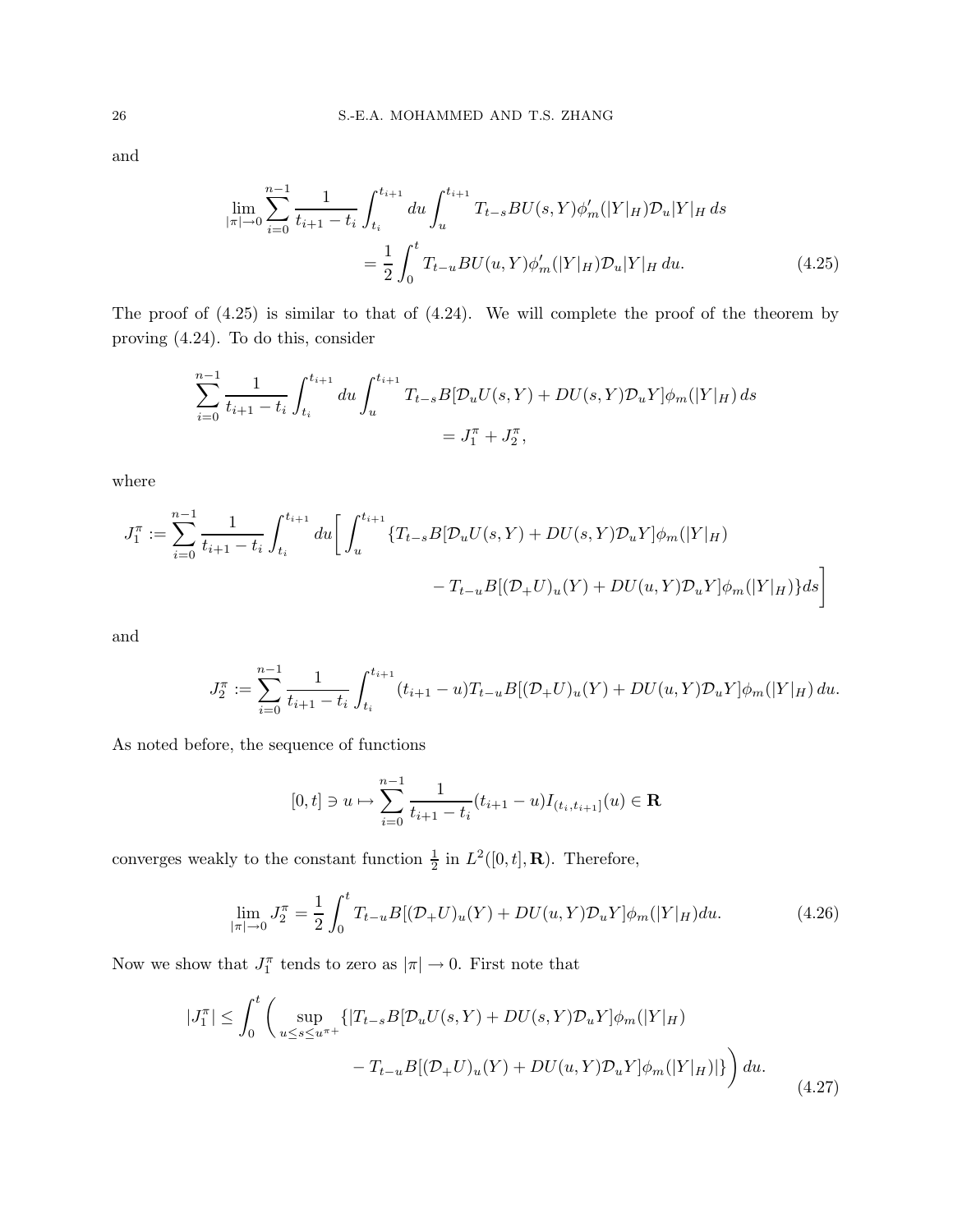Furthermore, there is a positive random constant  $C$  such that

$$
\sup_{u \leq s \leq u^{\pi+}} \left\{ |T_{t-s}B[\mathcal{D}_u U(s, Y) + DU(s, Y)\mathcal{D}_u Y]\phi_m(|Y|_H) \right\}
$$
  

$$
-T_{t-u}B[(\mathcal{D}_+ U)_u(Y) + DU(u, Y)\mathcal{D}_u Y]\phi_m(|Y|_H)| \right\}
$$
  

$$
\leq 2 \sup_{u \leq s \leq t} \left\{ |T_{t-s}B[\mathcal{D}_u U(s, Y) + DU(s, Y)\mathcal{D}_u Y]\phi_m(|Y|_H)| \right\}
$$
  

$$
\leq C[\sup_{u \leq s \leq t} |\mathcal{D}_u U(s, Y)| + |\mathcal{D}_u Y|] \tag{4.28}
$$

a.s.. Let  $\hat{h}(u, a) := \sup$  $\sup_{u\leq s\leq a}|\mathcal{D}_uU(s,Y)|$ . Replacing x by  $Y(\omega)$  in (2.24), there is a positive random constant c such that

$$
\hat{h}(u, a) \le c|Y| \left( \sup_{u \le s \le t} ||\mathcal{D}_u V(s, \cdot)|| + \int_0^t \sup_{u \le s \le t} ||\mathcal{D}_u V(s - l, \theta(l, \cdot))|| \, dl \right) \n+ c \int_0^a \sup_{l \le s \le a} \{ ||V(s - l, \theta(l, \cdot))|| + ||T_{s-l}|| \} \hat{h}(u, l) \, dl
$$

a.s. for all  $a \in [0, t]$ . By Gronwall's inequality, the above inequality implies

$$
\hat{h}(u,t) \leq c|Y| \bigg(\sup_{u \leq s \leq t} ||\mathcal{D}_u V(s,\cdot)|| + \int_0^t \sup_{u \leq s \leq t} ||\mathcal{D}_u V(s-l,\theta(l,\cdot))|| dl\bigg) \times \times \exp\biggl(\int_0^t \sup_{l \leq s \leq t} \{||V(s-l,\theta(l,\cdot))|| + ||T_{s-l}||\} dl\biggr).
$$

Using the above estimate and Theorem 2.3 (i), it is easy to see that

$$
\int_0^t (\hat{h}(u,t))^2 du < \infty.
$$
\n(4.29)

By the definition of  $(\mathcal{D}_+U)$ , the integrand in (4.27) approaches zero as  $|\pi| \to 0$  for any fixed u. Applying the Dominated Convergence Theorem, it follows from (4.28) and (4.29) that

$$
\lim_{|\pi| \to 0} J_1^{\pi} = 0. \tag{4.30}
$$

This together with (4.26) implies (4.24). The proof of equality (4.15) is now complete.  $\Box$ 

#### 5. Alternative proof of Theorem 2.3 (ii).

In this section we give an alternative proof of the estimate in Theorem 2.3 (ii). This proof is based on a chaos-type expansion in the Hilbert space  $L_2(H)$ . The argument we present is of independent interest.

#### Proof of Theorem 2.3 (ii).

In the see (1.1), assume Hypotheses (B) and  $(A_1)$  or  $(A_2)$ . Suppose F is  $C_b^1$ . In this proof, C will denote a generic positive constant which may change from line to line.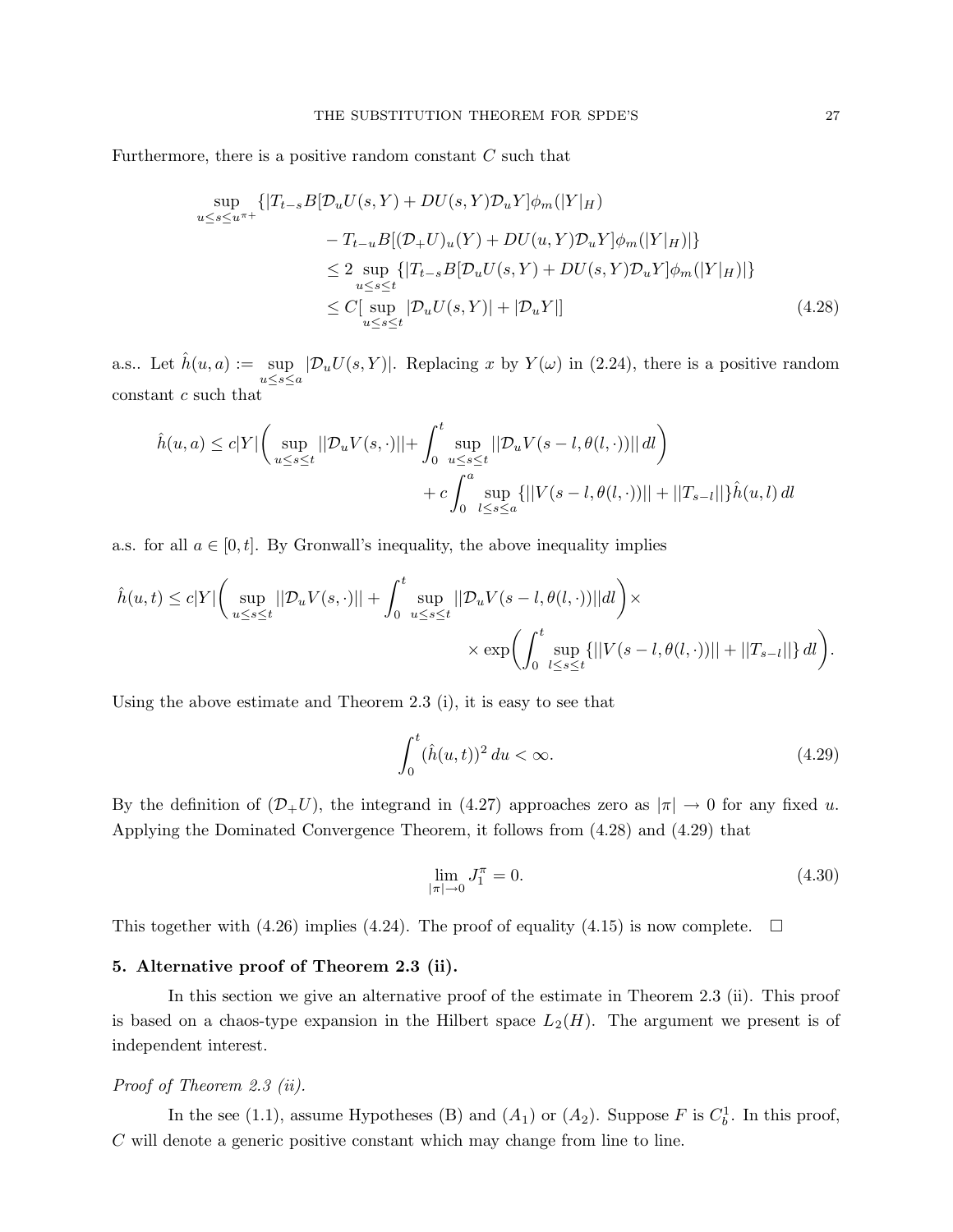Recall the equation

$$
\mathcal{D}_{u}U(t,x,\cdot) = \mathcal{D}_{u}V(t,\cdot)(x) + \int_{0}^{t} \mathcal{D}_{u}V(t-s,\theta(s,\cdot))(F(U(s,x,\cdot))) ds + \int_{0}^{t} [V(t-s,\theta(s,\cdot)) + T_{t-s}] (DF(U(s,x,\cdot)))(\mathcal{D}_{u}U(s,x,\cdot)) ds,
$$
(2.24)

for  $u \in [0, a], a \in [0, t], t \ge 0.$ 

Fix any  $p \geq 1$ . Set

$$
h(u,t) := \sup_{x \in H} \frac{|\mathcal{D}_u U(t,x)|_H}{(1+|x|_H)}, \quad t \ge 0.
$$

From  $(2.24)$  it follows that there are positive constants  $M, C$  such that

$$
h(u,t) \le M \|\mathcal{D}_u V(t, \cdot)\|_{L_2(H)} + C \int_0^t \|\mathcal{D}_u V(t-s, \theta(s, \cdot))\|_{L_2(H)} ds
$$
  
+ 
$$
C \int_0^t \left( \|V(t-s, \theta(s, \cdot))\|_{L_2(H)} + 1 \right) h(u,s) ds, \quad t \ge 0.
$$
 (5.1)

Define

$$
g(u,t) := M ||\mathcal{D}_u V(t, \cdot)||_{L_2(H)} + C \int_0^t ||\mathcal{D}_u V(t-s, \theta(s, \cdot))||_{L_2(H)} ds
$$

and

$$
L(s,t) := ||V(t-s,\theta(s,\cdot))||_{L_2(H)} + 1 \ 0 \le s \le t.
$$

Iterating the inequality  $(5.1)$  *n* times, we obtain

$$
h(u,t) \le g(u,t) + \sum_{k=1}^n C^k \int_0^t L(s_1,t) \, ds_1 \int_0^{s_1} L(s_2,s_1) \, ds_2 \cdots \int_0^{s_{k-1}} L(s_k,s_{k-1}) g(u,s_k) \, ds_k + R_{n+1},
$$

where

$$
R_{n+1} := C^{n+1} \int_0^t L(s_1, t) ds_1 \int_0^{s_1} L(s_2, s_1) ds_2 \cdots \int_0^{s_n} L(s_{n+1}, s_n) h(u, s_{n+1}) ds_{n+1}
$$
  

$$
\leq \frac{1}{(n+1)!} C^{n+1} \left( \sup_{0 \leq u_2 \leq u_1 \leq t} L(u_2, u_1) \right)^{n+1} \cdot \sup_{0 \leq u \leq s \leq t} h(u, s) \to 0
$$

almost surely as  $n \to \infty$ . This implies that

$$
h(u,t) \le g(u,t) + \sum_{k=1}^{\infty} C^k \int_0^t L(s_1,t)ds_1 \int_0^{s_1} L(s_2,s_1)ds_2 \cdots \int_0^{s_{k-1}} L(s_k,s_{k-1})g(u,s_k)ds_k \quad (5.2)
$$

Next we estimate  $E[(h(u,t)^{2p})]$ . First observe that

$$
E\left[\left(\int_{0}^{t} L(s_{1}, t) ds_{1} \int_{0}^{s_{1}} L(s_{2}, s_{1}) ds_{2} \cdots \int_{0}^{s_{k-1}} L(s_{k}, s_{k-1}) g(u, s_{k}) ds_{k}\right)^{2p}\right]
$$
  
\n
$$
\leq \left(\int_{0 < s_{k} < ... < s_{1} < t} ds_{k}...ds_{1}\right)^{2p-1} \times
$$
  
\n
$$
\times \int_{0 < s_{k} < ... < s_{1} < t} E[L(s_{1}, t)^{2p} L(s_{2}, s_{1})^{2p} ... L(s_{k}, s_{k-1})^{2p} g(u, s_{k})^{2p}] ds_{k} ... ds_{1}.
$$
\n(5.3)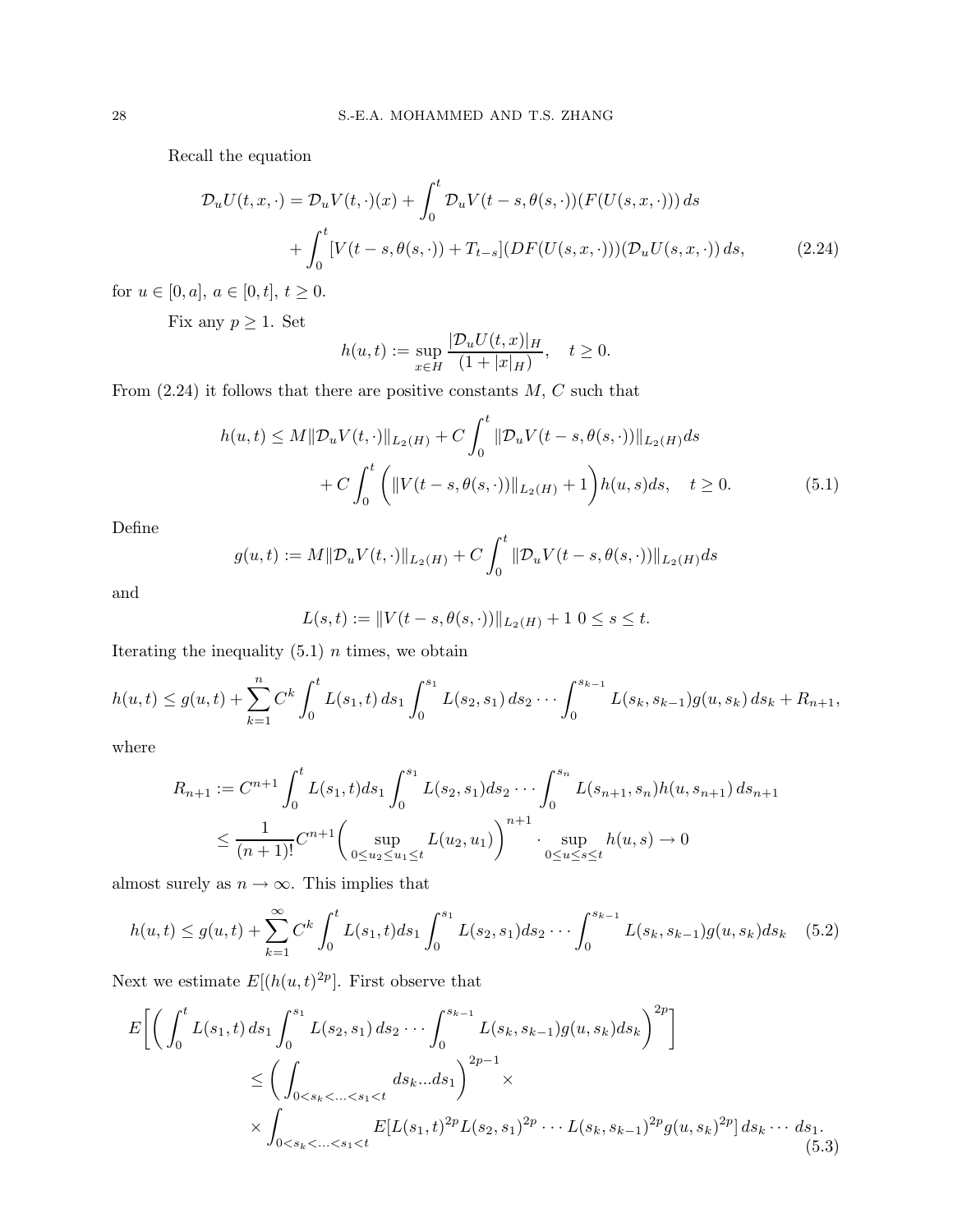Since  $L(s_i, s_{i-1})$  is measurable with respect to the  $\sigma$ -algebra  $\mathcal{F}_{s_i,s_{i-1}} := \sigma\{W(l) - W(s_i) : l \in$  $[s_i, s_{i-1}]$  and W has independent increments, it follows that the random variables

$$
L(s_1,t)^{2p}, L(s_2,s_1)^{2p}, \cdots, L(s_k,s_{k-1})^{2p}, g(u,s_k)^{2p}
$$

are independent for  $0 < s_k < \ldots < s_1 < t.$  Hence,

$$
E[L(s_1,t)^{2p}L(s_2,s_1)^{2p}\cdots L(s_k,s_{k-1})^{2p}g(u,s_k)^{2p}]
$$
  
= 
$$
E[L(s_1,t)^{2p}]E[L(s_2,s_1)^{2p}]\cdots E[L(s_k,s_{k-1})^{2p}]E[g(u,s_k)^{2p}].
$$

Therefore, (5.3) gives

$$
E\left(\int_0^t L(s_1, t)ds_1 \int_0^{s_1} L(s_2, s_1)ds_2 \cdots \int_0^{s_{k-1}} L(s_k, s_{k-1})g(u, s_k)ds_k\right)^{2p}
$$
  

$$
\leq \frac{t^k}{k!} \frac{t^{k-1}M_t^k}{(k-1)!} \int_0^t E[g(u, s)^{2p}]ds,
$$
 (5.4)

where

$$
M_t := \sup_{0 \le u_2 \le u_1 \le t} E[L(u_2, u_1)^{2p}].
$$

Combining  $(5.2)$  with  $(5.4)$ , we arrive at

$$
(E[(h(u,t)^{2p}])^{\frac{1}{2p}} \le (E[(g(u,t)^{2p}])^{\frac{1}{2p}} + \sum_{k=1}^{\infty} C^k \left(\frac{t^k}{k!} \frac{t^{k-1} M_t^k}{(k-1)!}\right)^{\frac{1}{2p}} \left(\int_0^t E[g(u,s)^{2p}] ds\right)^{\frac{1}{2p}}, \quad t \ge 0.
$$

Hence,

$$
E\left[\sup_{x\in H} \frac{|\mathcal{D}U(t,x)|_H^{2p}}{(1+|x|_H^{2p})}\right] \le C \int_0^t E[h(u,t)^{2p}] du
$$
  
 
$$
\le C \left\{ \int_0^t E[g(u,t)^{2p}] du + \int_0^t \int_0^t E[g(u,s)^{2p}] du ds \right\}, \quad t \ge 0.
$$
 (5.5)

We show now that the right side of (5.5) is finite. It is easy to see that

$$
V(t - s, \theta(s, \cdot)) = \int_{s}^{t} T_{t-l} BV(l - s, \theta(s, \cdot)) dW(l) + \int_{s}^{t} T_{t-l} BT_{l-s} dW(l).
$$

Thus  $D_u V(t - s, \theta(s, \cdot)) = 0$  for  $u \notin [s, t]$ ; and for  $u \in [s, t]$ ,

$$
\mathcal{D}_u V(t-s,\theta(s,\cdot)) = \int_s^t T_{t-l} B \mathcal{D}_u V(l-s,\theta(s,\cdot)) dW(l)
$$
  
+ 
$$
T_{t-u} BV(u-s,\theta(s,\cdot)) + T_{t-u} BT_{u-s}.
$$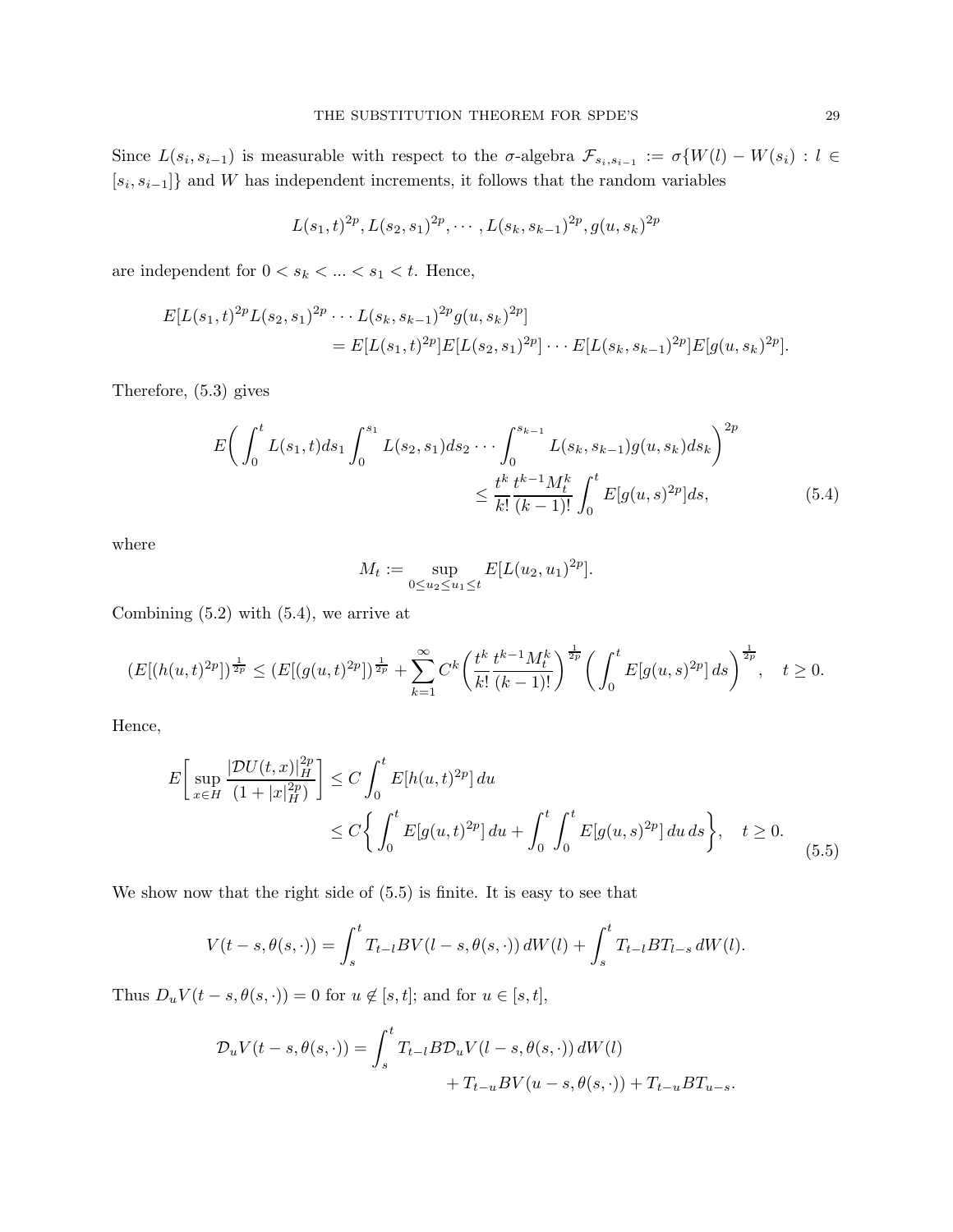By the Itô isometry we get

$$
\int_{s}^{t} E[\|\mathcal{D}_{u}V_{t-s}(\theta(s,\cdot))\|_{L_{2}(H)}^{2p}]du \leq C \int_{s}^{t} \int_{s}^{l} E[\|T_{t-l}B\mathcal{D}_{u}V(l-s,\theta(s,\cdot))\|_{L_{2}(H)}^{2p}]du dl
$$
  
+
$$
+ C \int_{s}^{t} E[\|T_{t-u}BV(u-s,\theta(s,\cdot))\|_{L_{2}(H)}^{2p}]du
$$
  
+
$$
+ C \int_{s}^{t} E[\|T_{t-u}BT_{u-s}\|_{L_{2}(H)}^{2p}]du.
$$

This implies that, for any  $T > 0$ ,

$$
\int_{s}^{t} E[||\mathcal{D}_{u}V(t-s, \theta(s, \cdot))||^{2p}_{L_{2}(H)}]du \leq C + C \int_{s}^{t} \int_{s}^{l} E[||\mathcal{D}_{u}V(l-s, \theta(s, \cdot))||^{2p}_{L_{2}(H)}] du dl
$$

and all  $t \in [0, T]$ . By Grownwall's inequality, we have

$$
\int_{s}^{t} E[||\mathcal{D}_{u}V(t-s, \theta(s, \cdot))||_{L_{2}(H)}^{2p}] \leq C
$$
\n(5.6)

for all  $t \in [0, T]$ . Now,

$$
\int_0^t E[g(u,t)^{2p}] du \le C \int_0^t E[\|\mathcal{D}_u V(t,\cdot)\|_{L_2(H)}^{2p}] du + C \int_0^t \int_0^t E[\|\mathcal{D}_u V(t-s,\theta(s,\cdot))\|_{L_2(H)}^{2p}] ds du.
$$

So it follows from Theorem 2.3(i) and  $(5.6)$  that the right side of  $(5.5)$  is finite, which completes the proof of  $(2.21)$ .  $\Box$ 

#### 6. Anticipating semilinear spde's.

As a corollary of Theorem 1.1, we show existence and regularity of solutions to a semilinear Stratonovich see with anticipating initial conditions. The proof is essentially a reformulation of the corresponding argument for Theorem 1.1. It is not clear whether the solution of (6.1) is unique.

**Corollary 6.1.** Assume that Conditions (B) together with either  $(A_1)$  or  $(A_2)$ . Suppose F is  $C_b^1$ and let  $Y \in \mathbb{D}^{1,4}(\Omega, H)$  be a random variable. Consider the following anticipating semilinear see

$$
\begin{aligned}\ndv(t) &= -Av(t) \, dt + F\big(v(t)\big) \, dt + Bv(t) \circ dW(t), \, t > 0, \\
v(0) &= Y.\n\end{aligned}\n\tag{6.1}
$$

Then the anticipating semilinear see (6.1) has a pathwise continuous  $(\mathcal{B}(\mathbf{R}^+)\otimes\mathcal{F},\mathcal{B}(H))$ -measurable mild solution  $v : \mathbf{R}^+ \times \Omega \to H$  with the following properties:

- (i)  $v(t) \in \mathcal{D}^{1,2}(\Omega, H)$  for all  $t \geq 0$ .
- (*ii*)  $\sup E|\mathcal{D}v(t)|_H^2 < \infty$  for all  $a \in (0, \infty)$ .  $t{\in}[\hat{0,a}]$
- (iii)  $\sup |v(t,\omega)|_H \leq K(\omega)[1+|Y(\omega)|_H]$  for a.a.  $\omega \in \Omega$ ,  $t \in [0,a]$ where K is a random positive constant such that  $K \in L^{2p}(\Omega, \mathbf{R}^+)$  for all integers  $p \geq 1$ .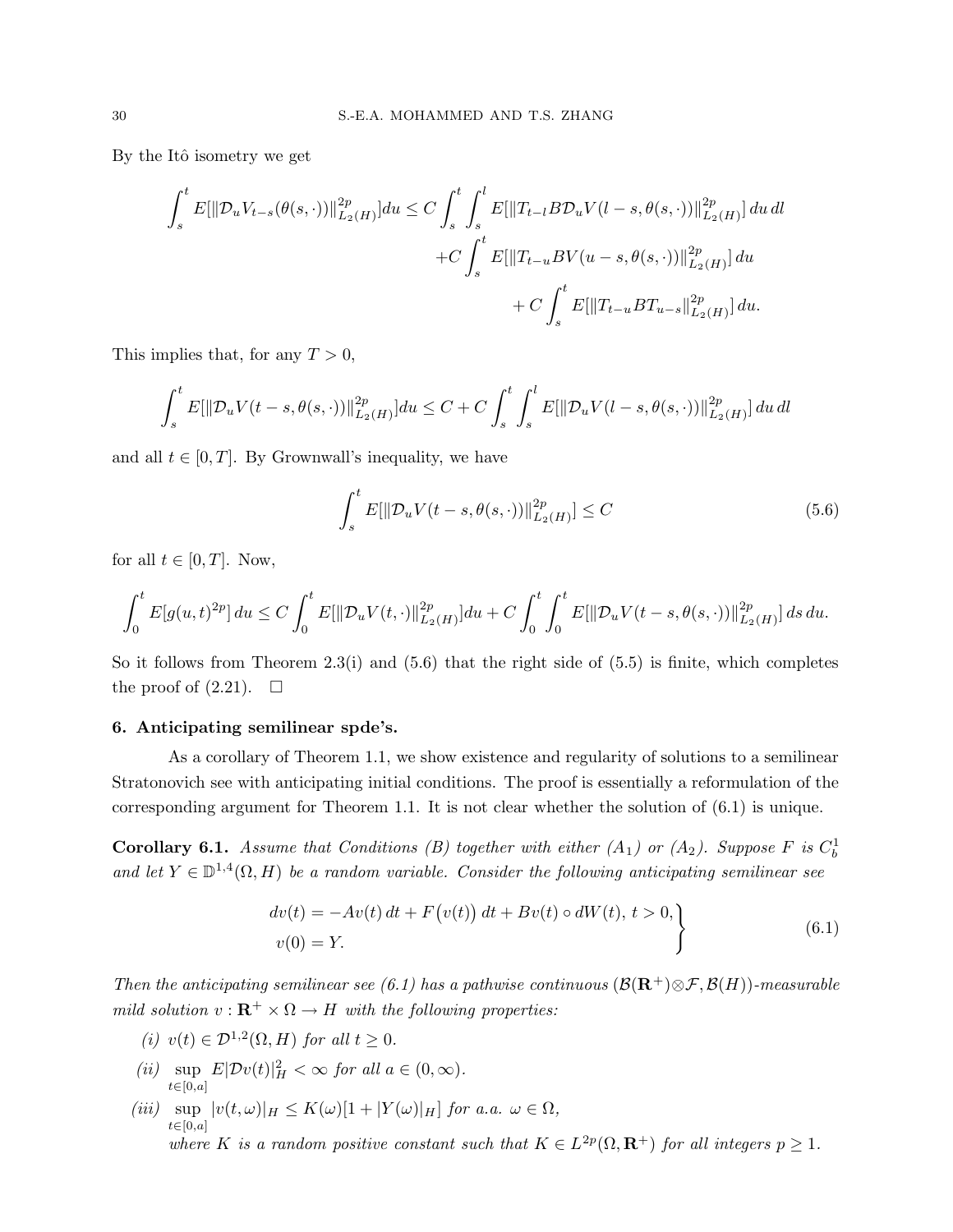Proof.

Assume all the conditions of the corollary.

In (6.1), replace the initial condition Y by a deterministic vector  $x \in H$ . Then with this replacement,  $(6.1)$  is equivalent to the semilinear Itô see

$$
du(t,x) = -Au(t,x) dt + F(u(t,x)) dt + \frac{1}{2} \sum_{k=1}^{\infty} B_k^2 U(t,x) dt + Bu(t,x)dW(t), t > 0,
$$
  

$$
u(0,x) = x.
$$
 (6.2)

Set

$$
F_0(u) := F(u) + \frac{1}{2} \sum_{k=1}^{\infty} B_k^2 u
$$

for all  $u \in H$ . By Condition (B), it is easy to see that  $F_0: H \to H$  is  $C_b^1$ . Therefore the (adapted) see (6.2) satisfies all the requirements of Theorem 1.1. In particular, its mild solutions generate a  $C^1$  cocycle  $U_0: \mathbf{R}^+ \times H \times \Omega \to H$ . Moreover, the cocycle  $U_0$  satisfies all the estimates in Section 2 (Theorem 2.2 (i),(ii), Theorem 2.3 (ii)). Now set  $v(t,\omega) := U_0(t,Y(\omega),\omega)$  for all  $t \geq 0, \ \omega \in \Omega$ . Using the substitution theorem it is not hard to check that  $v$  is a mild solution of  $(6.1)$  which satisfies all the estimates in Corollary 6.1.  $\Box$ 

#### Remark.

A similar result for anticipating stochastic ordinary differential equations in a Hilbert space H is given in  $([G-Nu-S],$  Theorem 4.4) under the restriction that the initial random variable takes values in some relatively compact set in  $H$ . Cf. also  $[A-I]$  where the substituting random variable takes values in a  $\sigma$ -compact space.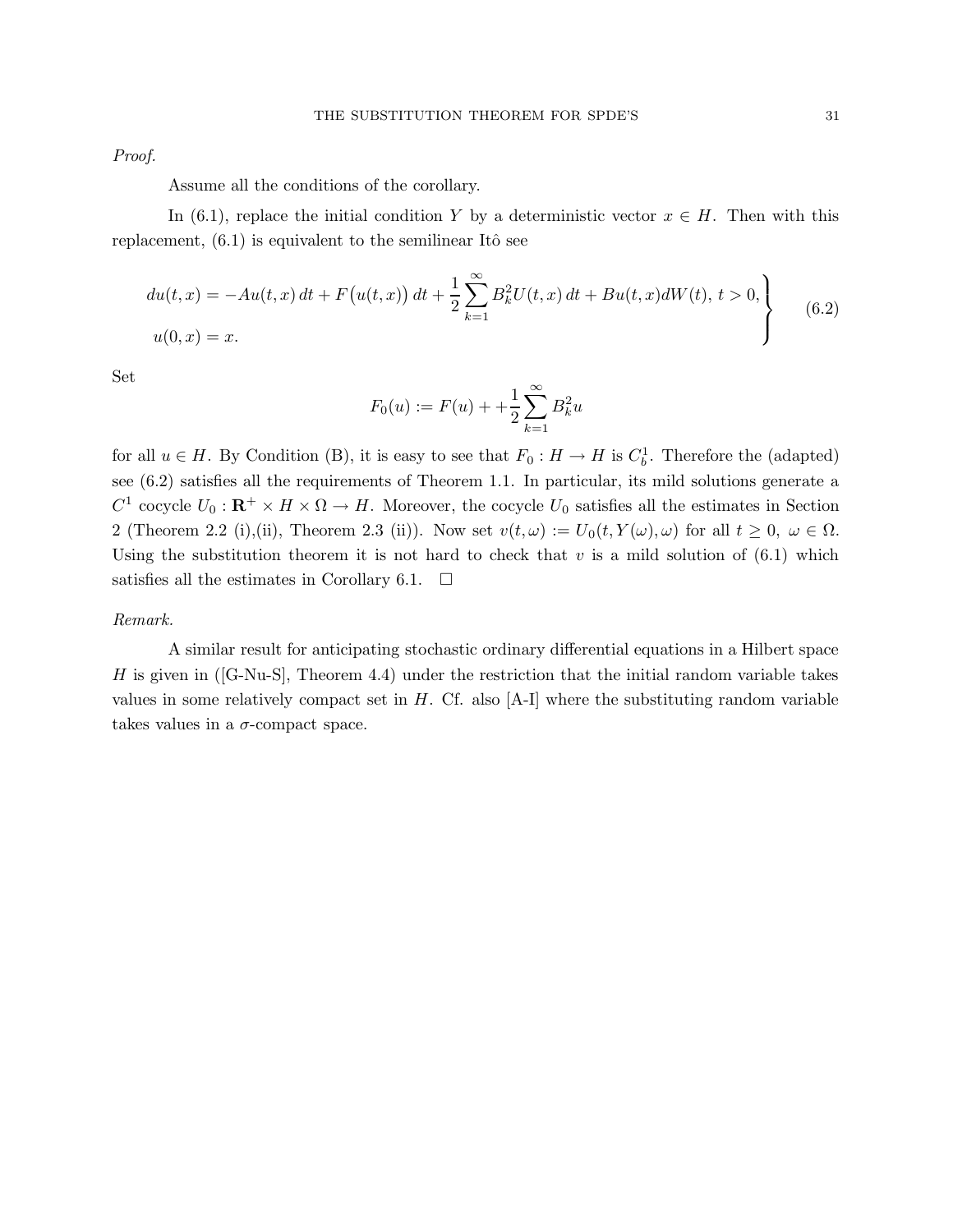#### REFERENCES

- [A-I] Arnold, L., and Imkeller, P., Stratonovich calculus with spatial parameters and anticipative problems in multiplicative ergodic theory, Stochastic Processes and their Applications, Vol. 62 (1996), 19–54.
- [D-Z.1] Da Prato, G., and Zabczyk, J., Stochastic Equations in Infinite Dimensions, Cambridge University Press (1992).
- [D-Z.2] Da Prato, G., and Zabczyk, J., Ergodicity for Infinite Dimensional Systems, Cambridge University Press (1996).
	- [F.1] Flandoli, F., Regularity theory and stochastic flows for parabolic SPDE's, Stochastics Monographs, 9, Gordon and Breach Science Publishers, Yverdon, 1995.
	- [F.2] Flandoli, F., Stochastic flows for nonlinear second-order parabolic SPDE, Ann. Probab. 24 (1996), no. 2, 547–558.
- [G-Nu-S] Grorud, A., Nualart, D., and Sanz-Solé, M., Hilbert-valued anticipating stochastic differential equations, Annales de l'institut Henri Poincaré (B) Probabilits et Statistiques, 30 no. 1 (1994), 133-161.
	- [Ma] Malliavin, P., Stochastic calculus of variations and hypoelliptic operators, *Proceedings of* the International Conference on Stochastic Differential Equations, Kyoto, Kinokuniya, 1976, 195-263.
	- [Mo.1] Mohammed, S.-E.A., *Stochastic Functional Differential Equations*, Research Notes in Mathematics, no. 99, Pitman Advanced Publishing Program, Boston-London-Melbourne (1984).
	- [Mo.2] Mohammed, S.-E. A., Non-Linear Flows for Linear Stochastic Delay Equations, Stochastics, Vol. l7 #3, (1987), 207–212.
	- [M-S.1] Mohammed, S.-E. A., and Scheutzow, M. K. R., The Stable Manifold Theorem for Nonlinear Stochastic Systems with Memory, Part I: Existence of the Semiflow, Journal of Functional Analysis, 205, (2003), 271-305. Part II: The Local Stable Manifold Theorem, Journal of Functional Analysis, 206, (2004), 253-306.
	- [M-S.2] Mohammed, S.-E. A., and Scheutzow, M. K. R., The stable manifold theorem for stochastic differential equations, The Annals of Probability, Vol. 27, No. 2, (1999), 615-652.
- [M-Z-Z] Mohammed, S.-E. A., Zhang, T. S. and Zhao, H. Z., The stable manifold theorem for semilinear stochastic evolution equations and stochastic partial differential equations, Part 1: The Stochastic semiflow, Part 2: Existence of stable and unstable manifolds, pp. 98 (2006), Memoirs of the American Mathematical Society (to appear).
	- [Nu.1] Nualart, D., The Malliavin Calculus and Related Topics, Probability and its Applications, Springer-Verlag (1995).
	- [Nu.2] Nualart, D., Analysis on Wiener space and anticipating stochastic calculus, Springer LNM, 1690, Ecole d'Et'e de Probabilit'es de Saint-Flour XXV-1995, ed: P. Bernard (1995).